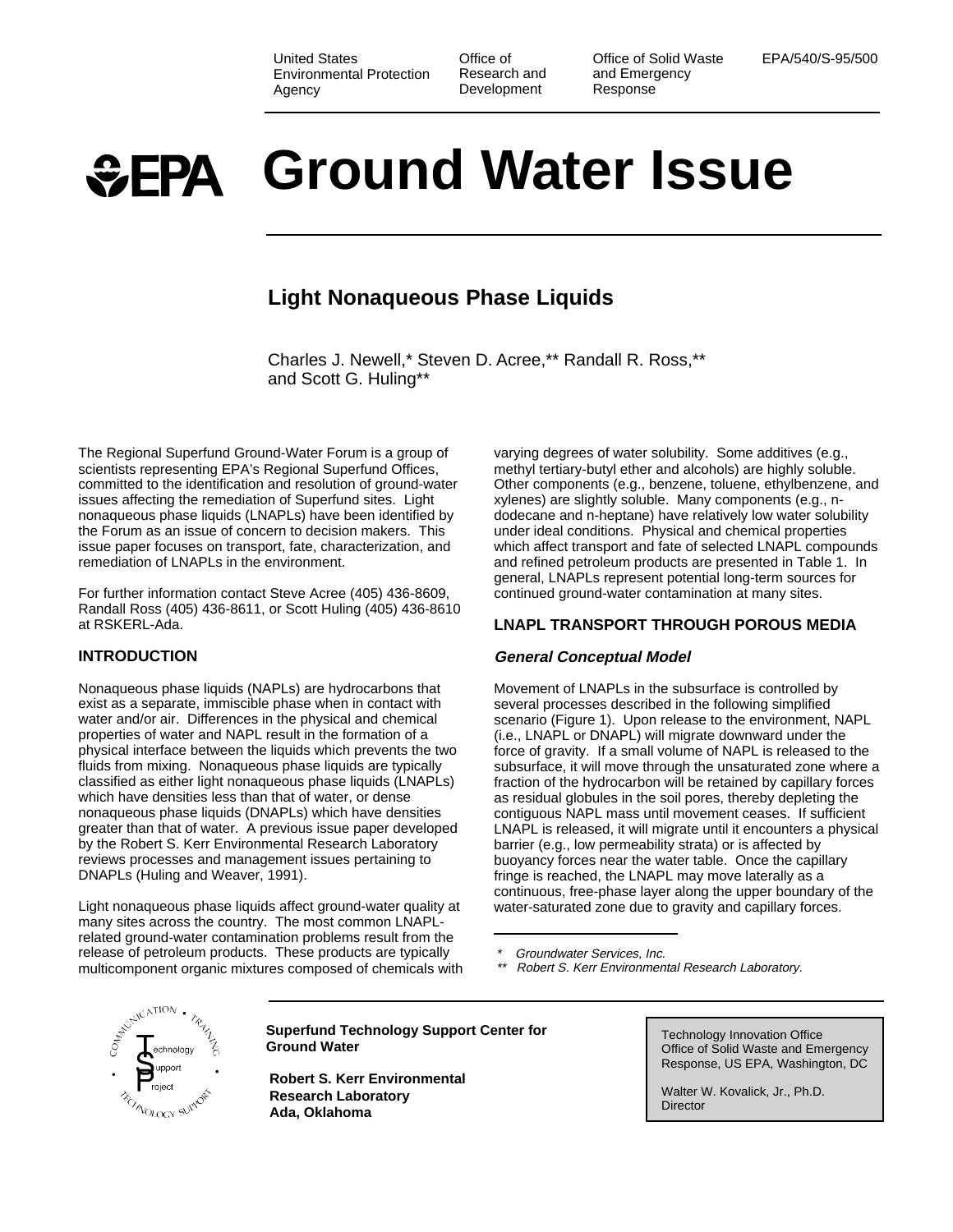#### **Table 1. Representative properties of selected LNAPL chemicals commonly found at Superfund sites (U.S.EPA, 1990), water, and selected petroleum products (Lyman and Noonan, 1990)**

| Chemical                                                                                                                                         | Density <sup>+</sup><br>$(q/cm^3)$                                                             | <b>Dynamict</b><br><b>Viscosity</b><br>(cp)                                                              | Watert<br>Solubility<br>(mg/l)                                                                                                             | Vaport<br>Pressure<br>(mm Hg)                  | Henry's Lawt<br>Constant<br>$(atm-m3/mol)$                                                                                                                                                                          |
|--------------------------------------------------------------------------------------------------------------------------------------------------|------------------------------------------------------------------------------------------------|----------------------------------------------------------------------------------------------------------|--------------------------------------------------------------------------------------------------------------------------------------------|------------------------------------------------|---------------------------------------------------------------------------------------------------------------------------------------------------------------------------------------------------------------------|
| Methyl Ethyl Ketone<br>4-Methyl-2-Pentanone<br>Tetrahydrofuran                                                                                   | 0.805<br>0.8017<br>0.8892                                                                      | 0.40<br>0.5848<br>0.55                                                                                   | $E+05$<br>2.68<br>1.9<br>$E+04$<br>$E + 05^{(1)}$<br>3                                                                                     | 71.2<br>16<br>$45.6^{(2)}$                     | $E-05^{(2)}$<br>2.74<br>$E-04$ <sup>(2)</sup><br>1.55<br>$E-04^{(2)}$<br>1.1                                                                                                                                        |
| Benzene<br>Ethyl Benzene<br>Styrene<br>Toluene<br>m-Xylene<br>o-Xylene<br>p-Xylene                                                               | 0.8765<br>0.867<br>0.9060<br>0.8669<br>$0.8642$ <sup>(1)</sup><br>0.880(1)<br>$0.8610^{(1)}$   | 0.6468<br>0.678<br>0.751<br>0.58<br>0.608<br>0.802<br>0.635                                              | 1.78 E+03<br>$E+02$<br>1.52<br>$E+02$<br>3<br>$E+02$<br>5.15<br>$E+02$<br>$\overline{2}$<br>$E+02$<br>1.7<br>1.98<br>$E+02$ <sup>(1)</sup> | 76<br>7<br>5<br>22<br>9<br>$\overline{7}$<br>9 | $E-03$ <sup>(1)</sup><br>5.43<br>$E-03$ <sup>(1)</sup><br>7.9<br>$E-03$<br>2.28<br>$E-03$ <sup>(1)</sup><br>6.61<br>$E-03$ <sup>(1)</sup><br>6.91<br>$E-03$ <sup>(1)</sup><br>4.94<br>$E-03$ <sup>(1)</sup><br>7.01 |
| Water                                                                                                                                            | 0.998(6)                                                                                       | $1.14^{(6)}$                                                                                             |                                                                                                                                            | ----                                           | ----                                                                                                                                                                                                                |
| <b>Common Petroleum Products</b><br>Automotive gasoline<br>#2 Fuel Oil<br>#6 Fuel Oil<br>Jet Fuel (JP-4)<br><b>Mineral Base</b><br>Crankcase Oil | $0.72 - 0.76$ (3)<br>$0.87 - 0.95$<br>$0.87 - 0.95$<br>$-0.75$<br>$0.84 - 0.96$ <sup>(6)</sup> | $0.36 - 0.49$ <sup>(3)</sup><br>$1.15 - 1.97^{(5)}$<br>$14.5 - 493.5$ (4)<br>$-0.83$ (5)<br>$-275^{(4)}$ |                                                                                                                                            | ----<br>----<br>----                           | ----<br>----<br>----<br>----<br>----                                                                                                                                                                                |

† Values are given at 20°C unless noted.

(1) Value is at 25°C.

(2) Value is at unknown temperature but is assumed to be 20°- 30°C.

(3) Value is at 15.6°C.

(4) Value is at 38°C.

(5) Value is at 21°C.

(6) Value is at 15°C.

Although principal migration may be in the direction of the maximum decrease in water-table elevation, some migration may occur initially in other directions. A large continuousphase LNAPL mass may hydrostatically depress the capillary fringe and water table. Once the source is removed, mounded LNAPL migrates laterally, LNAPL hydrostatic pressure is removed, and the water table eventually rebounds. Infiltrating precipitation and passing ground water in contact with residual or mobile LNAPL will dissolve soluble components and form an aqueous-phase contaminant plume. In addition, volatilization may result in further spreading of contamination.

#### **Contaminant Phase Distribution**

LNAPL constituents may exist in any of four phases within the subsurface. The NAPL, aqueous, and gaseous phases were mentioned above. Contaminants may also partition to the solid-phase material (i.e.,soil or aquifer materials). In the unsaturated zone contaminants may exist in all four phases



**Figure 1. Simplified conceptual model for LNAPL release and migration.**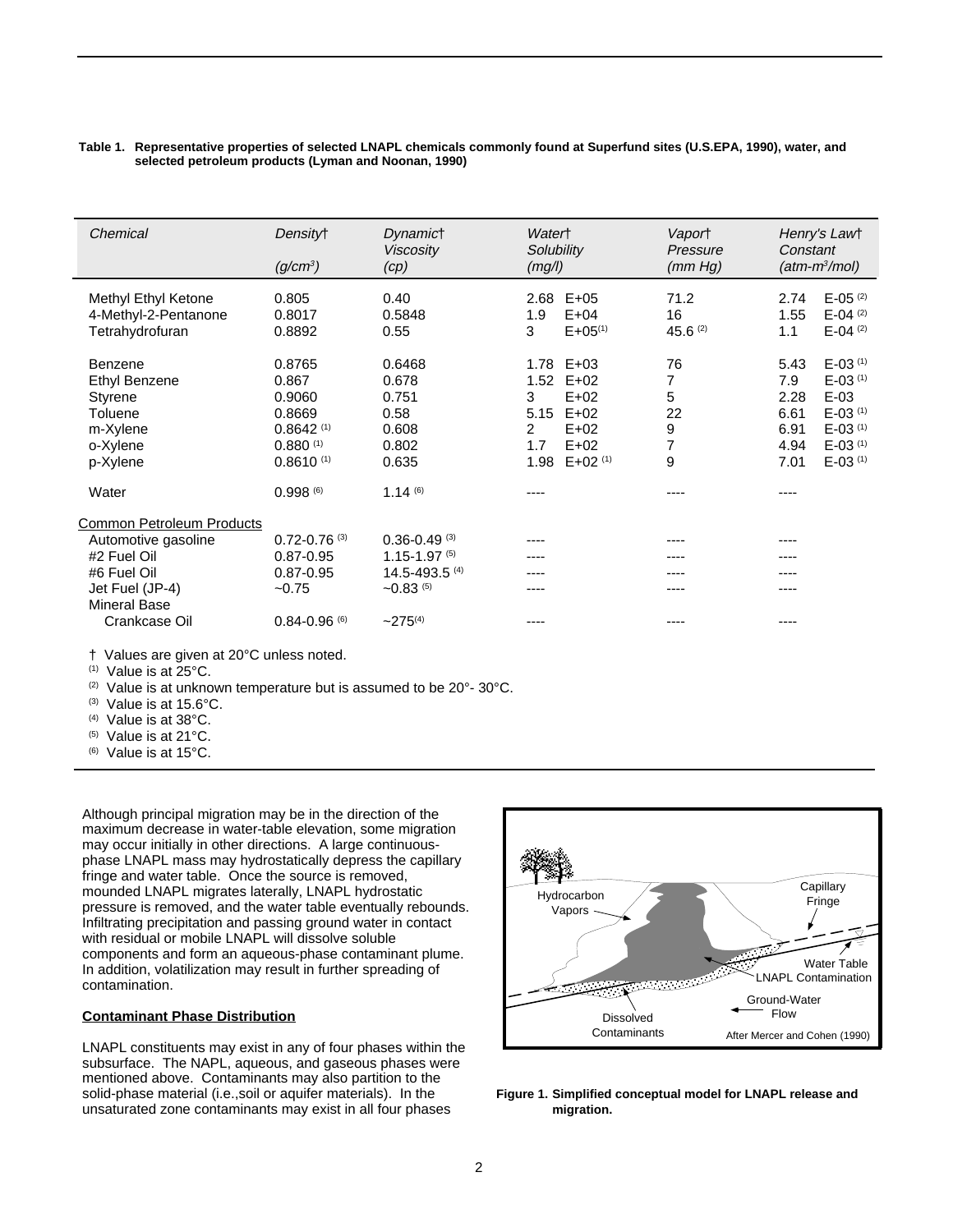

**Figure 2. Contamination in the unsaturated zone may be present in four physical states: gas, sorbed to soil materials, dissolved in water, or immiscible liquid.**

(Figure 2). In the saturated zone NAPL-related contaminants may be present in the aqueous, solid, and NAPL phases. NAPL constituents may partition, or move from one phase to another, depending on environmental conditions (Figure 3). For example, soluble components may dissolve from the NAPL into passing ground water. The same molecule may adsorb onto a solid surface, and subsequently desorb into passing ground water. The tendency for a contaminant to partition from one phase to another may be described by partition coefficients such as Henry's Law constant for partitioning between water and soil gas. These empirical coefficients are dependent on the properties of the subsurface materials and the NAPL. A clear understanding of the phase distribution of contaminants is critical to evaluating remedial decisions (Huling and Weaver, 1991). It is important to note that this distribution is not static and may vary over time due to remedial actions and natural processes.

## **LNAPL Transport Parameters**

Characteristics of the LNAPL and subsurface materials govern transport at both the pore scale and field scale. At the pore scale, the following transport and fate parameters control LNAPL migration and distribution. At the field scale, LNAPL migration is much more difficult to predict due to such factors as complex release history and, most importantly, subsurface heterogeneity. However, the following discussion of porescale principles is necessary for development of conceptual models incorporating observations made at the field scale. A more detailed explanation of these concepts ( Mercer and Cohen, 1990) and methods for measuring these properties (Cohen and Mercer, 1993) are available in the literature.

## **Density**

Density is defined as the mass of a substance per unit volume. One way to express density of a fluid is the specific gravity (S.G.) which is the ratio of the mass of a given volume of substance at a specified temperature to the mass of the same volume of water at the same temperature. If a NAPL has an S.G. less than water, generally less than 1.0, it is less dense than water (i.e., LNAPL) and will float on water. If it has an S.G. greater than water, generally greater than 1.0, it is denser than water (DNAPL). The density of most fluids



**Figure 3. Partitioning of LNAPL among the four phases potentially found in the unsaturated zone.**

generally decreases as temperature increases. Consequently, the density of fluids considered to be DNAPLs under normal subsurface conditions may decrease during remedial actions which impart heat to the subsurface (e.g., Johnson and Leuschner, 1992). A decrease in density of DNAPLs which have densities near that of water (e.g., some coal tar residues) may result in sufficient reduction to temporarily convert the DNAPL to an LNAPL. Density not only affects the buoyancy of a liquid but also the subsurface mobility. The hydraulic conductivity of a porous medium is a function of the density and viscosity of the liquid. As the density increases, the hydraulic conductivity with respect to the liquid also increases.

## **Viscosity**

Viscosity is the resistance of a fluid to flow. Dynamic, or absolute, viscosity is expressed in units of mass per unit length per unit time. This resistance is also temperature dependent. The viscosity of most fluids will decrease as the temperature increases. The lower the viscosity, the less energy required for a fluid to flow in a porous medium. The hydraulic conductivity increases as the fluid viscosity decreases.

#### **Interfacial Tension**

When two liquids, which are immiscible, are in contact, an interfacial energy exists between the fluids, resulting in a physical interface. Interfacial tension is the surface energy at the interface that results from differences in the forces of molecular attraction within the fluids and at the interface (Bear, 1972). It is expressed in units of energy per unit area. In general, the greater the interfacial tension, the greater the stability of the interface between the liquids. Interfacial tension is affected by temperature (Davis and Lien, 1993), changes in pH and the presence of surfactants and dissolved gases. It is an important factor affecting wettability (Mercer and Cohen, 1990).

#### **Wettability**

Wettability is generally defined as the overall tendency of one fluid to spread on or adhere to a solid surface (i.e.,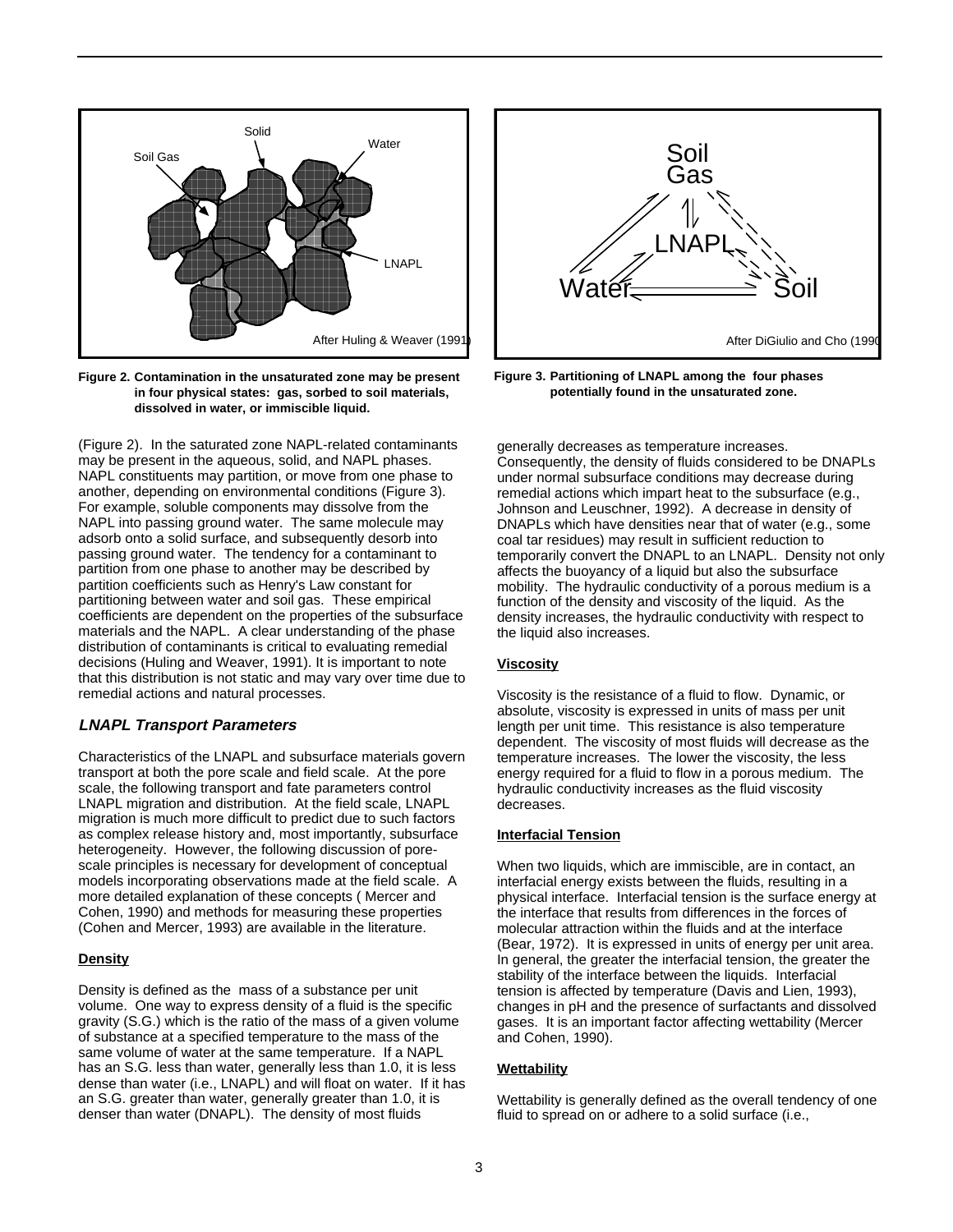preferentially coat) in the presence of another fluid with which it is immiscible. This concept has been used to describe fluid distribution at the pore scale. In a multiphase system, the wetting fluid will preferentially coat (wet) the solid surfaces and tend to occupy smaller pore spaces. The non-wetting fluid will generally be restricted to the largest interconnected pore spaces. In the vadose zone, where air, water, and LNAPL are present, liquids, usually water, preferentially wet solid surfaces. However, under conditions where only LNAPL and air are present, LNAPL will preferentially coat the mineral surfaces and displace air from pore spaces. In the saturated zone, with only water and LNAPL present, water will generally be the wetting fluid and will displace LNAPL from pore spaces. Wettability is affected by such factors as NAPL and aqueousphase composition, presence of organic matter, surfactants, mineralogy, and saturation history of the porous medium (Mercer and Cohen, 1990). Some researchers have concluded that wetting of subsurface media by NAPL may be heterogeneous due to subsurface variabilility and the many factors that influence wettability (Anderson, 1986). In summary, wettability is a qualitative indicator useful to understand the general behavior of NAPLs in multiphase systems and has been used extensively in the petroleum industry (Anderson, 1986). Actual wettability measurements of NAPLs on solid surfaces are usually reported for flat, homogeneous material which is unrepresentative of complex aquifer and soil material. Refined petroleum products typically found at Superfund sites can generally be considered the nonwetting fluid in water:LNAPL systems, and the wetting fluid in LNAPL:air systems.

### **Capillary Pressure**

Capillary pressure is the pressure difference across the interface between the wetting and non-wetting phases and is often expressed as the height of an equivalent water column. It determines the size of the pores in which an interface can exist. It is a measure of the relative attraction of the molecules of a liquid (cohesion) for each other and for a solid surface (adhesion). Capillary pressure is represented by the tendency of the porous medium to attract the wetting fluid and repel the non-wetting fluid (Bear, 1972). The capillary pressure of the largest pore spaces must be exceeded before the non-wetting fluid (generally NAPL) can enter the porous medium. The minimum pressure required for the NAPL to enter the medium is termed the entry pressure.

In general, capillary pressure increases with decreasing pore size, decreasing initial moisture content, and increasing interfacial tension. Capillary conditions affect the configuration and magnitude of trapped residual NAPL. Field observations of the effects of capillary pressure include preferential LNAPL migration through coarse-grained materials (e.g., sands and gravels), rather than fine-grained materials (e.g., silts and clays). Analytical expressions describing relationships between capillary pressure and NAPL movement under hydrostatic and hydrodynamic conditions are compiled by Mercer and Cohen (1990). Although these approximate expressions do not account for complicated pore geometries and distributions present in most systems, evaluation of site conditions using such expressions may often be useful in refining the conceptual model for NAPL transport.

Although the capillary forces that hold residual NAPL in pores are relatively strong, they can be overcome to some degree

by viscous forces associated with ground-water flow. However, complete mobilization of residual hydrocarbons is very difficult or impossible to achieve in most aquifers by manipulating hydraulic gradient alone (Wilson and Conrad, 1984). The required hydraulic gradients are so high for many aquifers (greater than 1 ft/ft) that no reasonable configuration of pumping and injection wells could sweep all of the residual NAPL trapped in the pores of the aquifer.

#### **Saturation and Residual Saturation**

Saturation is the relative fraction of total pore space containing a particular fluid (e.g., NAPL) in a representative volume of a porous medium. The mobility of an LNAPL is related to its saturation in the medium as described by the relative permeability function discussed below. The saturation level where a continuous NAPL becomes discontinuous and is immobilized by capillary forces is known as the residual saturation (S<sub>r</sub>). Residual saturation of LNAPL represents a potential source for continued ground-water contamination that is tightly held in the pore spaces and not readily removed using currently available remediation technologies. The magnitude of residual saturation is affected by several factors including pore-size distribution, wetting properties of the fluids and soil solids, interfacial tension, hydraulic gradients, ratios of fluid viscosities and densities, gravity, buoyancy forces, and flow rates (Mercer and Cohen, 1990; Demond and Roberts, 1991). Due to the known heterogeneity of subsurface systems with regard to these factors, it follows that residual saturation in the subsurface is also highly variable.

Data compiled by Mercer and Cohen (1990) indicate the residual saturation of most NAPLs in these studies ranged from about 10% to 20% in the unsaturated zone and about 15% to 50% of the total pore volume in the saturated zone. The potential for higher retention of NAPLs in the saturated zone than in the unsaturated zone is due to several factors including: 1) potential existence of the NAPL as the wetting fluid relative to air in the unsaturated zone resulting in NAPL spreading to adjacent pores with residual held in small pore spaces, 2) existence of the NAPL as the non-wetting fluid in the saturated zone resulting in NAPL present as blobs in larger pore spaces, and 3) the relatively high fluid density ratio of NAPL to air in the vadose zone resulting in drainage (Anderson, 1988).

#### **Relative Permeability**

Relative permeability is the ratio of the effective permeability of the medium to a fluid at a specified saturation and the permeability of the medium to the fluid at 100% saturation. Values for relative permeability range between 0 and 1. A simplified relative permeability diagram for a hypothetical LNAPL/water system (Figure 4) illustrates how two fluids interfere with each other to reduce mobility. Similar, yet more complex relationships exist in the unsaturated zone where three fluids (air, water, and NAPL) may be present (van Dam, 1967; Ferrand et al., 1989). At most points on the curves, the relative permeabilities of NAPL and water do not sum to one because interference reduces the overall mobility of both fluids in the porous medium. The curves also illustrate that a minimum saturation must be attained before the permeability to a fluid is non-zero (Schwille, 1988). The minimum saturation for the wetting fluid has been termed irreducible saturation  $(S_i)$  and for the non-wetting fluid, generally NAPL,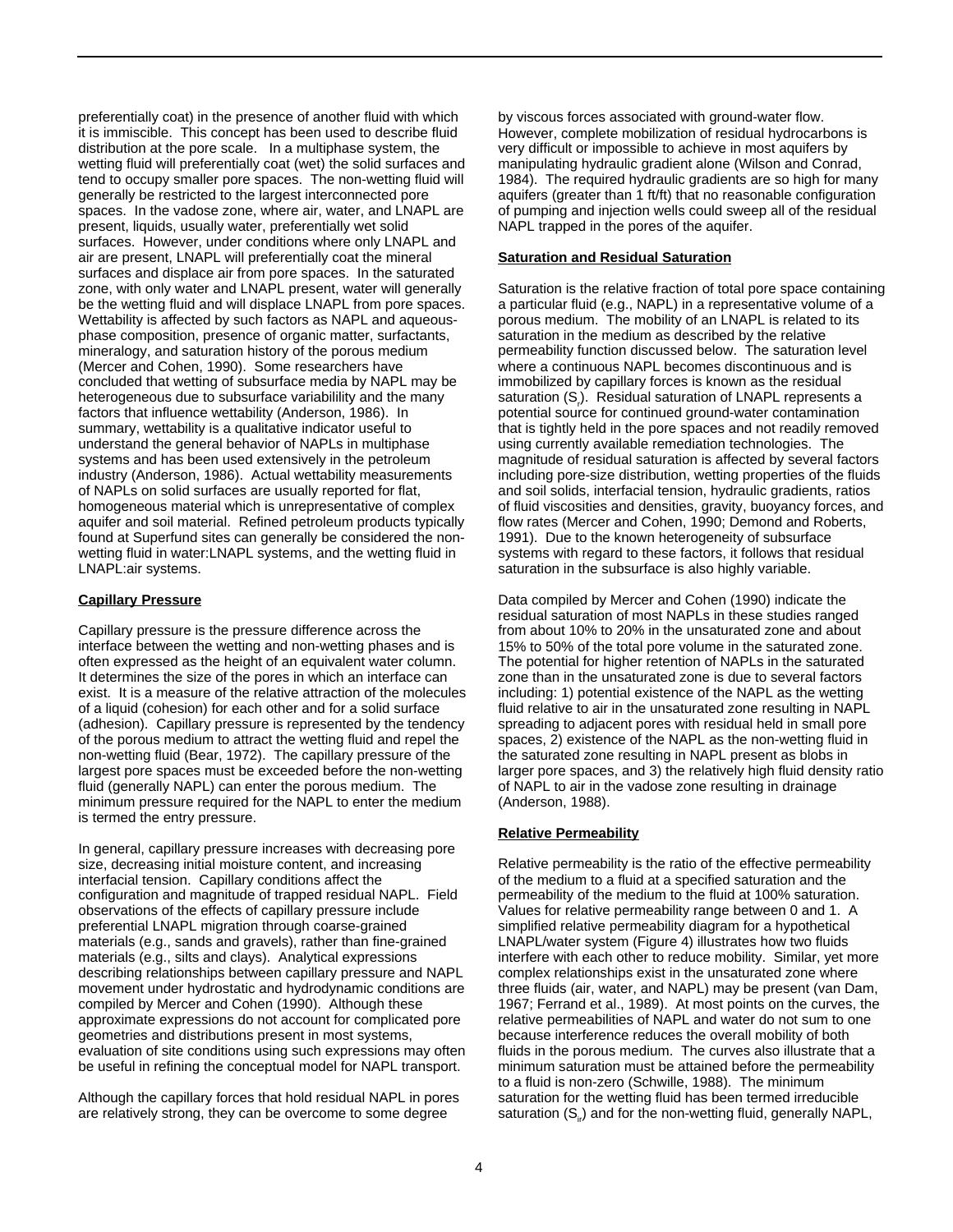has been termed residual saturation. It should be noted that the example described above is highly simplified for purposes of this discussion. In reality, an infinite set of curves, bounded by main curves for drainage and imbibition, describe the relative permeability function.

Relative permeability curves (Figure 4) can be used to describe different types of multiphase flow regimes, all of which may exist at any particular site (Williams and Wilder, 1971):

- Zone I: LNAPL occurs as a potentially mobile, continuous phase and saturation is high. Water is restricted to small pores. The relative permeability of water is low. Such conditions may be observed within large mobile product accumulations.
- Zone II: Both LNAPL and water occur as continuous phases, but, generally, do not share the same pore spaces. However, the relative permeability of each fluid is greatly reduced by the saturation of the other fluid. Such conditions may be representative of zones of smaller mobile product accumulations at the water table.
- Zone III: LNAPL is discontinuous and trapped as residual in isolated pores. Flow is almost exclusively the movement of water, not LNAPL. Examples of such conditions may be found within zones of residual LNAPL retained below the water table.



#### **Figure 4. Hypothetical relative permeability curves for water and** which describe a general LNAPL release scenario.<br>conceptual models are intended to convey several **an LNAPL in a porous medium.**

## **LNAPL Migration at the Field Scale**

#### **Darcy's Law**

Various forms of Darcy's Law may be used to describe fluid migration in porous media under many conditions. For example, a form of Darcy's Law, including relative permeability as a function of saturation, may be used to describe LNAPL flow when LNAPL saturation is less than 100%. However, movement of LNAPL can be examined using a simple conceptual model to understand the effects of LNAPL physical properties on mobility. The one-dimensional migration of LNAPL in an LNAPL-saturated system can be represented using the following form:

$$
v = -(k \rho g/\mu) (dh/dl)
$$
 (1)

where

 $v =$  Darcy velocity (L/T)  $k =$  intrinsic permeability ( $L^2$ )  $p =$  density of NAPL (M/L<sup>3</sup>)  $g =$  force of gravity (L/T<sup>2</sup>) µ = dynamic (absolute) viscosity (M/L∗T) dh/dl = hydraulic gradient of NAPL mass (L/L)

Hydraulic conductivity of the medium is proportional to the density and inversely proportional to the viscosity of the LNAPL. The potential mobility of various fluids may be compared using the ratio of density to viscosity. High ratios correspond to greater potential mobility. In the subsurface, LNAPLS are subjected to biotic and abiotic (volatilization and solubilization) weathering processes which change the composition (mass fraction) of product (Johnson et al., 1990b). The weathering process may alter the overall LNAPL properties, such as increasing the viscosity. A significant change in these properties will affect the potential mobility of the LNAPL.

#### **Field Scale Versus Pore Scale**

While LNAPL migration at the pore scale can be described using some of the physical relationships presented above, migration and distribution of LNAPL at the field scale is controlled by a complex combination of release factors, soil/ aquifer properties, and LNAPL characteristics (Mercer and Cohen, 1990) including:

- volume of LNAPL released;
- release rate (e.g., one-time "slug" event vs. long-term continual discharge);
- LNAPL infiltration area at the release site;
- properties of the LNAPL (e.g., density, viscosity);
- properties of the soil/aquifer media (e.g., permeability, pore size distribution);
- fluid/porous media relationships (e.g., wettability);
- lithology and stratigraphy; and
- macro-scale features (e.g., fractures, root holes).

To illustrate how these factors can combine to control LNAPL migration, a series of conceptual models is presented below which describe a general LNAPL release scenario. These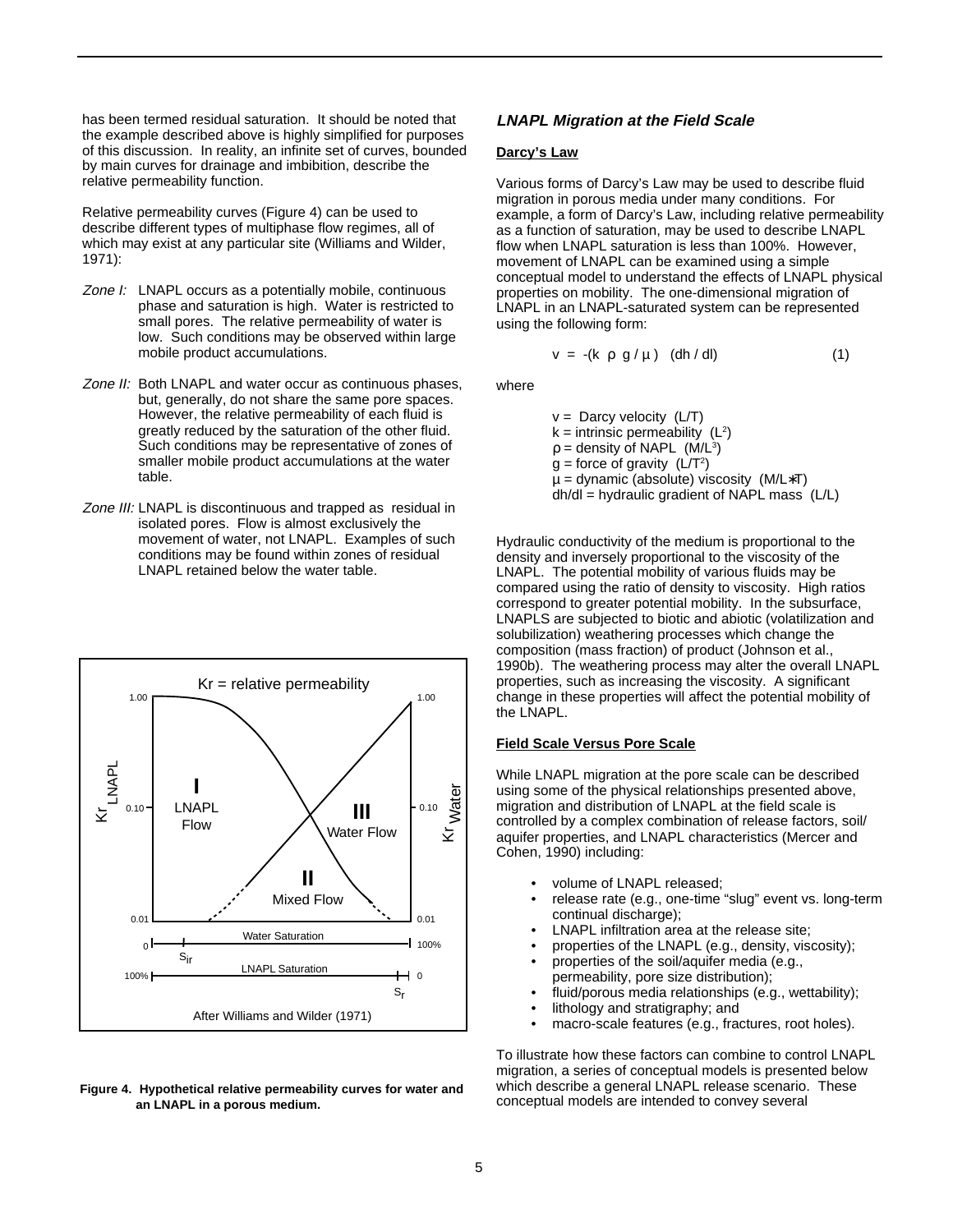fundamental principles. However, actual release scenarios are strongly affected by numerous site-specific parameters that may not necessarily be represented in this discussion.

#### **LNAPL Migration Through Vadose Zone**

After release on the surface, LNAPL moves vertically downward under the force of gravity. For small volume LNAPL releases, all of the LNAPL may eventually be retained in pores and fractures in the unsaturated zone (Figure 5). Infiltration of water through the residual LNAPL due to recharge or increased water-table elevations slowly dissolves soluble constituents, resulting in an aqueous-phase contaminant plume. Migration of vapors may also spread contamination (Mendoza and McAlary, 1989). LNAPL migration is influenced by heterogeneity in subsurface media and may be complex. For example, it may preferentially migrate laterally through more permeable pathways or accumulate and migrate along low permeability layers above the water table (Figure 6).

### **Accumulation at the Water Table**

If a sufficient volume of LNAPL is released, it may migrate through the unsaturated zone toward the water table and zone of water held by capillary forces above the water table (i.e., capillary fringe). As LNAPL approaches the water table, entering regions of increasing water saturation, it may migrate laterally. Lateral migration is controlled by the LNAPL head distribution. In general, migration may be expected to be greatest in the direction of ground-water flow (i.e., maximum decrease in water-table elevation). However, migration may occur initially in other directions in response to the hydraulic gradients induced by an LNAPL mound (Figure 1). A relatively large LNAPL accumulation may result in compression or collapse of the capillary fringe and, potentially, depression of the water table.



#### **Figure 5. LNAPL is retained at residual saturation in unsaturated zone. Leaching by infiltrating water and migration of hydrocarbon vapors result in ground-water contamination.**



#### **Figure 6. LNAPL affected by low permeability units prior to reaching water table.**

Laboratory column experiments (Abdul, 1988) indicate LNAPL may migrate freely through the upper region of the vadose zone where water is present at irreducible saturation. Movement through regions of increasing water saturation at the capillary fringe depends on displacement of water from these zones. In general, increasing LNAPL head is required to displace water with increasing depth within these zones. Rate and volume of LNAPL release and capillary properties of subsurface materials are factors that affect the depth of LNAPL penetration within the water-saturated regions (Abdul, 1988). In general, increases in release rates and volumes lead to increased LNAPL head and increased depth of penetration. Increases in capillary forces associated with fine grained materials result in increased LNAPL head required to penetrate and displace pore water.

The conceptual model presented above is a relatively simplified representation of potential subsurface conditions. As discussed by Farr et al. (1990) and Lenhard and Parker (1990), sharp interfaces between zones saturated with LNAPL, water, and air generally do not exist in the subsurface at most sites. Porous media above the water-saturated zone are generally filled with varying saturations of LNAPL, water, and/or air (Figure 7). Thus, the conceptual model often reported in the literature indicating a discrete LNAPL-water interface should not be assumed. Instead, it is reasonable to assume that the relative saturation ranges reported for the LNAPL and water phases in the mixed flow region (i.e., region II) of Figure 4 are more representative of actual LNAPL-water interface areas. From a remediation perspective, it is apparent that LNAPL mobility is compromised due to the water saturation in this interface area.

## **LNAPL Smearing Due to Fluctuating Water Table**

Accumulations of LNAPL at or near the water table are susceptible to "smearing" from changes in water-table elevation such as those that occur due to seasonal changes in recharge/discharge or tidal influence in coastal environments. Mobile LNAPL floating above the water-saturated zone will move vertically as the ground-water elevation fluctuates (Figure 8). As the water table rises or falls, LNAPL will be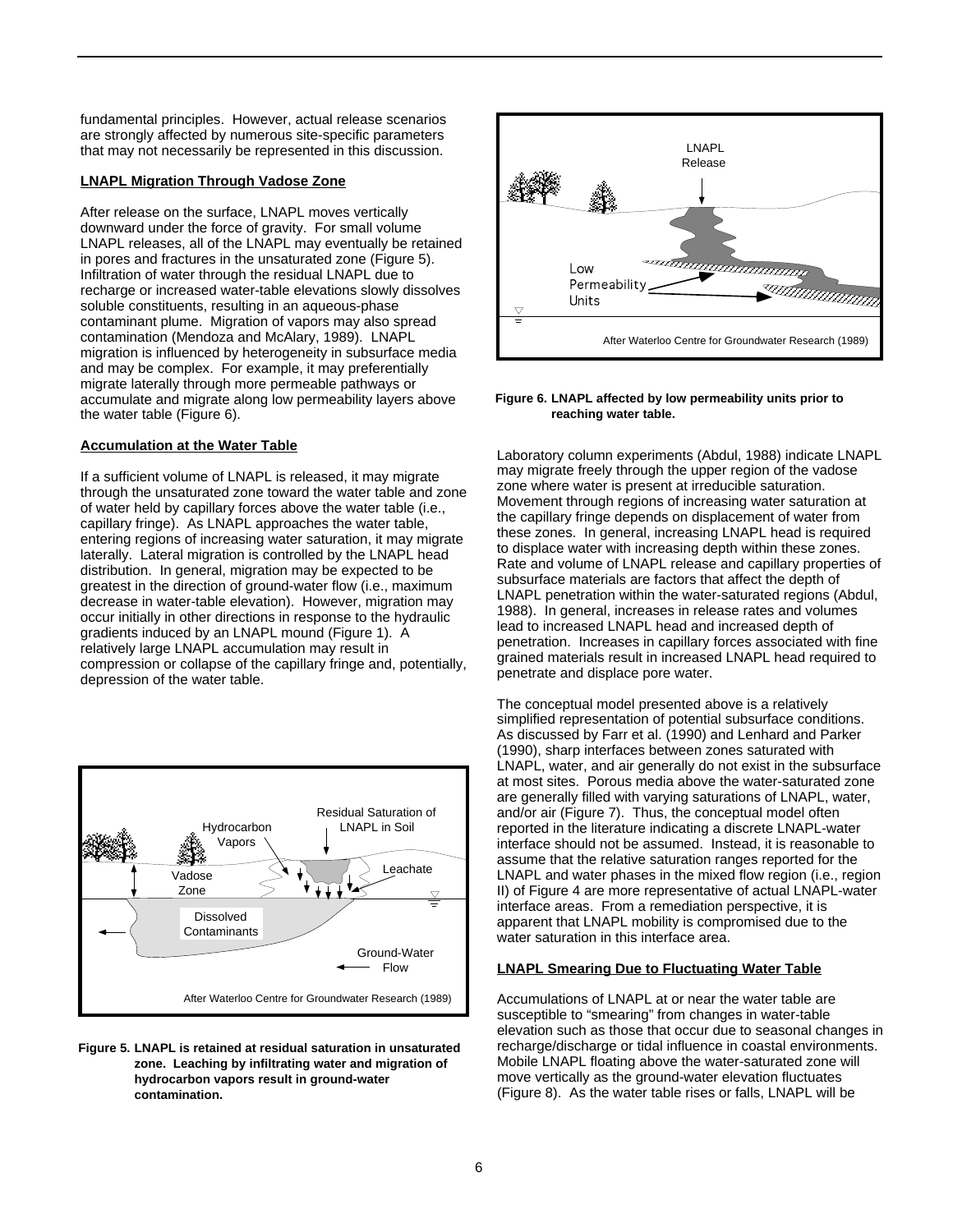

**Figure 7. Conceptualization of a multiphase fluid distribution in porous medium and monitoring well screened within the medium.**

retained in the soil pores, leaving behind a residual LNAPL "smear zone". If smearing occurs during a decline in groundwater elevations, residual LNAPL may be trapped below the water table when ground-water elevations rise.

A similar situation may develop during product recovery efforts. LNAPL will flow towards a recovery well or trench in response to the gradient induced by water-table depression. LNAPL residual will be retained below the water table as the water-table elevation returns to pre-pumping conditions.

#### **LNAPL Migration in Fractured Media**

LNAPL introduced into an unsaturated, fractured medium follows a complex pathway based on the characteristics of the rock, such as fracture density, orientation, and aperture distribution (Figure 9). The degree of fracture interconnectivity may not be definable due to the extreme heterogeneity of most fractured systems and the lack of economical aquifer characterization technologies (U.S.EPA, 1992a). Many clay units, once considered to be impermeable, often act as fractured media with preferential pathways for vertical and horizontal NAPL migration. Although this concern is particularly true for DNAPL, it is applicable to LNAPL in unsaturated systems.



**Figure 8. Effect of rising water table on LNAPL distribution in porous medium. A similar effect may be seen with a falling water table.**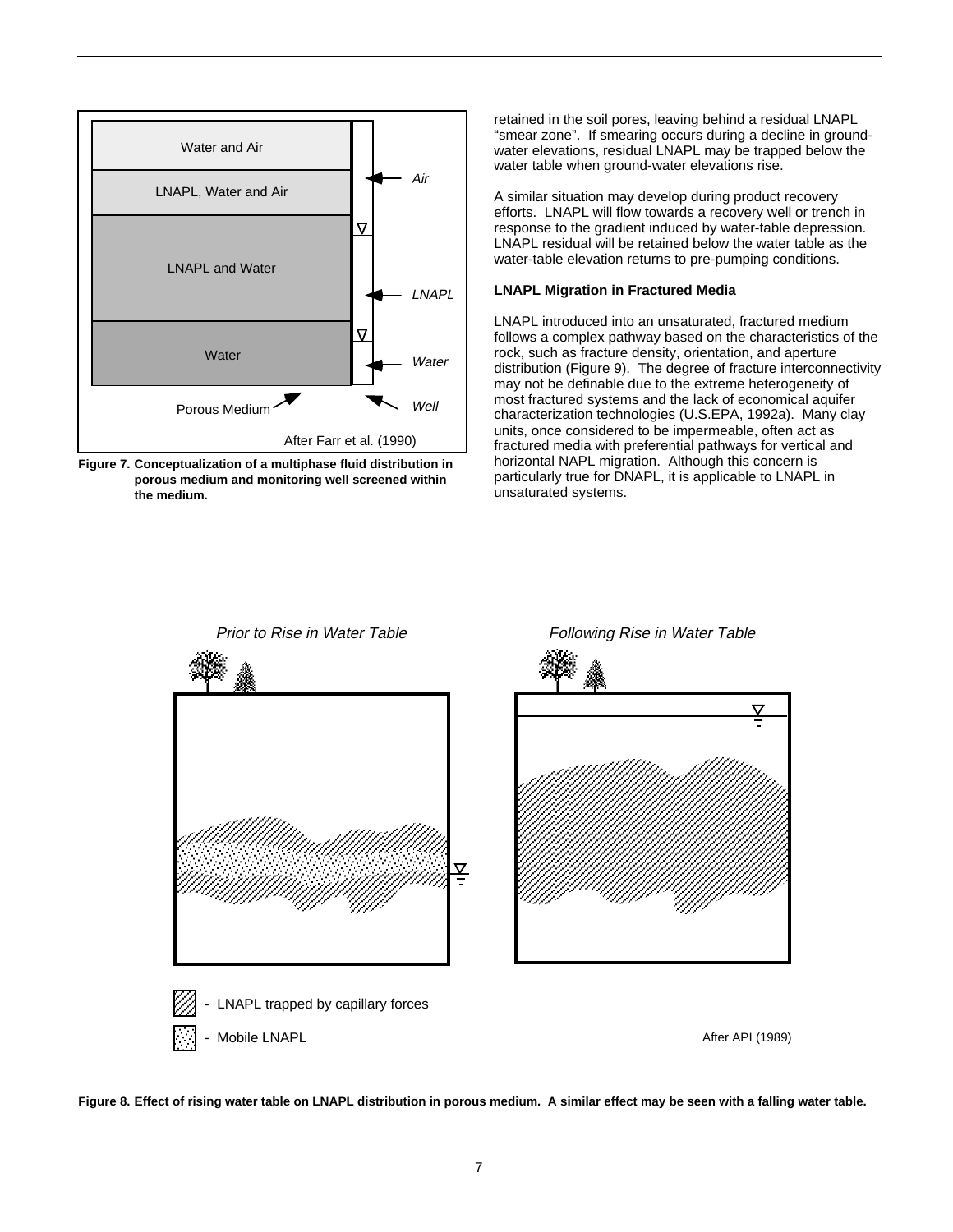

**Figure 9. Potential LNAPL migration in fractured medium.**

#### **LNAPL Migration Through Man-Made Pathways**

LNAPL will move through man-made preferential pathways, such as improperly grouted monitoring wells or trenches containing distribution piping or utilities. Trenches backfilled with pea gravel or other coarse-grained material can provide a horizontal pathway for LNAPL migration in the near-surface environment.

## **FATE OF LNAPLs IN THE SUBSURFACE**

As illustrated in Figure 3, organic compounds which compose NAPLs may partition among four separate phases in the subsurface: gaseous, solid, aqueous, and NAPL. The subsurface fate of chemicals in these phases is largely determined by volatilization, dissolution, sorption, and degradation processes.

### **Volatilization**

Volatilization of organic compounds occurs by two primary pathways: volatilization from water and NAPL. Henry's Law describes the partitioning of an organic compound between the aqueous and gaseous phases. For a dilute solution, concentrations less than approximately 10<sup>-3</sup>moles/l, the ideal gas vapor pressure of a volatile solute is proportional to its mole fraction in solution. More simply stated, the escaping tendency of the solute molecules from the water phase to the air phase is proportional to the concentration in the water. This relationship assumes local equilibrium between water and air and is useful for estimating the potential for organic chemical transport from water to air, and from hydrocarbon vapors to water (Mendoza and McAlary, 1989). For more concentrated solutions or pure phase compounds, volatilization is best described by Raoult's Law, which states that the vapor pressure over a solution is equal to the mole fraction of the solute times the vapor pressure of the pure phase liquid. Again, this is a measure of the escaping tendency of molecules from the NAPL to the gaseous phase.

Henry's Law and Raoult's Law are useful to describe the partitioning of organic compounds between fluid and gaseous phases when the system is at equilibrium. Most volatilization calculations are dependent on the assumption that the LNAPL and air are in chemical equilibrium (Johnson et al., 1990a). However, it is reasonable to assume that equilibrium conditions do not occur in many volatilization-based subsurface remediation systems. The actual transfer process in a dynamic and complex subsurface system must take into account numerous parameters that are not included in these general partitioning equations. A practical approach to evaluating soil ventilating systems involves an in-depth analysis of numerous site-specific parameters and processes (Johnson et al., 1990b).

#### **Dissolution**

A NAPL in physical contact with ground water will dissolve (solubilize, partition) into the aqueous phase. The solubility of an organic compound is the equilibrium concentration of the compound in water at a specified temperature and pressure. For all practical purposes, the solubility represents the maximum concentration of that compound in water. The solubilities of the compounds most commonly found at Superfund sites range over several orders of magnitude. Several parameters affecting solubility include temperature, pH, cosolvents, dissolved organic matter, and dissolved inorganic compounds (salinity).

For a multicomponent NAPL in contact with water, the equilibrium dissolved-phase concentrations may be estimated using the solubility of the pure liquid in water and its mole fraction in the NAPL mixture (Feenstra et al., 1991). The maximum concentration that can be achieved in this scenario is referred to as the effective solubility, as indicated in Equation 2.

$$
S_{i}^{\circ} = X_{i} S_{i}
$$
 (2)

where

- $S_{\ \, \cdot \,}^{\text{e}}$  = effective aqueous solubility of compound i in NAPL mixture
- $X_i$  = mole fraction of compound i in NAPL mixture
- $S_i$  = aqueous solubility of the pure-phase compound

Two examples are presented which illustrate the effect of dissolution on multicomponent LNAPLs. First, consider a twocomponent NAPL with equal mole fraction (0.5), where the solubilities of the pure-phase compounds are 1000 mg/l and 10 mg/l, respectively, and the effective solubilities are 500 mg/l and 5 mg/l, respectively. The more soluble compound will potentially partition into ground water 100-fold more readily than the less soluble compound. According, less soluble compounds will primarily be associated with the NAPL phase and dissolution and transport in the aqueous phase will be limited relative to more soluble components. Second, consider a "gasoline" containing numerous compounds (Johnson et al., 1990b) where the mole fractions of benzene were 0.0076 and 0.0021 for fresh and weathered gasoline, respectively. The solubility for benzene is 1780 mg/l (U.S.EPA, 1990). Yet, the predicted effective solubility would be only 13.5 mg/l and 3.78 mg/l for fresh and weathered gasoline, respectively.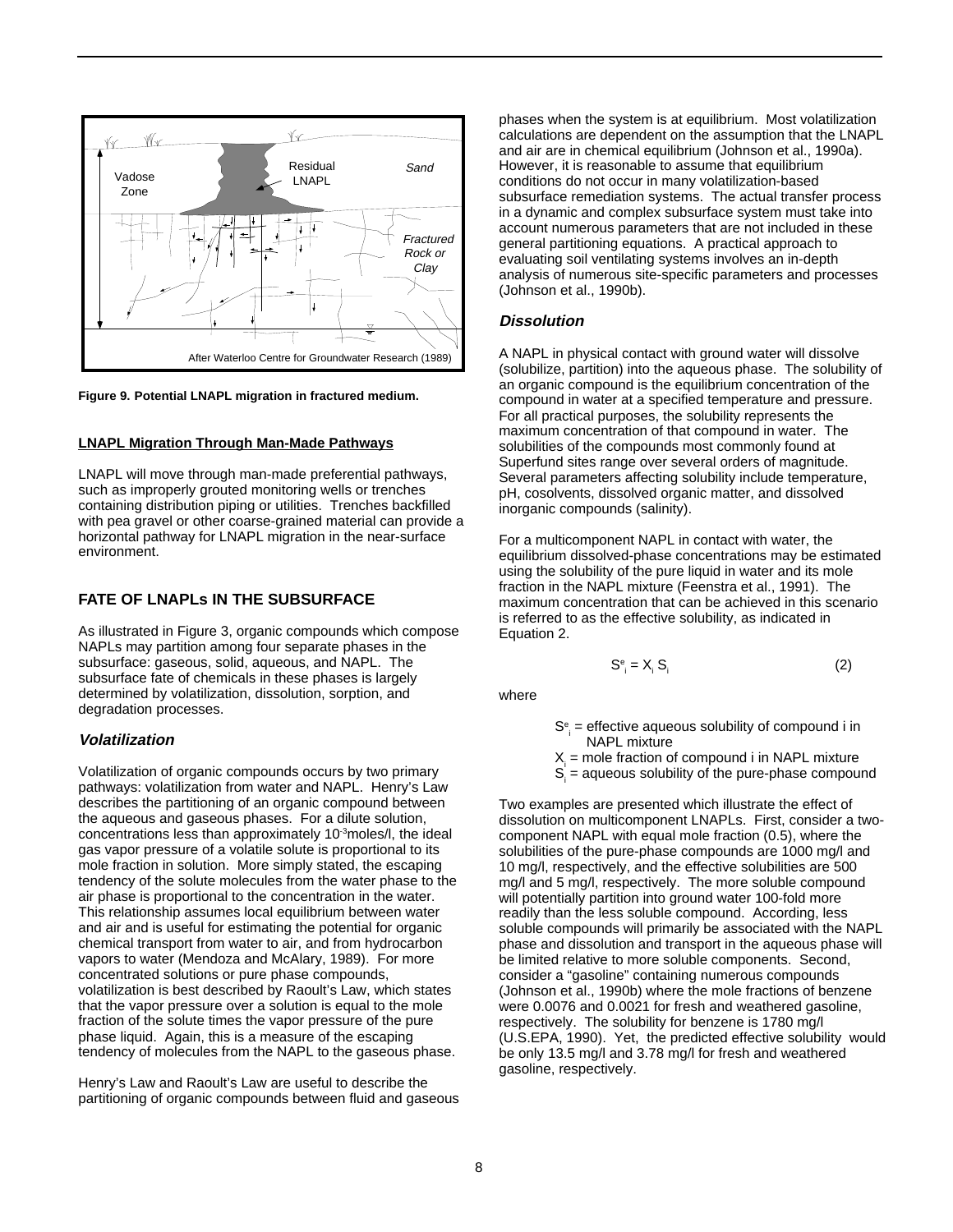The effective solubility represents the concentration that may occur at equilibrium under ideal conditions. Laboratory studies (Banerjee, 1984) indicate that effective solubilities calculated using Equation 2 are reasonable approximations for mixtures of organic liquids that are hydrophobic, structurally similar, and have low solubilities. Effective solubilities of components in more complex mixtures, such as petroleum products, appear to be in error by no more than a factor of two (Leinonen and Mackay, 1973). However, the degree to which these compounds partition to the water phase is a function of many variables including cosolvency (Rao et al., 1991). Cosolvency effects may occur in cases where dissolution of highly soluble components (e.g., alcohols) significantly increase the solubility of other components.

In general, higher dissolution rates may be associated with higher ground-water velocities, higher LNAPL saturation in the subsurface, increased contact area between LNAPL and water, and LNAPLs with a high fraction of soluble components (Mercer and Cohen, 1990; Miller et al., 1990). However, recent studies (e.g., Powers et al., 1992) indicate that nonequilibrium effects may limit contaminant mass transfer by dissolution under certain conditions such as high groundwater velocity. Laboratory and modeling studies conducted by many researchers (e.g., Borden and Kao, 1992; Geller and Hunt, 1993; Powers et al., 1991) indicate that complete dissolution of an LNAPL may require hundreds or thousands of pore volumes of water under ideal field conditions. These studies observed initially high aqueous contaminant concentrations which were followed by a period of rapid decline and an asymptotic period during which concentrations declined slowly.

## **Sorption**

Sorption is defined as the interaction of a contaminant with a solid (Piwoni and Keeley, 1990). In soil or aquifer material contaminated with LNAPL, contaminants from the LNAPL will partition onto solid phase material. The primary pathway in which this process occurs is through the water phase, as indicated in Figure 3. For example, when LNAPL is released into the subsurface, components will dissolve into the aqueous phase, then partition onto aquifer material. Numerous parameters affect sorption at hazardous waste sites including solubility, polarity, ionic charge, pH, redox potential, and the octanol/water partition coefficient (Piwoni and Keeley, 1990).

In general, solid-phase (adsorbed) contaminants may represent a small fraction of the total contaminant mass in soil and aquifer material where continuous phase or residual NAPL exists. The majority of the contaminant mass in these systems is typically present in the nonaqueous liquid phase. Desorption of the contaminant (i.e. mass transfer of contaminant from the solid phase to the water phase) is often a rate-limited step and is partially responsible for the tailing effect commonly observed in ground-water pump-and-treat systems.

Analytical results from an LNAPL-contaminated aquifer or soil sample extracted and analyzed in the laboratory represent the total contaminant mass associated with the sample. Careful evaluation of the chemical and physical properties of the contaminant(s) and soil/aquifer sample is necessary to

evaluate the phase(s) in which the contaminant exists. A practical approach has been developed to evaluate contaminant phase distribution by applying equilibrium partitioning theory (Feenstra et al., 1991).

## **Biodegradation**

Many of the LNAPL-related compounds are amenable to biological degradation in the aqueous phase by naturally occurring microorganisms in the subsurface. However, there is an important distinction between aqueous-phase and NAPL biodegradation. The distinction is the inability to create and maintain conditions that are conducive to microbial activity within a NAPL. In brief, biodegradation of pure phase hydrocarbon does not appear to be practical and has not been demonstrated. Considerable research has focused on evaluating aerobic and anaerobic biodegradation and transformation processes. These processes play an important role in the ultimate fate of LNAPLs in the subsurface, both in the form of naturally occurring and actively engineered remediation processes (Norris et al., 1994).

## **LNAPL SITE CHARACTERIZATION**

Success or failure of an LNAPL remediation program depends in large measure on the remediation objectives and adequacy of the site characterization. This section will focus on issues pertaining to LNAPL investigations. Discussion of strategies and techniques for characterization of aqueous-phase and sorbed contamination will be limited. More information regarding site characterization concepts, techniques, and strategies is provided by U.S.EPA (1991) and Cohen and Mercer (1993).

The focus of site characterization is often to provide information necessary to define and evaluate potential remedial options. Specific objectives may include determination/delineation of subsurface contamination in the aqueous, gaseous, solid, and LNAPL phases; mobile and residual LNAPL; migration rates/directions of the mobile phases; geologic controls on LNAPL movement; LNAPL properties; and other pertinent fluid/media properties. The level of detail and the type of data required will be sitespecific, partially dictated by the remedial technologies under consideration and practical economic constraints, and often restricted by available characterization technologies. Such limitations include lack of practicable methods for detailed delineation of many parameters of interest including LNAPL distribution and saturation and hydraulic conductivity distributions.

## **Conceptual Model**

The conceptual model is the interpretation and assimilation of all site-related information into assumptions and hypotheses regarding contaminant sources, subsurface contaminant distribution, and dominant transport/fate processes. The basis for this conceptual model may include one or more of the conceptual models discussed in the previous section.

Characterization is best conducted in a phased approach, beginning with a review of site history, contaminant properties, and regional/local studies. This review should include the following (API, 1989):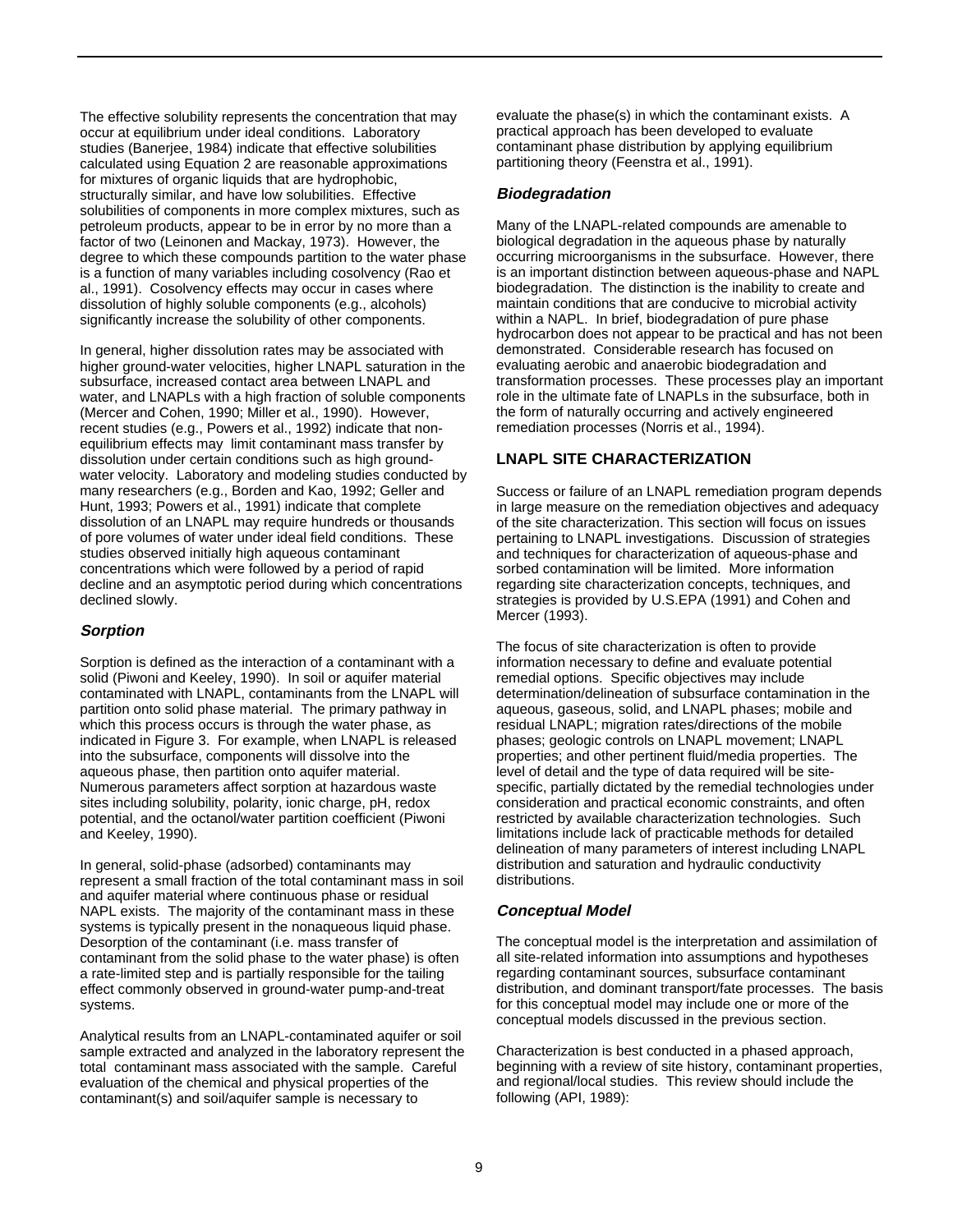- 1. Information on storage, transportation, use, monitoring, and disposal of LNAPLs at the site;
- 2. Locations, volumes, and timing of any known LNAPL releases;
- 3. Locations of underground piping, structures, or utilities which might influence LNAPL flow;
- 4. Regional/local geologic and hydrogeologic studies, soil surveys, climatic data, and pertinent maps/ historic photographs of the site; and
- 5. Preliminary information, available from the literature, concerning pertinent contaminant transport and fate parameters for the site-specific contaminants.

An initial conceptual model for contaminant distribution, transport, and fate at the site is then formulated and used to plan further characterization. Each characterization phase is designed to test and refine this model. The iterative process continues throughout remedial design and during remedial operations.

## **Soil/Aquifer Material**

Lithologic, stratigraphic, and structural features may often be dominant influences on LNAPL movement. As expected, LNAPLs migrate faster through relatively permeable features (e.g., root holes, fractures, sandy layers, utility trenches, etc.) in the unsaturated zone than through less permeable materials. Characterization of subsurface heterogeneity to the extent practicable may provide valuable information concerning potential LNAPL migration and distribution. Analyses of geologic materials exposed in trenches and obtained from borings may be used at some sites to improve the conceptual model and identify features that potentially serve as preferential pathways for LNAPL. Non-invasive geophysical methods may also provide information regarding the distribution of geologic materials and stratigraphic or structural features that may control contaminant migration. However, detailed characterization of heterogeneity and LNAPL distribution often will not be possible due to subsurface complexity and limitations in characterization tools and techniques (U.S.EPA, 1992a).

Fractured rock and karstic settings may represent extreme examples of heterogeneous environments. These settings pose exceptionally difficult problems in site characterization due to the complexity of transport pathways. Efficient techniques for characterizing contaminant transport (i.e., LNAPL, aqueous phase, and gaseous phase) at such sites are not available currently.

#### **Hazards of Invasive Characterization Methods**

Certain hazards may exist during invasive characterization at LNAPL contamination sites. The potential for increasing the vertical extent of contamination should be considered when evaluating drilling and well installation programs. Drilling through mobile LNAPL (e.g., liquids perched on low permeability units above the water table) may result in contaminating deeper intervals. Such risks may be reduced using appropriate techniques such as detailed observation and screening of geologic materials. The risk of explosion or fire (API, 1989) may exist at sites contaminated with flammable materials (e.g., most liquid petroleum products).

During drilling operations, LNAPL, contaminated soil and aquifer material, and vapors are brought to the surface where conditions for ignition may exist. LNAPL is not only a concern as a fire and explosion hazard, but also with regard to chemical exposure to the driller and sampling crews. Monitoring and mitigation of explosion and exposure risks should be considered when planning field operations.

### **Information from Borings and Excavations**

Multiple borings with continuous sampling of subsurface media or excavation of pits/trenches will generally be required to define stratigraphy and estimate properties of the subsurface media and fluids. Media properties useful in contaminant fate and transport studies at NAPL sites include texture, porosity, permeability, organic carbon content, isotropy, and heterogeneity. Estimation of fluid/media properties, such as fluid saturation and capillary pressuresaturation relationships, may also be useful. Such data may provide the basis for evaluating potential LNAPL distribution and mobility at the macro scale. Various laboratory methods for measuring such properties are discussed in Cohen and Mercer (1993). Applicability of these methods will be site specific. Hydrogeologic information, including the depth to ground water, delineation of perched ground water or LNAPL, hydraulic gradient, and hydraulic conductivity of saturated materials, is also essential. This information may be used to evaluate ground-water flow directions which will also be the potential flow directions for the LNAPL. Characterization of temporal as well as spatial variations in many of these parameters generally will be required. For example, information on seasonal variations in water-table elevations may aid in evaluating mobile LNAPL flow directions and LNAPL distribution above and below the average water-table elevation. Installation of wells will be required to obtain much of this information. These data will provide the basis for evaluating LNAPL mobility on the site scale.

Methods for direct detection of NAPL in soil samples are relatively limited. Visual observation often has been relied upon to make this determination in the field. However, it may be difficult or impossible to observe NAPLs which are colorless or clear, heterogeneously distributed in the sample, or present at low saturations (Huling and Weaver, 1991).

Recently, qualitative techniques to enhance rapid, visual observations of NAPL in drill cuttings or cores have been evaluated (Cohen et al. 1992). Centrifugation, examination under ultraviolet light, soil-water separation tests, and addition of hydrophobic dye to preferentially stain NAPL (i.e., Sudan IV) were studied. Of these methods, the use of hydrophobic dye and ultraviolet light examination for fluorescent NAPLs were found to be the simplest and most effective methods. These methods provide only limited, qualitative information concerning the presence of LNAPLs. However, this information may be useful to delineate the presence of LNAPL along a vertical profile when limited resources prevent the use of more expensive, quantitative techniques.

Screening of soil headspace vapors using a flame ionization detector was also found useful in evaluating the presence of volatile NAPL (Cohen et al., 1992). However, a poor correlation between NAPL saturation in the samples and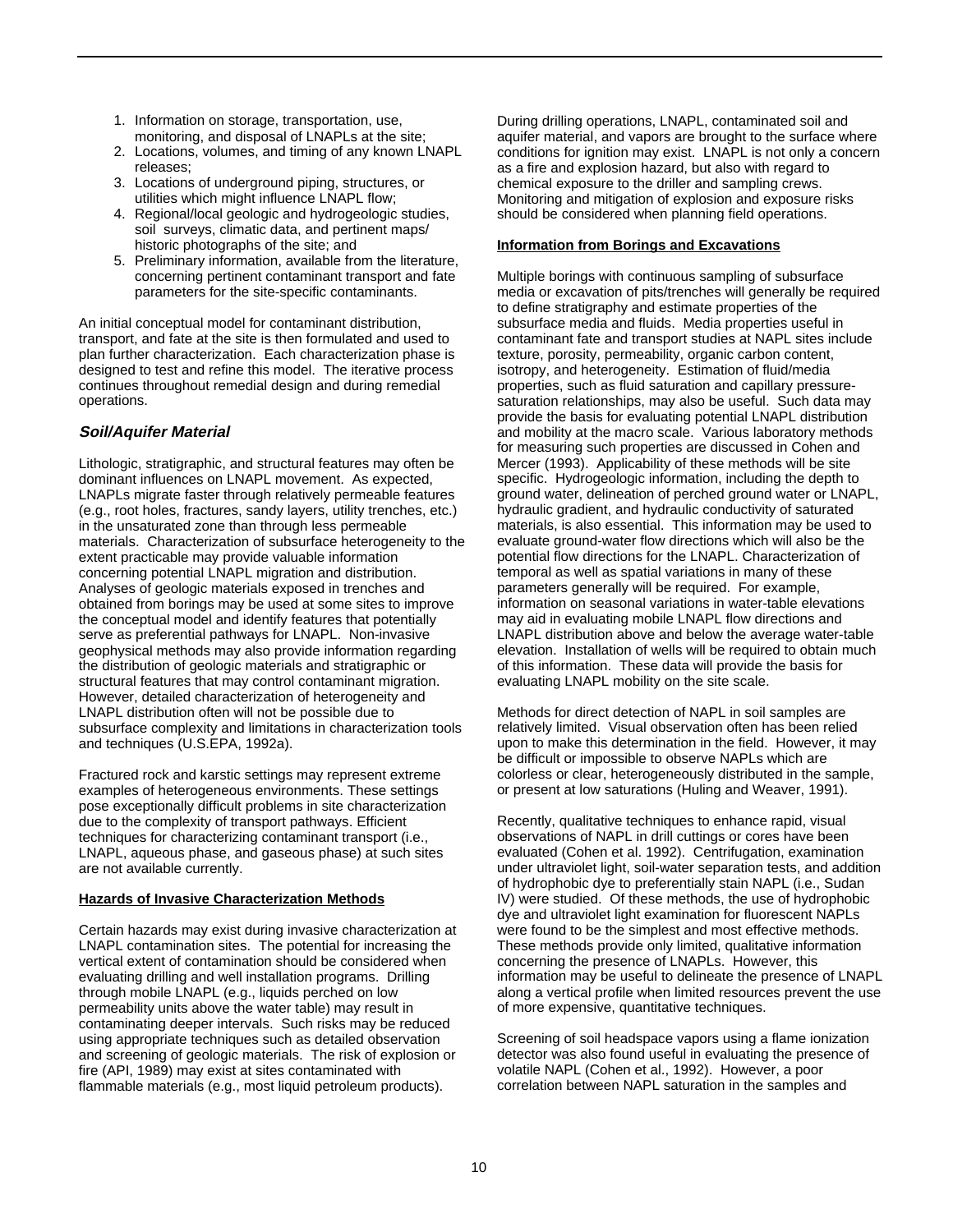headspace vapor concentrations was obtained. This result was principally due to physical constraints on contaminant concentrations in the vapor phase.

Chemical analysis of soil samples will generally be required to identify individual compounds and their concentrations and aid in evaluating NAPL present at low residual saturations (Huling and Weaver, 1991). Chemical analyses do not directly distinguish between gaseous, aqueous, sorbed, and NAPL contaminants. However, relatively high constituent concentrations indicate the constituent may be present as a NAPL or sorbed to subsurface materials (Huling and Weaver, 1991). An example of sampling and analysis techniques applied at the site of an aviation gasoline spill to determine the LNAPL distribution in the capillary fringe is described by Ostendorf et al. (1992).

Feenstra et al. (1991) proposed a method to indirectly assess the presence of NAPL in soil samples by applying equilibrium partitioning theory. Application of this method to DNAPL assessments is explained in U.S.EPA (1992b). In the absence of NAPL, there is a theoretical maximum contaminant mass which can be present in a sample. The maximum constituent concentration in the sample is dependent on the constituent solubility in water, the sorptive capacity of the soil, and the saturated soil gas concentration. If NAPL is present, the constituent concentration detected in the sample will exceed the calculated maximum concentration and the calculated constituent concentration in pore water would exceed the effective constituent solubility. This method requires determination of soil moisture content, organic carbon content, porosity, potential LNAPL composition, sorption parameters, effective solubilities, and total constituent concentrations in soil samples. The methods are most useful when relatively large quantities of NAPL are present, pore water/soil partitioning coefficients are determined rather than estimated from available literature, and effective solubilities are measured. However, many of these data may be unavailable at many sites and the methods are less reliable when parameters are estimated rather than measured (Cohen and Mercer, 1993; Feenstra et al., 1991).

#### **Cone Penetrometer**

The cone penetrometer (ASTM Standard D3441) is a geotechnical tool that originated in the construction industry. This tool is capable of rapidly providing valuable stratigraphic information useful in assessing potential LNAPL distribution. Data collected during penetrometer testing have also been used to evaluate soil saturation, potentiometric surfaces, and horizontal soil permeability. In its simplest form, truckmounted hydraulic rams force a cone-shaped instrument containing strain gages through the soil, sending back continuous readings of tip resistance, sliding friction, and inclination. Correlations developed between subsurface materials cored in adjacent borings and corresponding penetrometer measurements may allow rapid interpretations of stratigraphy in each test hole (Chiang et al., 1992). Penetration depths depend on the subsurface material properties but are often limited to less than approximately thirty meters.

Modified penetrometers have been equipped to collect subsurface samples of fluids and aquifer materials useful in delineating LNAPL (Chiang et al., 1992). Other researchers are incorporating additional in situ sensing technology into cone penetrometers (Seitz, 1990) for real-time detection of organic contaminants which may eventually provide a rapid means for defining LNAPL distribution. It should be noted that such methods are still in the developmental stage and should be applied with caution.

### **Geophysical Methods for Hydrogeologic Characterization**

Surface geophysical methods, where applicable, allow noninvasive investigation of subsurface physical and chemical properties. Certain techniques, including seismic, electrical, magnetic, and ground-penetrating radar, have been applied successfully to site characterization (e.g., Benson et al., 1982; Walther et al., 1986). These methods may provide valuable hydrogeologic information concerning lithologic and stratigraphic boundaries, fracture orientation, locations of underground utilities, and depths to ground water and bedrock. Variations of these and other methods are useful borehole techniques for hydrogeologic site characterization (Keys and MacCary, 1971; Keys, 1989). Use of such techniques should be considered as part of an integrated approach to delineation of hydrogeologic controls on groundwater flow and potential LNAPL migration.

## **LNAPL**

Light nonaqueous phase liquids may exist as continuous, freephase liquids and/or as residual liquids trapped by capillary forces above and below the water table. Evaluation of LNAPL remedial options requires delineation of LNAPL distribution, composition, and properties. Installation of wells and excavations coupled with previously discussed soil sampling and analysis generally will be required to estimate distribution and potential mobility. LNAPL fate, transport, and distribution has been presented from a theoretical and conceptual model perspective. However, site characterization may be technically challenging due to the heterogeneity of subsurface media and variability of subsurface conditions. It is not uncommon to observe a "patchy" distribution of LNAPL over a relatively small area at a site, or the transient presence of LNAPL in a well.

## **Mobile LNAPL**

Monitoring wells, borings, and test pits installed in areas of potential LNAPL releases are one of the key sources of information concerning the distribution of mobile LNAPL. Wells used for this purpose must be screened across the air/ LNAPL interface and the water table to provide uninhibited access for floating LNAPL (API, 1989). The screen generally should encompass the water table and LNAPL during seasonal fluctuations in ground-water elevations. Additional design considerations include use of appropriate construction materials. In general, conventional construction practices use a filter pack coarser than the surrounding formation to allow entry of the LNAPL. However, research regarding construction materials specifically designed for LNAPL monitoring is relatively limited. Recent studies (Hampton and Heuvelhorst, 1990; Hampton et al., 1991) of filter packs for LNAPL recovery wells indicated traditional design practices may not produce an optimum recovery well. These studies indicated LNAPL recovery rates were increased using packs with a grain size approximately half of conventional recommendations for recovery wells. Based on such results,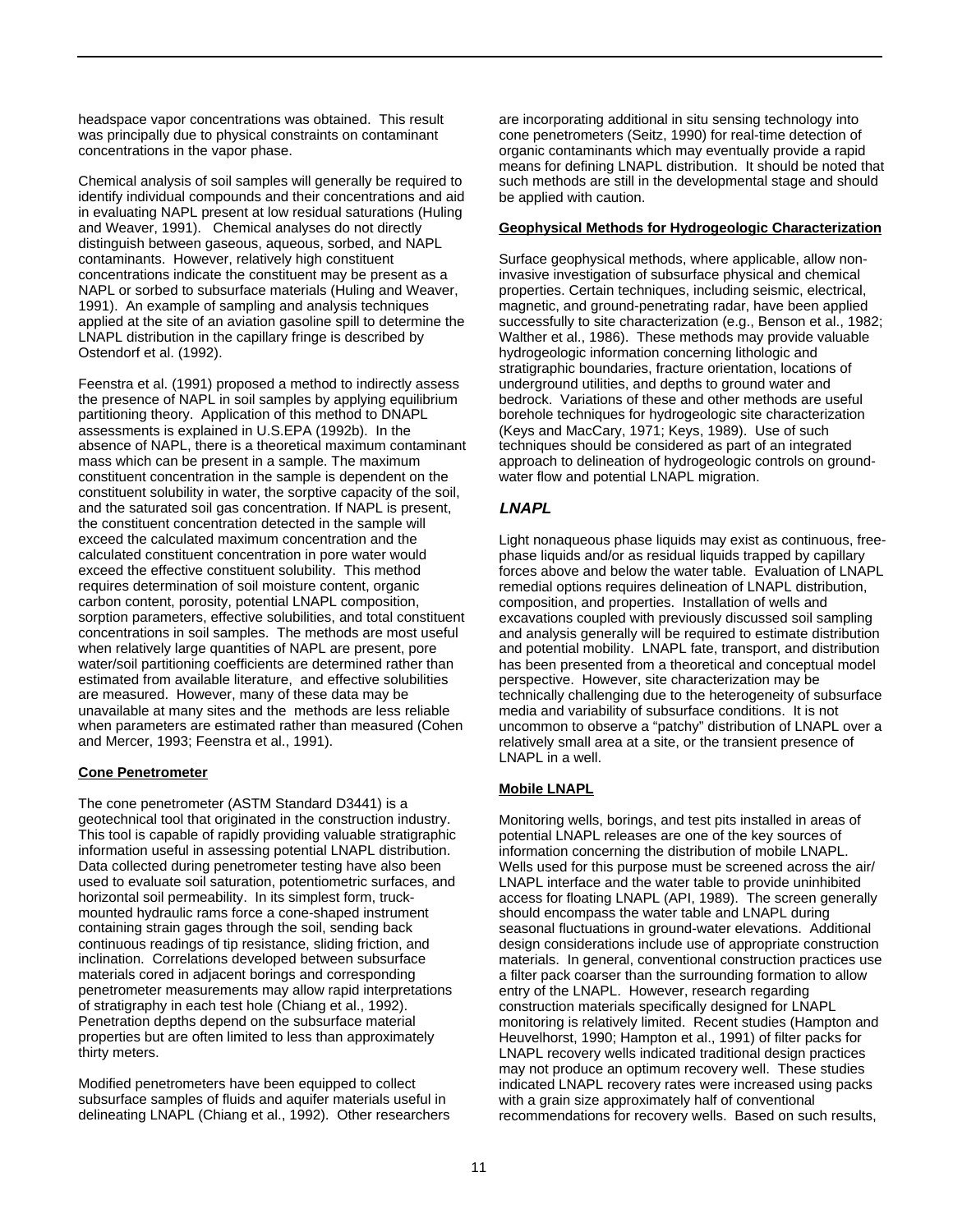it appears that additional research regarding optimum filter pack design for LNAPL monitoring wells may be warranted. In addition, compatibility of materials, including pumps, casing, screens, and bentonite, with the particular LNAPL must be considered (Mercer and Cohen, 1990). The use of additional tools such as well points and grab samplers driven to desired depths (e.g., Smolley and Kappmeyer, 1991) may provide useful screening information for monitoring network design.

Non aqueous phase liquids held in pore spaces under tension as a result of capillary forces are not free to migrate to wells and boreholes. Such contamination may be more extensive than the mobile LNAPL and may be a major source for continuing contamination of ground water. Monitoring wells are not useful for defining this contamination (Abdul et al., 1989). Thus, lack of detection of mobile LNAPL is not an indication of the absence of such liquids.

#### **Apparent LNAPL Thickness**

The LNAPL thickness measured in a monitoring well has been reported to typically exceed the LNAPL-saturated formation thickness by a factor estimated to range between approximately 2 and 10 (Mercer and Cohen, 1990). Due to this difference, the LNAPL thickness measured in a monitoring well has been referred to as an apparent thickness (Figure 10). This difference generally will not be uniform throughout a site as a result of heterogeneity (Abdul et al., 1989).

In a well screened across the water table and capillary fringe (Figure 10), the difference has been related to several factors. These factors include capillary forces in the formation, hydrocarbon density, and volume/rate of LNAPL release (e.g., Blake and Hall, 1984; Hall et al., 1984). In general, the difference increases with decreasing grain size of the formation materials due to increased capillary forces and capillary fringe height (Mercer and Cohen, 1990). The ground-water elevation in the well will be lower than the elevation of the capillary fringe on which the mobile LNAPL may accumulate as the capillary fringe does not exist within the well. The LNAPL may then migrate to the well, a low point on the capillary fringe. However, thick LNAPL accumulations in the formation may depress the capillary fringe. In this case, the difference between the apparent thickness and the true thickness may be reduced (Testa and Paczkowski, 1989). This difference also increases with increasing density of the LNAPL due to increased depression of the LNAPL/water interface in the well (Hall et al., 1984). The weight of the LNAPL column in the well depresses the interface. The greater the LNAPL density, the greater the weight of the LNAPL column and the greater the depression of the LNAPL/ water interface.

The relative difference between actual and apparent LNAPL thicknesses may also be affected by the existence of LNAPL perched on lower permeability layers above the water table and capillary fringe. The apparent LNAPL thickness measured in the well may be related to the height of the mobile, perched LNAPL above the water table (Testa and Paczkowski, 1989). Wells installed through such perched zones provide potential pathways for LNAPL flow.

Fluctuations in ground-water elevation may affect the LNAPL thickness measured in wells (Blake and Hall, 1984; Kemblowski and Chiang, 1990; Yaniga, 1984). A gradual



**Figure 10. Simplistic conceptualization of LNAPL thickness measured in well and LNAPL distributed information.**

decline in the water table may result in increased volume of mobile LNAPL and increased apparent thickness due to drainage from the unsaturated zone (API, 1989). Preferential fluid flow through the well, particularly in low permeability formations, may also result in increased apparent LNAPL thickness during a water-table decline (Kemblowski and Chiang, 1990). In periods of rising water-table, a reduction in apparent thickness due to compression of the capillary fringe may occur (Blake and Hall, 1984; Yaniga, 1984). A rising or falling water table may promote entry of mobile LNAPL into areas not previously contaminated with these liquids or regions of lower LNAPL saturation. This results in trapping of additional LNAPL in soil pores with reduction in the volume of mobile LNAPL (Figure 8). Changes in apparent LNAPL thickness correlated with tidal induced fluctuations in groundwater elevation have also been noted in several studies (e.g., Hunt et al., 1989).

#### **Measurement Techniques for Apparent LNAPL Thickness**

Common methods for measuring the apparent LNAPL thickness in wells include the use of measuring tapes coated with water-sensitive and hydrocarbon-sensitive pastes, interface probes, and transparent bailers (API, 1989). A steel measuring tape coated with pastes sensitive to the presence of water and hydrocarbons may be used to determine the depths to the air/LNAPL and LNAPL/water interfaces by monitoring color changes in the pastes. Alternatively, an electronic probe designed to detect the electrical conductivities of different fluids (interface probe) may be used to determine the depths to the interfaces. A third common method is the direct measurement of LNAPL thickness in a transparent, bottom-filling bailer. The bailer is slowly lowered until it spans the LNAPL layer, withdrawn, and LNAPL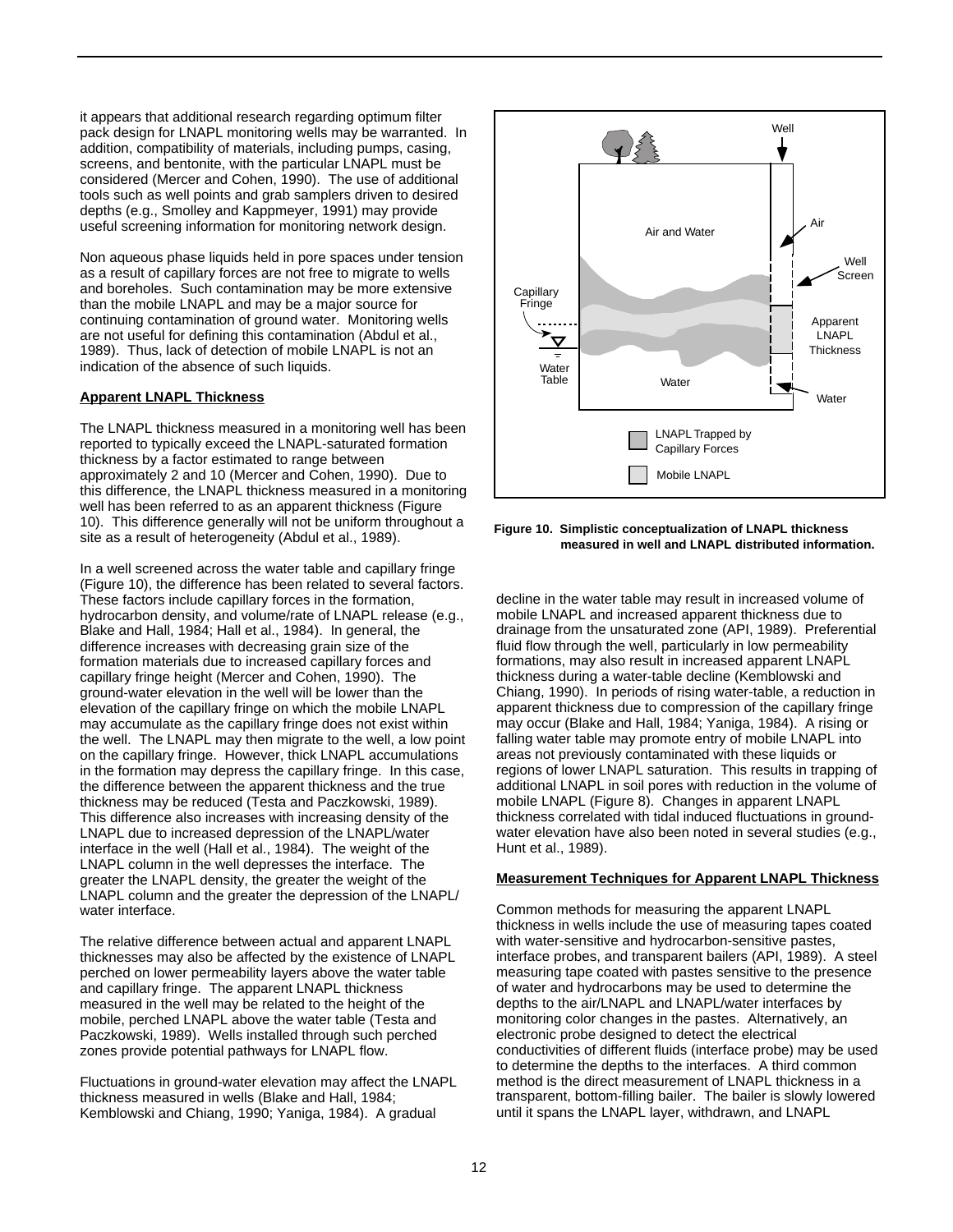thickness is measured. LNAPL thickness in the bailer may be slightly greater than the apparent thickness present in the well due to fluid displacement by the bailer walls (API, 1989; Mercer and Cohen, 1990). Detection of clear or colorless LNAPLs may be enhanced by addition of a hydrophobic dye that preferentially stains the organic liquid (Cohen et al., 1992).

#### **Recharge and Bail-Down Tests**

Methods used to estimate mobile LNAPL thickness in the formation have included studies referred to as bail-down, recovery, or recharge tests (e.g., Hughes et al., 1988; Gruszczenski, 1987). These tests involve monitoring LNAPL recharge to a well following its removal by pumping or bailing. The mobile LNAPL thickness in the formation at each well is then estimated by various interpretations of depth-to-product, depth-to-water, and product thickness as a function of time. Several potential sources for error exist in the performance and interpretation of these tests. In general, these procedures have not been adequately proven in a variety of field situations (Testa and Paczkowski, 1989) and do not provide information concerning LNAPL trapped by capillary forces (Durnford et al., 1991). However, the performance of such tests may provide qualitative information concerning the potential for LNAPL recovery using conventional pumping technology (API, 1989).

#### **Apparent LNAPL Thickness Relationships**

Studies regarding the relationship between apparent LNAPL thickness and in situ LNAPL distribution have been reported by many researchers (e.g., Ballestero et al., 1994; Blake and Hall, 1984; Farr et al., 1990; Gruszczenski, 1987; Hall et al., 1984; Hampton and Miller, 1988; Kemblowski and Chiang, 1990; Lenhard and Parker, 1990; Pantazidou and Sitar, 1993; Testa and Paczkowski, 1989; Yaniga, 1984; Yaniga and Warburton, 1984). Methods proposed for estimating in situ mobile LNAPL thickness and, ultimately, LNAPL volume range from simple relationships based on hydrocarbon density (e.g., De Pastrovich et al., 1979) to more complex relationships incorporating properties of the porous media (e.g., Farr et al., 1990). Commercial software packages implementing some of these methods are currently available.

Based on laboratory studies and a review of many of these methods, Hampton and Miller (1988) concluded that the relationships investigated in their study were not sufficient to reliably predict hydrocarbon thickness in the formation. Of these relationships, the De Pastrovich et al. (1979) equation was found to yield crude, order-of-magnitude approximations of mobile LNAPL thickness. Wagner et al. (1989) compared estimates using various techniques including simple and complex relationships, bail-down tests, and chemical analysis of soil samples. The study indicated that estimates from baildown tests, analysis of soil samples from a test pit, a developmental hydrocarbon-sensing probe, and the relationship proposed by De Pastrovich et al. (1979) yielded comparable results at one field site. However, none of the aforementioned methods have been adequately evaluated under a variety of controlled and field conditions.

Farr et al. (1990) and Lenhard and Parker (1990) developed methods for evaluating LNAPL volume in porous media under equilibrium conditions based on fluid and media properties

and apparent LNAPL thickness. In a controlled study, Wickramanayake et al. (1991) compared the methods proposed by De Pastrovich et al. (1979), Hall et al. (1984), and Lenhard and Parker (1990) to estimate LNAPL volume from a known release. A known quantity of JP-4 fuel was released into a model aquifer equipped with observation wells. In this study, the method proposed by Lenhard and Parker (1990) provided the best estimate of LNAPL release after the system had reached equilibrium. However, all estimates were within an order of magnitude of the actual release volume.

Durnford et al. (1991) identified several potential limitations in applying many of these relationships. These problems include:

- 1. Water table fluctuations can result in differences in apparent LNAPL thickness without significant in situ changes. This is a major source of uncertainty in estimating in situ distribution.
- 2. Several of these relationships are based on soil and fluid properties that require measurements of capillary pressure-saturation curves which are difficult to obtain and may not be representative of actual field conditions.
- 3. Spatial variability in subsurface properties (i.e., heterogeneity) and the effects on apparent and in situ LNAPL thickness are not easily evaluated using these relationships.
- 4. LNAPL held by capillary forces above and below the water table, which is an important potential source for ground-water contamination, is not addressed using many of these methods.

In addition, many of the methods are based on an assumed equilibrium distribution of the fluids. Such assumptions will not be applicable at many sites. This implies that simple relationships and proportionalities may not be sufficient to estimate mobile LNAPL thickness or volume from apparent thickness information. In addition, methods requiring estimates of subsurface media properties may be subject to much uncertainty due to heterogeneity and uncertainty in parameter estimates. However, the techniques described above may yield order-of-magnitude estimates of mobile LNAPL distribution at some sites. In summary, proven field methods for accurate and reliable estimation of mobile LNAPL volume using well thickness information are not currently available. Further research and development of methods for directly assessing subsurface LNAPL distribution are warranted.

#### **Geophysical Methods for Contaminant Detection**

Application of geophysical methods for direct detection of organic contamination, including LNAPL, is currently an area of research and development (U.S.EPA, 1992a). Surface geophysical methods which have been applied with limited success at a small number of sites include ground penetrating radar, complex resistivity, electromagnetic induction, and direct current resistivity (e.g., Olhoeft, 1986; King and Olhoeft, 1989; Holzer, 1976). Borehole techniques which have been studied include dielectric logging (Keech, 1988) and a driven probe equipped with galvanic and conductivity circuits for sensing soil moisture and a hydrocarbon indicator for sensing LNAPL (Hampton et al., 1990). Such techniques are currently in the developmental stage and should generally be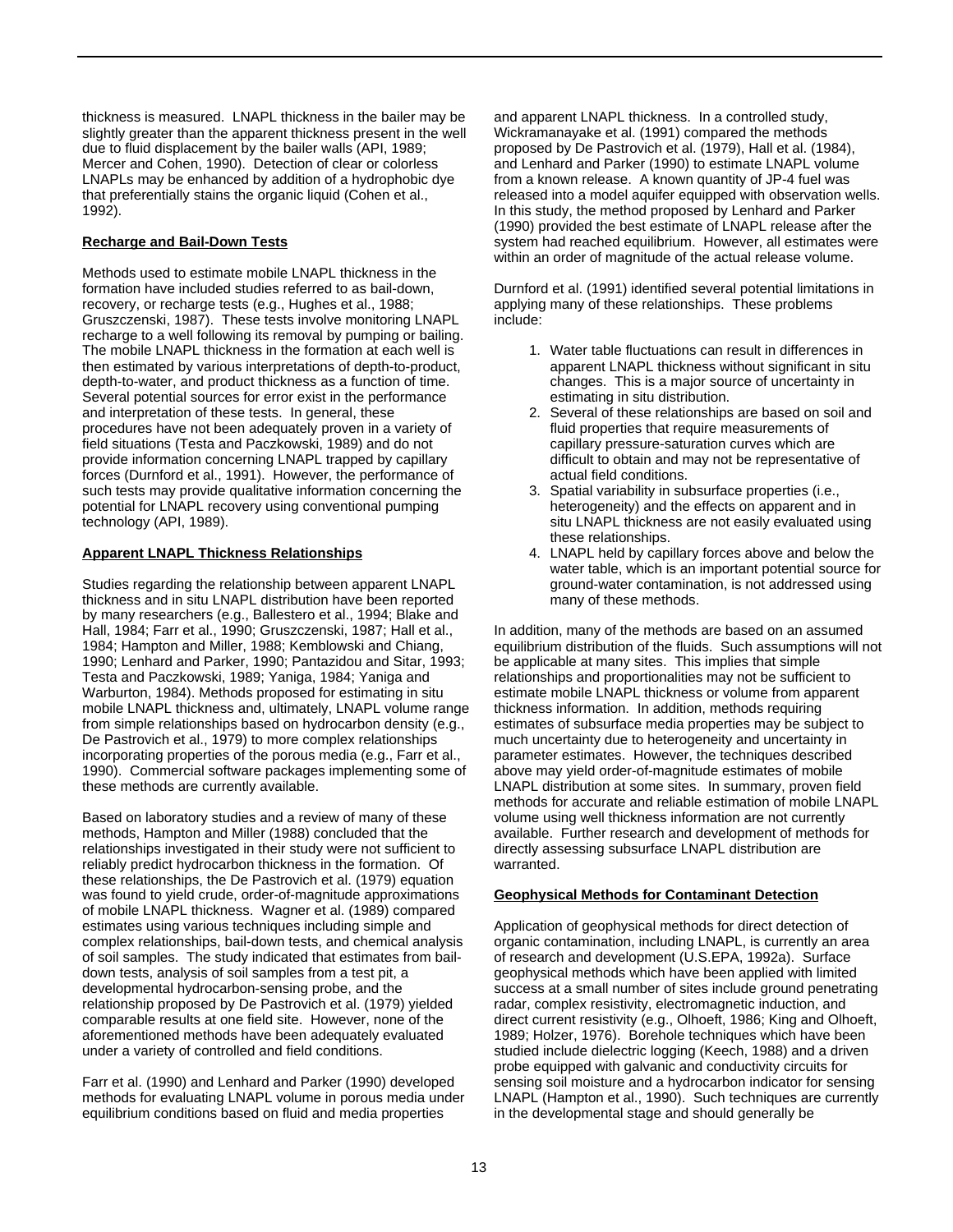considered research applications. The utility of geophysics at most sites will not be in the direct detection of LNAPL, but in hydrogeologic site characterization (U.S.EPA, 1992a).

## **LNAPL Samples**

Determination of physical and chemical properties of LNAPL obtained from wells or separated from soil samples will often be required to evaluate many aspects of LNAPL site characterization and remedial design. For example, information concerning physical properties such as density and viscosity may be used to assess LNAPL mobility and distribution (Reidy et al., 1990; Cohen and Mercer, 1993) and potential extraction designs. Analyses of LNAPL will be necessary to determine the chemical composition which may be used to compute the effective solubility of LNAPL components, identify potential LNAPL sources, and evaluate applicability of certain remedial technologies such as soil vapor extraction.

Depending on the study objectives and potential LNAPL composition, many analytical methodologies may be applicable for chemical analysis of LNAPL samples. Common techniques include infrared spectrometry, gas and liquid chromatography, mass spectrometry, and nuclear magnetic resonance spectrometry. Such techniques are used to qualitatively and quantitatively determine hydrocarbon composition. Cohen and Mercer (1993) describe many of these techniques in the context of characterizing DNAPL samples. This information is also applicable to LNAPL sample characterization. Multiple techniques may be required to characterize complex, multicomponent LNAPL mixtures. In addition, analyses for indicator parameters such as total petroleum hydrocarbons and total organic carbon may be useful in screening level investigations at some sites.

Current guidance dictates LNAPL samples should be obtained prior to purging of the well. Purging of the LNAPL from the well prior to sampling may be conceptually desirable to obtain a more representative sample. However, in many cases purging may result in an inability to sample due to slow or no LNAPL recharge and emulsification of the sample. Specific sampling techniques should be evaluated with regard to study objectives and site conditions. A bailer will generally be adequate for LNAPL sample collection from wells (API, 1989). Additional equipment such as a bladder pump, peristaltic pump, or specialized equipment used for LNAPL recovery may be useful at many sites.

## **Soil Gas**

Depending on site conditions, soil gas analysis for volatile organic compounds may be useful in locating contaminants present in the subsurface. Several techniques have been developed for conducting such surveys (e.g., Marrin and Kerfoot, 1988; Thompson and Marrin, 1987). However, limitations in the use and interpretation of data from soil gas surveys exist (Kerfoot, 1988; Marrin, 1988). Soil gas surveys may provide qualitative information useful as a screening tool in delineating areas of LNAPL contamination as well as aqueous-phase contamination (e.g., Evans and Thompson, 1986; Devitt et al., 1987). Anomalously high soil gas concentrations may be an indication of NAPL in the vadose zone near the sample location.

## **Ground Water**

Ground-water elevations in wells containing LNAPL require correction for the depression of the LNAPL/water interface in the well to obtain total hydraulic head. The depression is caused by the weight of the hydrocarbon. The correction is accomplished by multiplying the apparent LNAPL thickness in the well by the specific gravity of the LNAPL. The result is then added to the elevation of the LNAPL/water interface to obtain the total hydraulic head (API, 1989; Hudak et al., 1993). The computed hydraulic head facilitates a more accurate assessment of hydraulic gradient which leads to better conclusions regarding potential contaminant sources, extent of free-product accumulation, and optimal areas for focusing remediation efforts (Hudak et al., 1993). It should be noted that this approach may be inappropriate for conditions in which LNAPL enters the well from a low-permeability unit perched above the water table.

The influence of this correction on data interpretation is dependent on several factors, including apparent LNAPL thickness and hydraulic gradient. The greater the thickness of LNAPL in the well and the lower the hydraulic gradient, the greater the potential influence of this correction. The necessity of performing this calculation should be evaluated on a site-specific basis. Accumulation of LNAPL in a well introduces an additional degree of uncertainty into the calculation of hydraulic head and gradient. Density of the LNAPL obtained from the well must be measured and, often, will not be constant across a site due to such factors as LNAPL release history and differences in the degree of "weathering" following release. Measurement of the apparent thickness using any of the methods previously described is subject to a higher degree of uncertainty than measurement of ground-water elevation in a well which does not contain LNAPL. The additional uncertainty introduced by LNAPL accumulation in wells is site specific and should be evaluated during any investigation.

Although contaminant concentrations in ground-water samples may not approach the effective solubility of each compound, analyses for LNAPL components may aid in evaluating the potential presence of LNAPL and delineating potential source areas. Several factors may account for lower-than-expected concentrations of constituents in ground water from LNAPL zones. First, the effective solubility of a single chemical from a multicomponent LNAPL is less than the solubility of the pure chemical in water. The difference is often an order of magnitude or more. Other explanations for the relatively low concentrations of dissolved constituents in LNAPL zones may include variability in subsurface LNAPL distribution, mixing of ground water from different intervals in a well during sampling, and effects resulting from non-uniform ground-water flow (Cohen et al., 1992). Non-equilibrium dissolution may also be a factor at some sites (Powers et al., 1991).

## **REMEDIATION**

Applicability of potential remedial technologies depends on site-specific hydrogeologic characteristics, nature/distribution of contaminants, and remedial objectives. Technologies for removal of mobile LNAPL exist and may be applicable at some sites. However, technologies for removal of residual LNAPL, particularly those liquids trapped in the saturated zone, are not well developed. Subsurface restoration to pre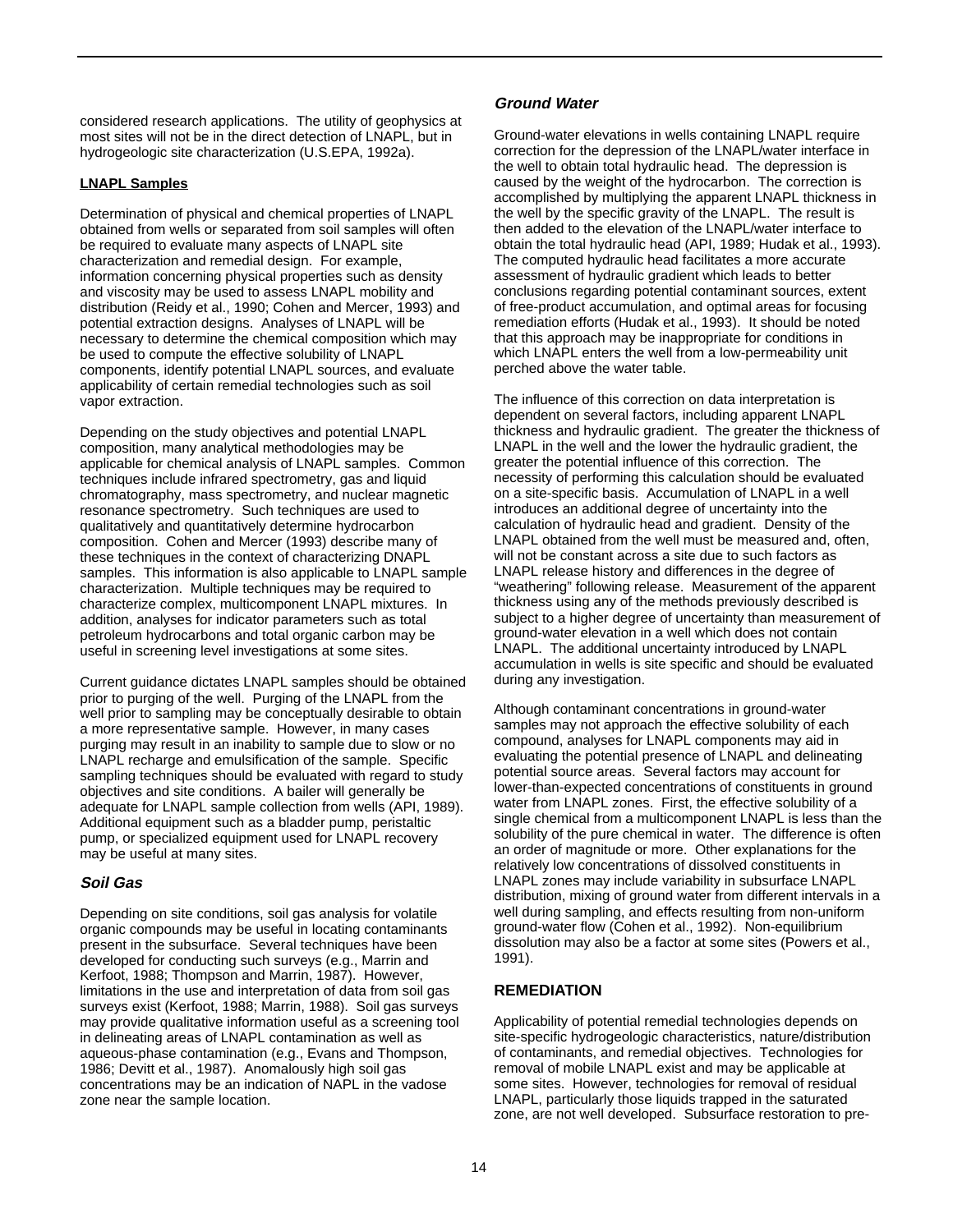contamination conditions may require removal of virtually all LNAPL and much of the contamination sorbed to aquifer material. Technological limitations to complete LNAPL removal may exist at many sites.

## **Excavation**

The remedial alternative(s) selected for an LNAPL site may depend on the volume of LNAPL released. If the volume is small enough to be retained within the upper portion of the vadose zone, excavation and above-ground treatment/ disposal may be selected in lieu of in situ remediation. Some of the advantages of excavation are:

- Costs of shallow excavation are generally low compared to other remediation technologies.
- Remediation time is relatively short.
- Experienced contractors are more readily available.
- A wide variety of contaminants often can be remediated with a high degree of reliability.

The potential disadvantages include:

- Contamination may not be completely removed due to inability to delineate LNAPL distribution in detail.
- Structures, roads, or other features can restrict the area available for excavation.
- Air emissions of volatile constituents may be significant.
- Costs of deep excavation may be high.

## **Mobile LNAPL Recovery - Trenches/Drains/Wells**

Recovery potential for mobile LNAPL is controlled by such factors as LNAPL viscosity and density and relative permeability (Testa and Paczkowski, 1989). Liquids trapped by capillary forces are not recoverable using conventional trench, drain, or well systems. High LNAPL viscosity, high residual water saturation, and low permeability reduce LNAPL recovery rates. Under optimum circumstances, these systems may remove less than 50% of the total LNAPL volume in the subsurface (Abdul, 1992). It is estimated that only 20% to 30% of the total release volume is typically recovered (Testa and Paczkowski, 1989). The remaining LNAPL will generally be sufficient to result in continued ground-water contamination. However, there may be important benefits to mobile LNAPL recovery other than simple contaminant mass removal.

Some of the other potential reasons for recovery of these liquids include:

- Mobility reduction. Residual LNAPL held by capillary forces is relatively immobile under normal hydrogeologic conditions. Recovery of mobile LNAPL will limit the migration of these liquids.
- Increase LNAPL transformation. Reduction in LNAPL saturation may increase LNAPL surface area and may result in more rapid dissolution, degradation, and volatilization of the LNAPL. This may be an advantage to the remediation program at some sites.



**Figure 11. Plan and cross sectional views of a drain designed for mobile LNAPL recovery.**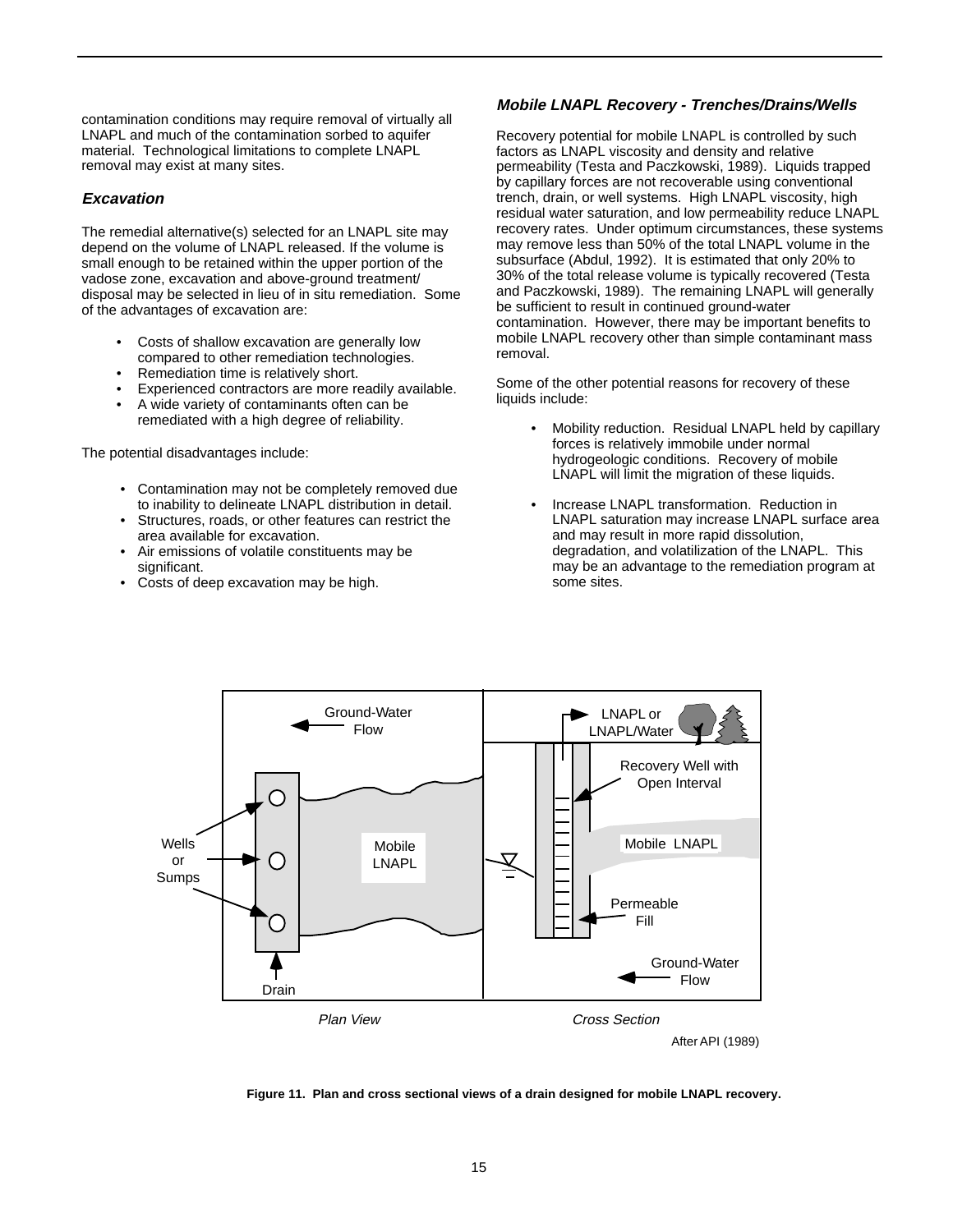#### **Trench/Drain Systems**

Trenches/drains may be used to recover mobile LNAPL at shallow depths. Generally, they are used at sites where the LNAPL is located within 15 to 20 feet of the surface with access for construction equipment (U.S.EPA, 1988). Depending on available excavation equipment, costs, and soil stability, deeper drains may be cost effective (API, 1989). Trench/drain systems provide the most hydraulically efficient means for removing fluids from the aquifer. Therefore, these systems often are well suited for low-permeability units and heterogeneous sites which would require a large number of wells to control LNAPL flow (API, 1989). Trenches are usually excavated perpendicular to the general direction of groundwater flow, downgradient and/or within mobile LNAPL (Figure 11). The trench generally should be as long as the width of the mobile LNAPL to provide containment. It should be excavated to a depth several feet below the lowest expected seasonal water-table elevation to prevent the migration of LNAPL below the collection system. However, trenches for recovery of LNAPL perched on low permeability layers should not penetrate the supporting unit allowing further downward migration to the water table. In general, trench width is not a factor in LNAPL recovery (U.S.EPA, 1988) and may be as narrow as possible to reduce costs (API, 1989). A low permeability barrier may be installed on the downgradient side of the trench to limit hydrocarbon migration while allowing water to flow underneath. However, such a barrier may not be an essential component of the design. In case of a trench/ drain constructed in fine-grained native materials using a coarse grained fill, a capillary barrier effect may exist. Even without installation of an artificial barrier, the non-wetting LNAPL may tend to be trapped in the trench due to the higher elevation of the capillary fringe in the formation on each side of the trench. As long as product is removed from the trench, LNAPL migration beyond the trench may be limited.

Open trenches may be converted to drains by backfilling with appropriate graded filter materials (e.g., gravel). Sumps or wells may be installed along the drain to collect LNAPL (API, 1989). Perforated pipe installed in the trench and connected to the sumps may be used to improve system efficiency. Recovery of LNAPL from trenches/drains or wells may be accomplished using several options including pumps for collecting total fluids (i.e., LNAPL and water) and skimming systems and pumps for collecting only LNAPL (API, 1989; U.S.EPA, 1988).

Trenches/drains may be operated to recover only LNAPL migrating under the influence of the natural hydraulic gradient. A system operated in this manner would generally result in a relatively low recovery rate. Recovery time frames may also be relatively long unless multiple trenches/drains are used. Such systems should generally use continuous LNAPL recovery to prevent accumulation and migration around the ends of the trench (API, 1989). Ground-water extraction to increase hydraulic gradients toward the trench/drain may be used to increase LNAPL recovery rate and establish hydrodynamic control. However, depressing the water table may also result in LNAPL migration into deeper portions of the saturated zone previously uncontaminated by these liquids. In this situation, residual LNAPL will remain trapped below the water table following mobile LNAPL recovery. The potential

consequences of such system operation should be carefully considered before implementation.

#### **Recovery Wells**

Wells used to recover mobile LNAPL offer more flexibility in system design and operation than trench/drain systems. Wells may be most useful at sites with moderate to high hydraulic conductivities, but may be used in less conductive materials. Conventional recovery well designs have relied on modified water-well design procedures to maximize well efficiency and increase LNAPL recovery rates (Blake and Lewis, 1983). However, well construction materials and recovery equipment compatible with the LNAPL should be used (Mercer and Cohen, 1990). Potential fire and explosion hazards should also be considered.

Wells may be designed to remove only LNAPL, LNAPL and water separately, or a combined fluid mixture (API, 1989; Blake and Lewis, 1983; U.S.EPA, 1988). Well construction depends on system design. Screens generally are set across the air/LNAPL/water interfaces in the well. Such screens should be long enough to encompass the anticipated changes in position of these interfaces due to pumping and other influences. Maximization of open screen area through use of continuous wire-wrapped designs has been recommended (Blake and Lewis, 1983) to maximize well efficiency and extend intervals between maintenance. Well diameter depends, in part, on the proposed pumping equipment. Many conventional designs have used wells of 6-inch diameter or larger. However, recent equipment innovations have allowed use of smaller diameter wells.

Standard water-well design procedures traditionally have been used for gravel pack design. However, studies by Sullivan et al. (1988) indicate that filter packs which are too coarse may reduce hydrocarbon recovery efficiency. Laboratory studies reported by Hampton and Heuvelhorst (1990) indicate that LNAPL recovery may be enhanced using hydrophobic filter packs and a grain size approximately half as large as traditional designs. Further laboratory studies (Hampton et al,. 1991) again indicated that hydrophobic materials were superior to other materials for filter pack construction. Of the remaining materials which were tested, the mixture containing the least quartz, most angular grain shape, and least uniform size distribution produced the most efficient filter pack. Further research, including field studies, regarding well construction for LNAPL recovery appear to be warranted.

Fluid recovery rate for wells designed to recover only LNAPL generally will be relatively low. Thus, the reduction in hydraulic head due to removal may be minimal. This results in a relatively small capture zone around each well and, generally, hydrodynamic control is not maintained. Conditions in which such systems may be most applicable include situations where water-table depression is not necessary or desired and water treatment/disposal capacities are limited (API, 1989).

Equipment designed for recovery of only LNAPL operates using a variety of mechanisms (API, 1989) including: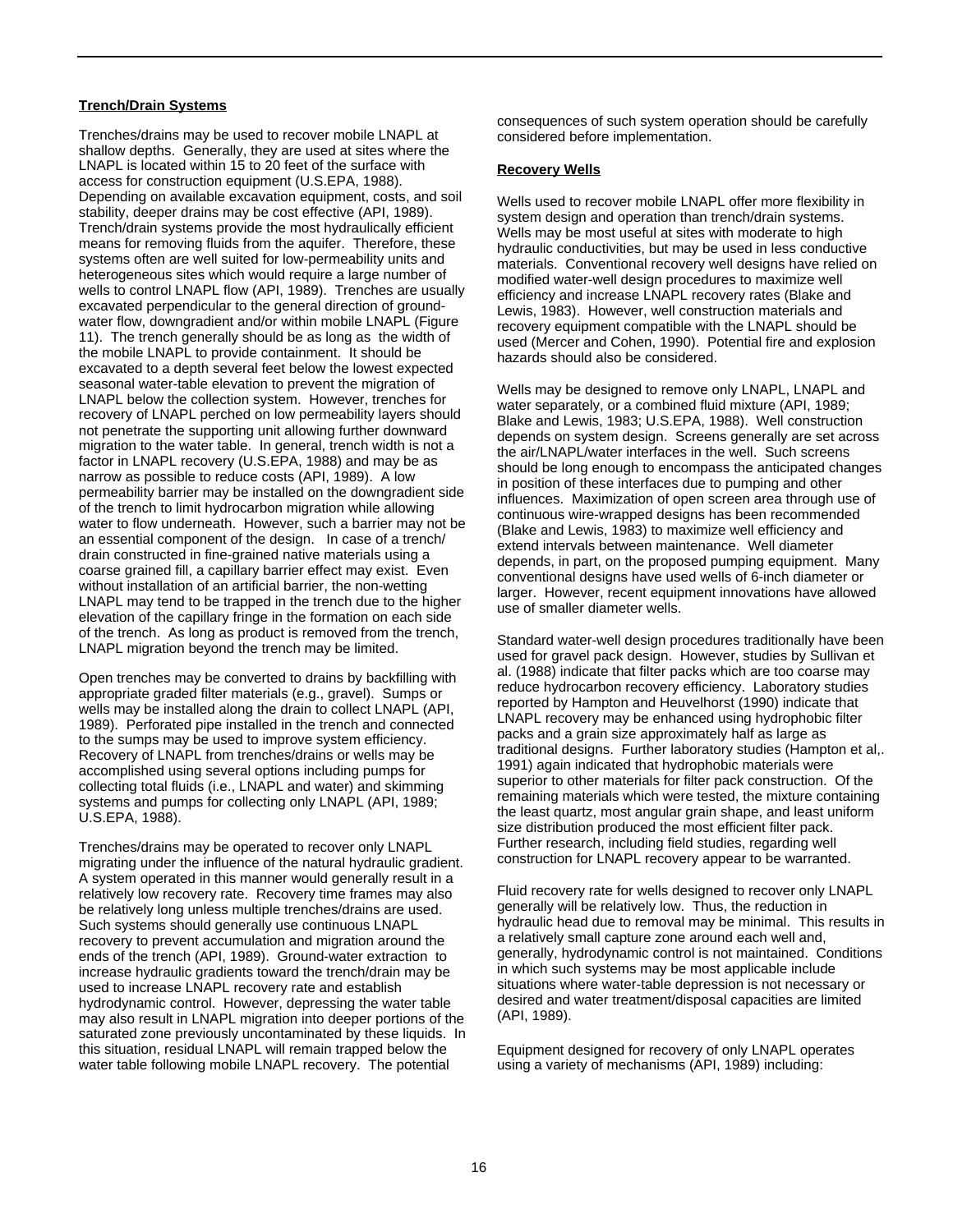- 1. top mounted intakes allowing fluid collection from the LNAPL/water interface,
- 2. density-sensitive float valves,
- 3. conductivity sensors for pump activation, and
- 4. hydrophobic filters that preferentially allow hydrocarbons to pass.

Such equipment can recover LNAPL to a thickness of a fraction of an inch for systems equipped with conductivity sensors and to a sheen for systems using a hydrophobic membrane (U.S.EPA, 1988).

Wells designed to recover total fluids (i.e., LNAPL and water) may use surface mounted suction-lift or submersible pumps (API, 1989). Recent applications of this technology are similar to wellpoint dewatering systems used in the construction industry (Hayes et al., 1989). In this application, several closely spaced driven or drilled wells may be manifolded to a single high volume vacuum pump. However, practical recovery depths using suction-lift pumps are limited to approximately 20 feet. Total fluids recovery systems generally require LNAPL/water separation which may be difficult due to emulsification. Emulsification problems can be minimized by proper pump selection. Centrifugal pumps generally will emulsify the LNAPL/water mixture more than surface

diaphragm pumps or down-hole pneumatic pumps (API, 1989). Aqueous-phase constituent concentrations in recovered water are also relatively high due to LNAPL/water mixing. Although relatively high yields are possible (Hayes et al., 1989), total fluids removal may be effectively used in situations where the hydraulic conductivity is too low to permit the efficient use of higher capacity pumps (API, 1989; Blake and Lewis, 1983).

Operation of recovery well systems using total fluids recovery may sometimes be enhanced by sealing the wellhead and creating a vacuum within the well (API, 1989; Hayes et al., 1989). Vacuum generation enhances recovery by reducing pressure within the casing, increasing the effective head difference between the formation and the well. Wells constructed using this design may be installed with the top of the screen below the mobile LNAPL (Hayes et al., 1989). The water table is depressed sufficiently during pumping to allow LNAPL to enter the well. This results in less vacuum loss through minimal screening of the unsaturated zone.

Dual pump systems (Figure 12) use one pump located near the bottom of the well to extract only water, creating a cone of depression to initiate LNAPL movement towards the well (API, 1989; Blake and Lewis, 1983; U.S.EPA, 1988). A separate



**Figure 12. Conceptual system design for separate recovery of LNAPL and water in a single well.**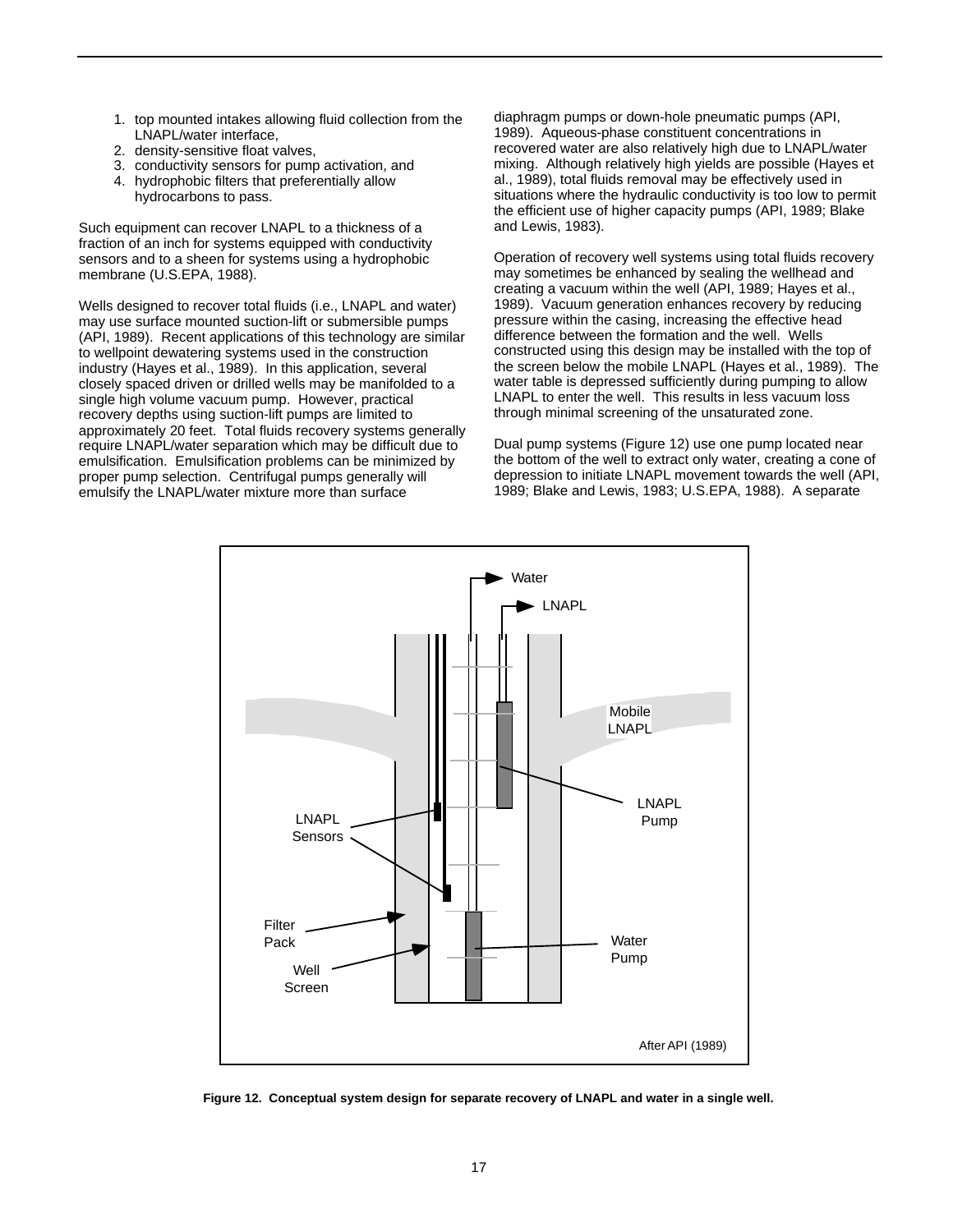pump located in the upper portion of the screened interval is used to remove LNAPL. Both pumps rely on sensors to ensure that only water and only LNAPL are extracted in their respective pumps (API, 1989). Dual pump systems may also use submersible or surface mounted pumps. Positioning of the water pump generally should be well below the LNAPL/ water interface to minimize constituent concentrations and treatment requirements for recovered ground water. Single units, combining separate LNAPL and water pumps, equipped with sensors to prevent pumping mixed fluids are also available (U.S.EPA, 1988).

Dual well LNAPL recovery systems extract water and LNAPL from separate wells. As with single well/dual pump systems, one well produces only water and induces a hydraulic gradient to promote LNAPL movement. The adjacent well is used to recover LNAPL that accumulates in the cone of depression. Conditions under which dual pump and dual well systems are normally used include (API, 1989):

- 1. Water-table depression to increase LNAPL recovery rates is desirable and not detrimental to the remediation objectives.
- 2. Hydraulic conductivity and saturated thickness are large enough to sustain flows of separate fluid streams.
- 3. LNAPL/water separation and treatment capacities are limited.

Installation of horizontal wells is an emerging technology in the environmental field (Morgan, 1992). Such wells could greatly increase contaminant removal efficiency, including LNAPL removal, at some sites. Reported use of this technology at contamination sites (e.g., Looney et al., 1992; Oakley et al., 1992) has been limited. Additional information regarding construction and use of horizontal wells is available in U.S.EPA (1994).

#### **System Design and Operation**

At sites where a systematic design approach has been used, traditional LNAPL extraction system designs generally have relied on estimation of the recovery well capture zone. Well locations are then selected to capture and remove hydrocarbons (e.g., API, 1989; Blake and Lewis, 1983). Injection of recovered ground water also has been used to increase LNAPL recovery rates by increasing hydraulic gradients and provide a hydraulic barrier to LNAPL migration (e.g., Zinner et al., 1991). Careful evaluation of the effects of reinjecting treated/untreated ground water is recommended to minimize the potential for increasing subsurface contamination.

Much of the optimization of LNAPL recovery has been conducted in the field through manipulation of LNAPL and water pumping rates. Several factors should be considered during system design and operation. One important design consideration is the effect of water-table depression used to increase LNAPL recovery rates (API, 1989; Blake and Lewis, 1983; Chiang et al., 1990). Although high water extraction rates initially may yield a higher hydrocarbon recovery rate, the ultimate recovery may be greatly reduced. Much of the LNAPL that was originally mobile may be smeared into uncontaminated portions of the aquifer as the water table is

depressed, trapping it as immobile, residual LNAPL in soil pores. This residual LNAPL will remain trapped below the water table when the recovery system is turned off providing a continuing source for ground-water contamination. At many sites, multiple wells pumping water and LNAPL at lower rates may ultimately recover more LNAPL than fewer wells pumping water at higher rates to create large water-table depressions (API, 1989). In addition, if the recovery rate exceeds the LNAPL migration rate to the well, water saturation around the well may increase, resulting in lower relative permeability with respect to LNAPL and reduced recovery (Abdul, 1988; Chiang et al., 1990).

Similar considerations exist for systems using water injection to increase LNAPL recovery rates. Water-table mounding may result in pushing LNAPL upward into previously uncontaminated intervals (Testa et al., 1992). Injection may also cause undesired lateral LNAPL migration. These potential effects should be considered during system design.

Additional variables which may affect optimal LNAPL recovery rates include thickness of the mobile LNAPL and formation permeability to the LNAPL (Charbeneau et al., 1989; Chiang et al., 1990). As the mobile LNAPL thickness increases, the transmissivity of the formation with respect to LNAPL also increases resulting in increased recovery. In low permeability situations, the overall system recovery rate may become a linear function of the number of wells. This is often due, in part, to a lack of hydraulic interference between wells.

In recent studies, several researchers have recommended strategies for maximizing the overall recovery of LNAPL from systems using LNAPL and water extraction. One recommended strategy is to pump the LNAPL layer at relatively low rates in order to maintain the LNAPL as a flowing continuous mass (Abdul, 1988; Charbeneau et. al., 1989; Chiang et al., 1990). Water pumping, if used, is carefully controlled to minimize smearing of the LNAPL layer and to prevent upconing of the water table. As expected, these studies indicate that this approach results in a relatively small capture zone for each pumping well. Although this implies that the total LNAPL recovery rate may be a linear function of the number of wells which are used, a greater volume of LNAPL may be recoverable than is possible using other approaches such as maximizing water-table depression.

Based on mathematical simulations, Chiang et al. (1990) produced a series of nomographs to aid in estimating the optimal LNAPL recovery rate for a well under various conditions of hydraulic conductivity, LNAPL thickness, density, and viscosity. However, assumptions such as homogeneity of subsurface materials and LNAPL thickness were used in development of the nomographs, limiting their applicability at many sites. Comparison with site-specific data would be required to verify the utility of these nomographs for a specific site. Charbeneau et al. (1992) also proposed a general method for selecting the optimum hydrocarbon pumping rate in dual water/LNAPL pumping systems as a function of water pumping rate. However, this method only aids in estimating an LNAPL pumping rate and does not indicate an optimal pumping rate for water.

The time frame required for mobile LNAPL recovery using extraction wells, trenches, or drains depends on many factors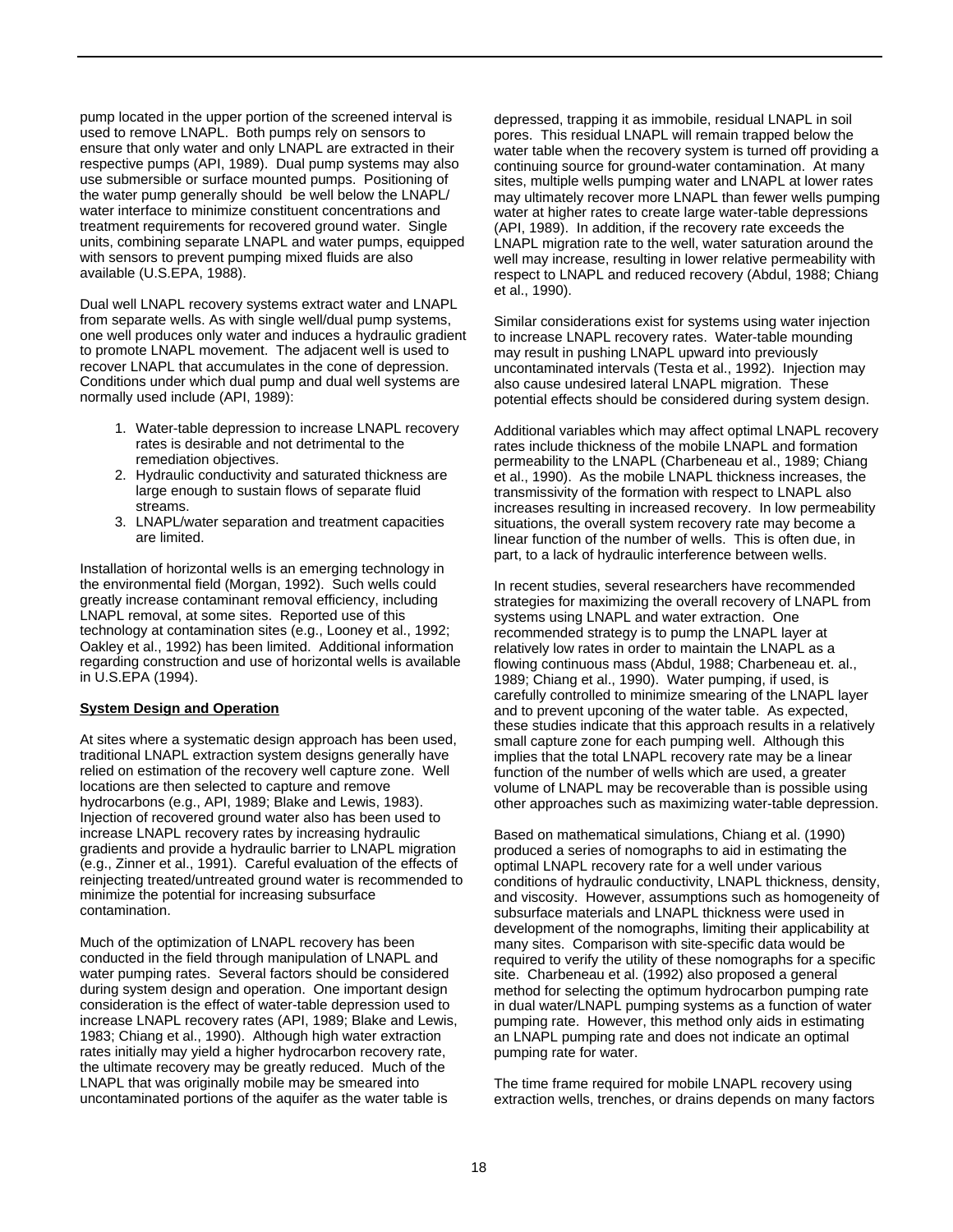including LNAPL and porous media properties, LNAPL volume and distribution, and recovery system design. Time frames generally will be difficult to estimate due to heterogeneity and uncertainty in the values of pertinent parameters. At many sites the time frame required for recovery will be a direct function of the number of wells, trenches, and drains installed.

## **LNAPL Modeling**

Several multiphase flow models have been developed which are capable of simulating LNAPL transport (e.g., API, 1988; Charbeneau et al., 1989; Faust et al., 1989; Huyakorn et al., 1992; Kaluarachchi and Parker, 1989; Kaluarachchi et al., 1990; Katyal et al., 1991; van der Heijde and Elnawawy, 1993; Weaver et al., 1994). Such models have been used in site characterization to simulate potential contaminant distribution and LNAPL recovery system design. However, multiphase flow is a complex problem, particularly in a heterogeneous environment. Models incorporate simplifying assumptions to facilitate utility. Recognition of the underlying assumptions and evaluation of the site-specific applicability of the model is required. Data requirements may also be extensive. Certain parameters may not be readily measured in the field due to site characterization technology limitations. Many of the models are sensitive to parameters such as permeability, porosity, and LNAPL spill history that are often unknown or poorly defined. Thus, significant uncertainty in the accuracy of the results may exist, even at relatively well characterized sites.

The applicability of these models at many sites may be limited. Objectives of modeling, required quality/quantity of characterization data, and required confidence in the model results should be evaluated prior to initiation of the exercise (Huling and Weaver, 1991). Use of models as screening level and site characterization tools may be beneficial at some sites. For example, Weaver et al. (1994) developed a simple collection of integrated models called the Hydrocarbon Spill Screening Model to help predict the environmental impact on ground water from LNAPL spills. Included are models for simulating the downward migration of LNAPL through the unsaturated zone, radial transport of the oil lens on the water table, and advection and dispersion of the dissolution products in ground water. The modeling package is intended to be used as a screening tool for estimating the effects of parameters such as LNAPL loadings, adsorption, groundwater velocity, and other major factors. Results of simulations using other appropriate models may also aid in designing LNAPL recovery systems. However, as in any simulation of subsurface processes, significant uncertainty in the accuracy of the results generally exists and should be considered in the modeling and remedial design processes.

## **Soil Vapor Extraction**

Soil vapor extraction (SVE) is a rapidly developing technology with applications for removal of volatile contaminants from the vadose zone. In a simple system, air is drawn through the affected area by applying a vacuum to vapor extraction wells (Figure 13), stripping volatile organic compounds into the moving air stream. The air containing the organic vapors is then treated, if necessary, and discharged to the atmosphere. More complex systems may incorporate trenches, air injection wells, and surface seals to direct the air flow through the



**Figure 13. Conceptual design of soil vapor extraction system with vapor treatment prior to discharge.**

desired remediation zone (e.g., Johnson et al., 1990b; Lyman and Noonan, 1990; Pedersen and Curtis, 1991).

Success of the SVE system at LNAPL removal is based on three factors: 1) chemical composition of the LNAPL, 2) vapor flow rates through the unsaturated zone, and 3) flow path of the carrier vapors relative to the zone of contamination (Johnson et al., 1990a). In general, SVE may be best suited for the removal of compounds with vapor pressures greater than approximately 14 mm Hg at 20° C (Sims, 1990). With multiple component LNAPLs, preferential removal is observed for chemical compounds with higher vapor pressures and higher mole fractions in the LNAPL mixture.

Subsurface media must be permeable enough to allow adequate vapor movement. Vapor flow rates are dependent on the vacuum drawn in the SVE wells and the properties of the unsaturated zone (e.g., soil moisture content, soil texture, macropores, and LNAPL distribution). The ability to direct flow through the contaminated zone is another primary concern. Vapor flow paths to wells are affected by the degree of shortcircuiting from the surface that occurs, locations of subsurface heterogeneities, and the presence of preferential flow paths. A design process based on vapor pressure data for the contaminants and soil/air permeability data was developed by Johnson et al. (1990a, 1990b) to determine if a site is amenable to SVE and to estimate the size of the required system. Additional information concerning design and application of SVE systems is available from DiGiulio (1992), Pedersen and Curtis (1991), and U.S.EPA (1992c).

Ground-water extraction may be used with SVE systems to counteract upconing of the water table near the SVE well caused by pressure reduction (Johnson et al., 1990a). Increased ground-water extraction may dewater deeper intervals exposing contaminated materials for recovery by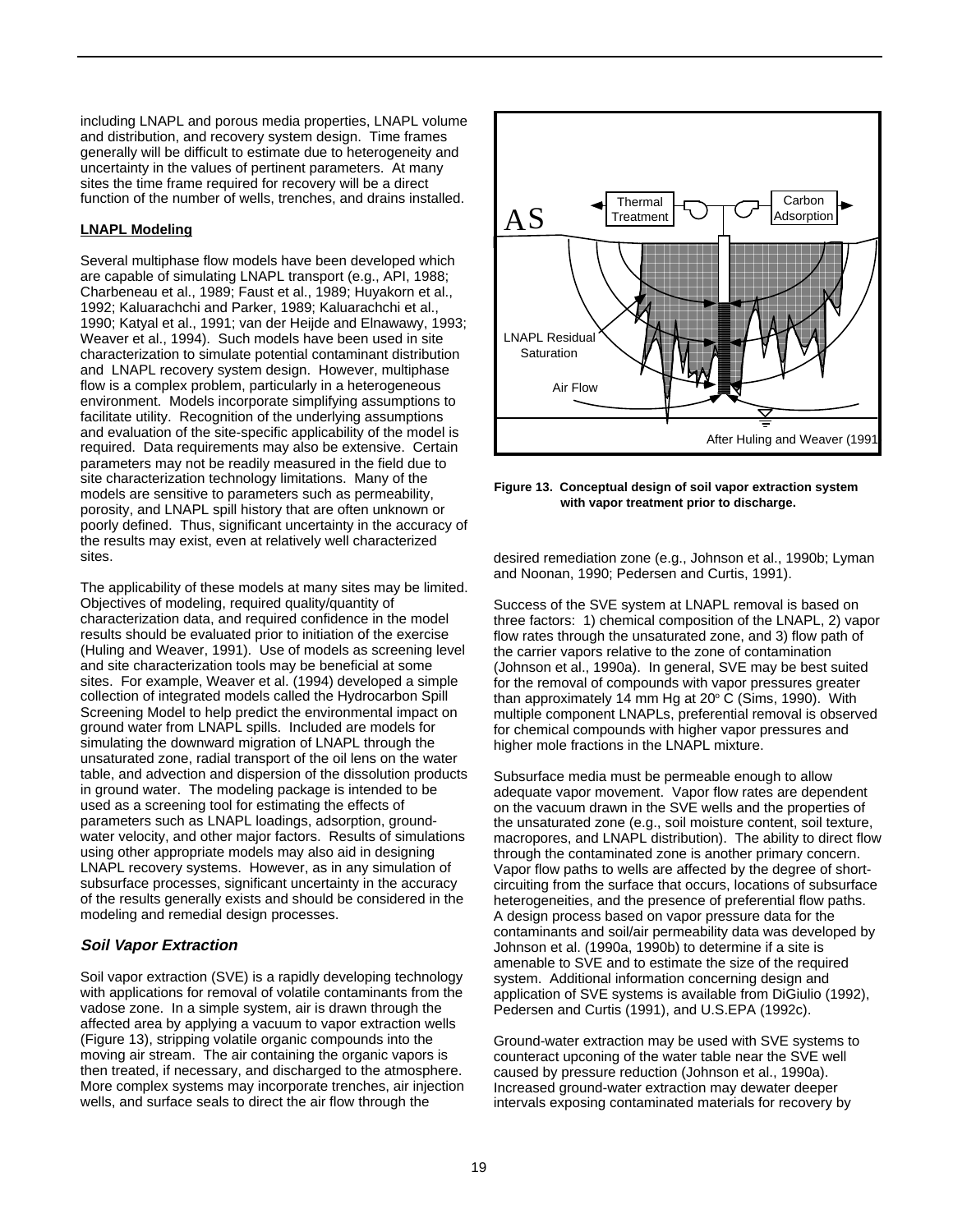SVE at some sites. Controlled studies conducted in a model aquifer by Johnson et al. (1992) indicate this application of SVE may be very effective in removing much of the residual NAPL previously trapped below the water table.

Enhancements which have been applied to SVE systems include in situ soil heating and induced fracturing. Contaminant volatility, which can be one of the limitations to the effectiveness of SVE, increases with increasing temperature. Steam or hot air injection has been investigated for use in increasing removal of volatile and semivolatile constituents (DePaoli and Hutzler, 1992; Sittler et al., 1992; U.S.EPA, 1992a). Studies using radio-frequency heating have also been performed (U.S.EPA, 1992a). Field scale trials have been relatively limited to date. Hydraulic and pneumatic methods for inducing fractures in fine grained vadose zone materials have also resulted in increased vapor yields and contaminant removal during field trials (U.S.EPA, 1993a; U.S.EPA, 1993b).

Another recent enhancement to the SVE concept is the use of induced air flow to increase biodegradation of contaminants in the vadose zone (e.g., Kampbell, 1992; van Eyk, 1992). The term "bioventing" has been applied to such systems. The system is operated to deliver oxygen to the indigenous microbes, thereby promoting degradation of contaminants. Research efforts are currently focusing on design issues such as the need for nutrient addition and the kinetics of the biological reactions.

There are practical limitations to the effectiveness and efficiency of SVE at many sites. For example, site conditions resulting in vapor flow around but not through contaminated zones will result in contaminant mass transfer limitations (Johnson et al., 1990a; Travis and Macinnis, 1992). Situations in which such conditions may occur include; 1) contaminated low permeability materials surrounded or layered with higher permeability materials, and 2) LNAPL removal from a relatively thick layer with a high liquid saturation and a correspondingly low vapor permeability. Contaminant mass transfer in these cases is limited by diffusion from the contaminated zone. The effectiveness of SVE in removing contaminants from the water-saturated zone is similarly limited by diffusive transfer. In general, soil vapor extraction may be applicable for removal of much of the LNAPL located above the water table, including liquids retained by capillary forces, at many sites. Selection of SVE or conventional pumping technology for removal of mobile LNAPL will depend on site conditions and remedial objectives.

## **Air Sparging**

Air sparging is a relatively new technology that is being implemented to remove volatile contaminants below the water table in unconfined aquifers (e.g., Loden, 1992; Marley et al., 1992a; U.S.EPA, 1992a). Air is injected from a well screened in the saturated zone (Figure 14). Two potential objectives cited for such systems are: 1) strip volatile hydrocarbons from the aqueous phase and from any NAPLs present along the



**Figure 14. Conceptual design of air sparging system.**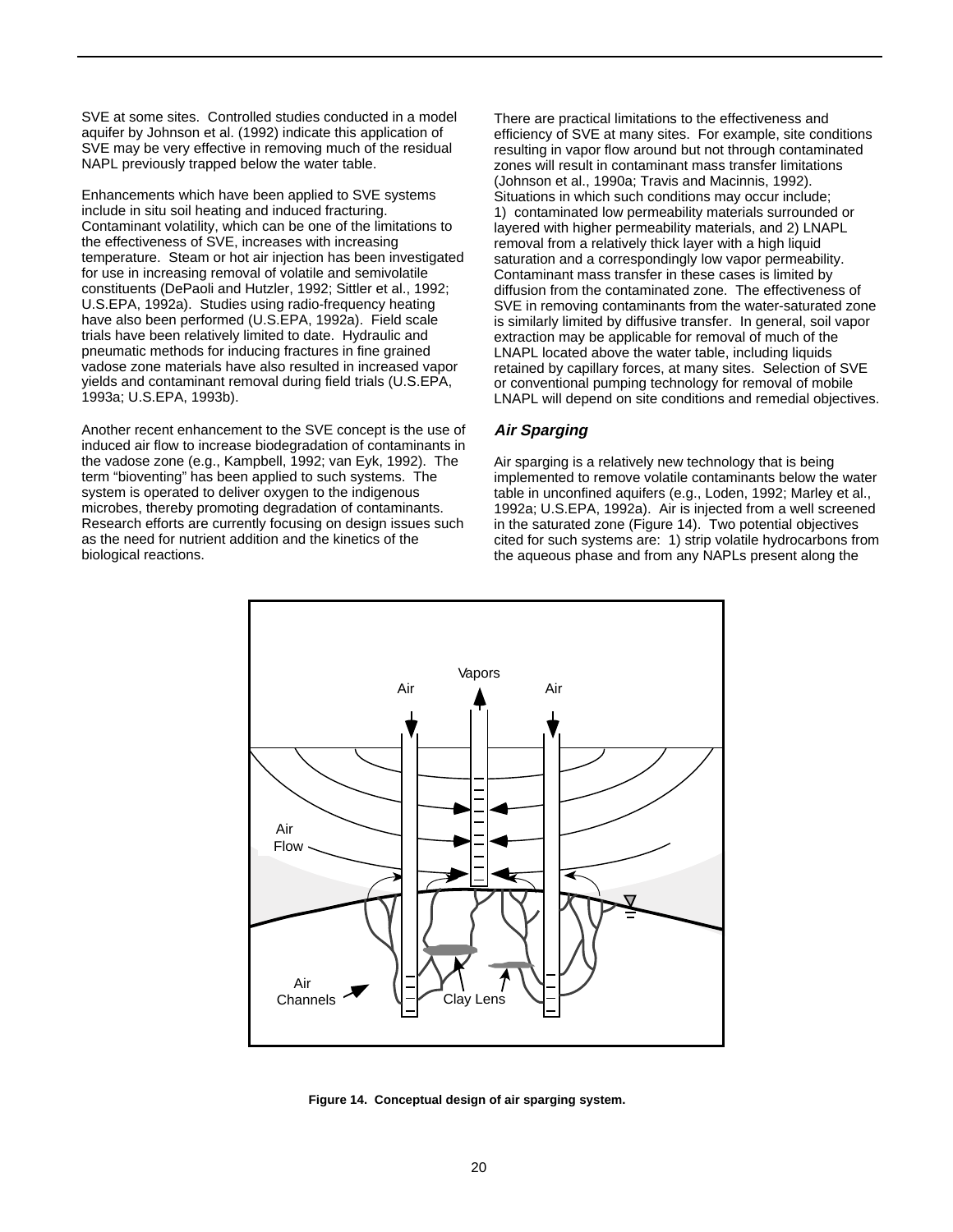path of air flow, and 2) add oxygen to the water to encourage biodegradation of amenable constituents. The compounds must be volatile to be stripped and transported to the surface. Additionally, the compounds must be biodegradable for the biodegradation component of this technology to be effective. In the case of multicomponent LNAPLs, a certain fraction of the LNAPL may be volatile and biodegradable. However, a certain fraction of the LNAPL may be relatively unaffected by air sparging. After the air make its way to the unsaturated zone, a soil vapor extraction system is used to remove the vapors for treatment prior to release to the atmosphere.

Air sparging generally is proposed in conjunction with vacuum extraction, therefore, design limitations, and concerns associated with vacuum extraction are also applicable in air sparging systems. Specific design parameters for air sparging are numerous and detailed discussions are beyond the scope of this review. Generally, these parameters fall under three categories: hydrogeological constraints, contaminant properties and distribution, and system operations (Marley et al., 1992a; Brown, 1994). However, the primary design consideration is contaminant volatility, (i.e., volatilization from the water phase (Henry's Law) or from the NAPL (Raoult's Law)).

One limitation of air sparging is the vulnerability to preferential pathways and heterogeneities. Short circuiting along manmade and natural pathways (sheet piles, wells, sparge points, root holes, high hydraulic conductivity layers, stratigraphic windows, etc.) reduces the overall effectiveness of air sparging. Subsurface heterogeneity results in channeling air flow through preferential pathways (Ji et al., 1993; Johnson et al., 1993). Sparging below an impervious stratigraphic unit may direct air laterally, spreading contamination (Brown, 1994). As with other technologies, overall effectiveness may be reduced due to rate limited mechanisms such as contaminant desorption and slow contaminant diffusion from low permeability materials. Consequently, the radius of influence of a sparge well is difficult to evaluate, and may be relatively small.

Additional potential concerns with use of this technology include increased contaminant migration and in situ precipitation of dissolved minerals (Marley et al., 1992b). Mechanisms such as formation of gas pockets may result in lateral displacement of contaminated ground water or LNAPL into previously clean areas. Uncontrolled vapor migration in the vadose zone may also spread contamination. Clearly, control of both the vapor emissions in the unsaturated zone and the ground-water plume generally must be monitored and maintained. Mineral precipitation due to changes in geochemical conditions may result in undesired permeability reduction at some sites. Adequate site characterization, system design, and monitoring would be required to mitigate such concerns.

Controlled studies of the effectiveness of this technology are relatively limited. In a study conducted in a model aquifer (Johnson et al., 1992) contaminant mass removal using air sparging was observed. However, significant contaminant mass appeared to remain following sparging. Preferential pathways and a limited radius of influence were also observed. The overall performance of this technology has not been adequately assessed under a variety of field conditions. Carefully monitored field demonstrations are required to better determine applicability and effectiveness.

## **Enhanced Oil Recovery Technologies**

Methods for enhancing oil recovery which were pioneered by the petroleum industry are being developed for environmental applications. Technologies under investigation include injection of hot water or steam, cosolvents (e.g., ethanol), surfactants, alkaline agents, and polymers. Currently many researchers are evaluating the applicability of enhanced oil recovery (EOR) technology to the remediation of LNAPL sites. Most of these technologies are still experimental. Very little information regarding field applications is available. Current reviews of the development of EOR technologies for DNAPL removal (U.S.EPA, 1992a) and other hazardous waste site remediations (Sims, 1990) are available. Information from these sources is also applicable to LNAPL site remediation.

Primary LNAPL recovery systems (e.g., drains, pumping wells) will generally result in the removal of significantly less than 50% of the total LNAPL volume. Enhanced oil recovery may remove more of the LNAPL. However, there are practical limitations to the effectiveness of these techniques. Conditions such as subsurface heterogeneity, low permeability units, and relative permeability reductions caused by the presence of NAPL can prevent remediation fluids from making contact with the NAPL. Significant quantities of LNAPL may remain in place following EOR applications (Mercer and Cohen, 1990).

Recovery of LNAPL may be enhanced by injecting fluids to increase hydraulic gradients, reduce the NAPL/water interfacial tension, reduce NAPL viscosity, increase wettingphase viscosity, and/or increase NAPL solubility (U.S.EPA, 1992a). The application of heat to viscous LNAPL will enhance mobility by decreasing viscosity and may result in increased solubility. Volatile NAPL components may also volatilize and condense in advance of a steam or hot water flood increasing NAPL saturation and relative permeability. Steam/hot water/hot air flooding, electrical heating, radio frequency heating, and conduction heating are possible techniques which have been investigated (e.g., Davis and Lien, 1993; Fulton et al., 1991; Hunt et al., 1988a; Hunt et al., 1988b; Johnson and Leuschner, 1992; Sims, 1990; Udell, 1992; U.S.EPA, 1992a). Thermal techniques have potential application for increased removal of LNAPL in both the saturated and unsaturated zones. These techniques have been evaluated in a relatively limited number of field scale studies (U.S.EPA, 1992a).

Chemically enhanced recovery techniques appear to be promising technologies for increasing LNAPL solubility and mobility (U.S.EPA, 1992a). Injection of surfactant solutions has been investigated for use in increasing the solubility of NAPL constituents and increasing NAPL mobility through reduction of interfacial tension (Fountain, 1992). Surfactants are potentially capable of increasing NAPL solubility by several orders of magnitude. Injection of alkaline agents has been used in the petroleum industry to increase NAPL mobility through in situ surfactant production resulting from reaction with organic acids in the NAPL. Polymer flooding has been used as a component of water flooding technology by the petroleum industry. Polymers are used to displace some portion of the residual NAPL by increasing the viscosity of the water flood. Application of these technologies in the environmental field has been very limited (U.S.EPA, 1992a). In addition, use of cosolvents has been proposed for increasing solubility of NAPL compounds (e.g., Augustijin et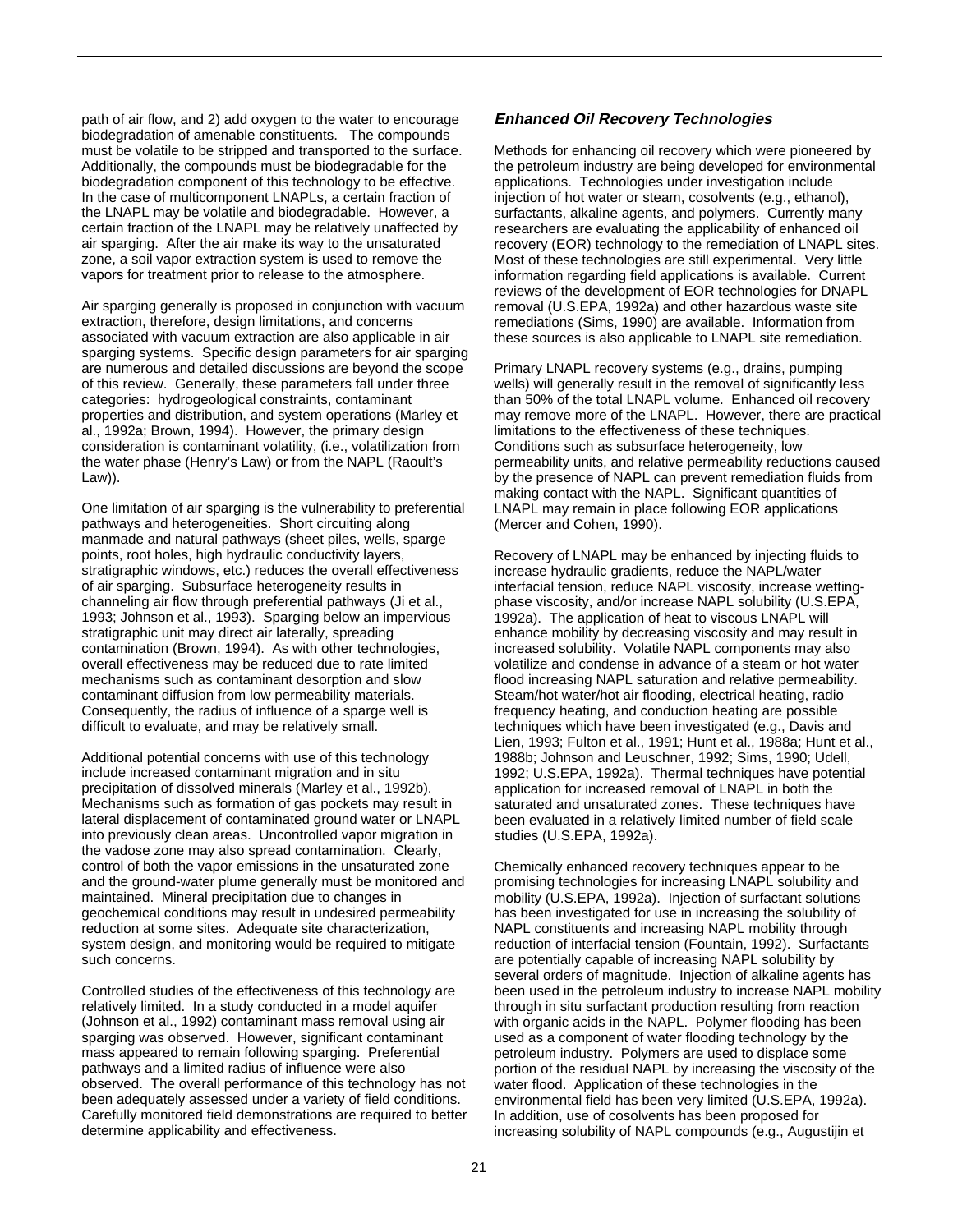al., 1992; Boyd and Farley, 1992; Rao et al., 1991; U.S.EPA, 1992a). In general, chemically enhanced recovery of hydrocarbons for environmental applications is in the developmental stage (U.S.EPA, 1992a).

#### **Bioremediation**

Practical biological degradation of LNAPL pools has not been demonstrated. Bioremediation of immiscible hydrocarbon is limited due to the following: (1) NAPLs present a highly hostile environment to the survival of most soil microbes, (2) the basic requirements for microbial proliferation (nutrients, terminal electron acceptor, pH, moisture, osmotic potential, etc.) are difficult if not impossible to deliver or maintain in the NAPL (Huling and Weaver, 1991). Correspondingly, bioremediation may be limited to the periphery of the NAPL zone in both saturated and unsaturated media. It has been postulated that biologically-produced surfactants resulting from microbial activity near a NAPL have increased the rate of NAPL solubilization (Wilson and Brown, 1989). However, this has not been proven. Through degradation of the solubilized constituents, microbes may also increase contaminant mass transfer rates from the NAPL by creating steeper concentration gradients than solubilization alone.

Many aqueous-phase compounds dissolved from LNAPL sources are amenable to degradation by naturally occurring microorganisms in the subsurface (Norris et al., 1994; Wilson et al., 1986). While in situ biodegradation occurs naturally at most sites, the overall rate of the reaction may be limited by a lack of nutrients, electron acceptors, or both (Thomas and Ward, 1989). Therefore, in situ biodegradation projects attempt to reduce limitations by injecting necessary nutrients and electron acceptors into the contaminated zone and stimulating naturally-occurring microorganisms. Effectiveness of this approach may be limited by the inability to deliver nutrients and electron acceptor into heterogeneously contaminated and low permeability materials. Although limitations exist, biodegradation of aqueous-phase contaminants derived from many LNAPL sources, such as petroleum products, is a process that is potentially applicable as one component of site management at many LNAPL sites. The greatest utility of enhanced biodegradation may be as a polishing step following removal, to the extent practicable, of mobile and residual NAPL. More comprehensive discussions of the application of biodegradation to contaminant removal from soils and ground water are available (Norris et al., 1994; Sims et al., 1989; Sims et al., 1992).

#### **Ground-Water Pump-and-Treat**

Traditional pump-and-treat systems extract contaminated ground water for above-ground treatment. Such systems have primarily been designed to recover aqueous-phase contaminants. Flushing of hundreds or thousands of pore volumes of ground water may be required to significantly diminish contaminant levels at some sites (e.g., Borden and Kao, 1992; Geller and Hunt, 1993; Hunt et al., 1988a; Newell et. al., 1990). Complete mobilization of LNAPL trapped below the water table using increased hydraulic gradients alone is not practical under conditions encountered in the field (Hunt et al., 1988a; Wilson and Conrad, 1984). Many of the more soluble LNAPL components may continue to dissolve in ground water resulting in ground-water contamination at unacceptable concentrations, potentially necessitating

containment operations. Depending on site conditions, time frames of many decades or centuries may be required to remove LNAPLs trapped in the saturated zone using dissolution alone.

Despite the limitations, ground-water extraction and injection technology will be an applicable component of the overall remediation strategy at most sites. Pump-and-treat systems may be most useful for establishing hydrodynamic control to prevent contaminant migration and for remediation of aqueous-phase contamination in some situations in which contaminant sources, including NAPLs, have been removed or isolated. However, many factors, including subsurface heterogeneities, may limit the effectiveness of contaminant removal.

#### **Physical Barriers**

Low permeability barriers (e.g., grout curtains, slurry walls, sheet piling) for control of ground-water and LNAPL flow (Mitchell and van Court, 1992) may be applicable as components of remedial operations at many sites. Potential uses include containment of ground-water and/or mobile LNAPL during remediation. However, several of the concerns cited regarding difficulties in DNAPL containment (Huling and Weaver, 1991) will exist for LNAPL containment. Concerns regarding difficulty in assessing barrier integrity and materials compatibility issues should always be considered.

Permeable treatment walls (e.g., Brown et al., 1992; Gillham and Burris, 1992) are an emerging technology for passive control of aqueous-phase contaminant migration. The technology is in its infancy with very few field-scale trials reported to date. Conceptually, reactive materials or substances creating a reactive zone are placed to form a vertical wall (Figure 15). The reactive materials remove or transform dissolved contaminants in ground water that passes through the wall. Low permeability barriers may be incorporated to channel ground water through the reactive



**Figure 15. Map view of reactive treatment wall and low permeability barriers used to channel ground-water flow.**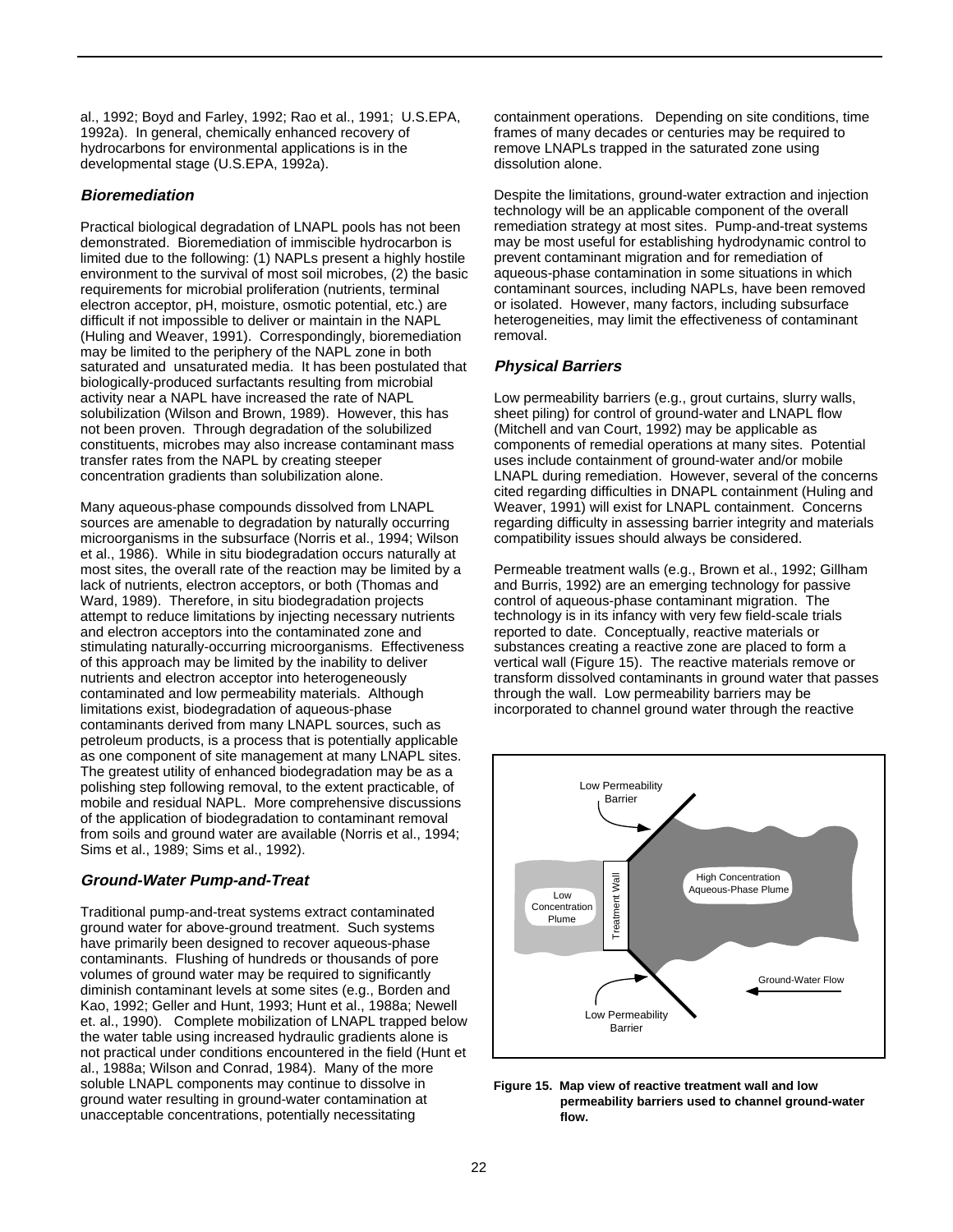wall. A biological treatment wall, for example, may slowly allow dissolution of oxygen and nutrients into ground water, encouraging in situ biodegradation to proceed at an accelerated pace.

## **Treatment Train**

Remediation may require the use of more than one technology. It is likely that several remediation techniques, used in series and/or parallel applications, will be required for maximum contaminant removal. This collaborative effort may be referred to as a treatment train approach (U.S.EPA, 1992a). A conceptual example of a treatment train which might be effective at an LNAPL site includes use of conventional pumping technology for mobile LNAPL removal. This phase might be followed by vapor extraction for removal of residual LNAPL and possibly coupled with ground-water extraction to lower the water table for increased contaminant removal. Additional technologies such as bioremediation might be used to further reduce contaminant concentrations.

Optimum sequencing of remedial actions in a treatment train will be site specific and will depend on such factors as LNAPL migration rates and distribution, remedial objectives, and applicable remedial technologies. Containment of migrating LNAPL may be an appropriate objective of initial actions at many sites. Removal of LNAPL to the extent practicable will also be an objective during early stages of remediation at many sites.

The treatment train concept acknowledges the strengths and weaknesses of various remediation strategies and couples promising technologies to overcome limitations. A successful treatment train will require a thorough understanding of the hydrogeologic and geochemical characteristics of the site. Detailed site characterization efforts and an in-depth understanding of the processes which affect the transport and fate of LNAPLs in the subsurface will permit the optimization of all possible remedial actions, maximize predictability of remediation effectiveness, minimize remediation costs, and make cost estimates more reliable (API, 1989; U.S.EPA, 1992a; Wilson et al., 1986).

## **REFERENCES**

Abdul, A.S., 1988. Migration of petroleum products through sandy hydrogeologic systems, Ground Water Monit. Rev., 8(4): 73-81.

Abdul, A.S., 1992. A new pumping strategy for petroleum product recovery from contaminated hydrogeologic systems: Laboratory and field evaluations, Ground Water Monit. Rev., 12(1): 105-114.

Abdul, A.S., S.F. Kia, and T.L. Gibson, 1989. Limitations of monitoring wells for the detection and quantification of petroleum products in soils and aquifers, Ground Water Monit. Rev., 9(2): 90-99.

Anderson, M.R.,1988. The dissolution and transport of dense nonaqueous phase liquids in saturated porous media. Ph.D. Dissertation, Oregon Graduate Center, Beaverton, OR, 260 pp.

Anderson, W.G., 1986. Wettability literature survey -- part 1: Rock/oil/brine interactions and the effects of core handling on wettability. J. Petroleum Technology, October, 1125-1144.

API (American Petroleum Institute), 1988. Phase separated hydrocarbon contaminant modeling for corrective action, Publ. 4474, API, Washington, DC, 125 pp.

API (American Petroleum Institute), 1989. A guide to the assessment and remediation of underground petroleum releases, Publ. 1628, API, Washington, DC, 81 pp.

Augustijin, D.C.M., L.S. Lee, R.E. Jessup, and P.S.C. Rao, 1992. Remediation of soils contaminated with oily wastes: Experimental and theoretical basis for the use of cosolvents, in Proc. Subsurface Restoration Conf., Dallas, TX, Rice Univ., Dept. of Environ. Sci. & Eng., Houston, TX, 49-50.

Ballestero, T.P., F.R. Fiedler, and N.E. Kinner, 1994. An investigation of the relationship between actual and apparent gasoline thickness in a uniform sand aquifer, Ground Water, 32(5): 708-718.

Banerjee, S., 1984. Solubility of organic mixtures in water, Environ. Sci. Technol., 18(8): 587-591.

Bear, J., 1972. Dynamics of Fluids in Porous Media, American Elsevier Publishing Co., New York, 763 pp.

Benson, R.C., R.A. Glaccum, and M.R. Noel, 1982. Geophysical Techniques for Sensing Buried Wastes and Waste Migration, Natl. Ground Water Assoc., Dublin, OH, 236 pp.

Blake, S.B., and R.A. Hall, 1984. Monitoring petroleum spills with wells: Some problems and solutions, in Proc. Fourth Natl. Symp. on Aquifer Restoration and Ground Water Monitoring, Natl. Ground Water Assoc., Dublin, OH, 305-310.

Blake, S.B., and R.W. Lewis, 1983. Underground oil recovery, Ground Water Monit. Rev., 3(2): 40-46.

Borden, R.C., and C.M. Kao, 1992. Evaluation of groundwater extraction for remediation of petroleum-contaminated aquifers, Water Environ. Res., 64(1): 28-36.

Boyd, G.R., and K.J. Farley, 1992. NAPL removal from groundwater by alcohol flooding: Laboratory studies and applications, in Hydrocarbon Contaminated Soils and Groundwater, Volume 2, edited by E.J. Calabrese and P.T. Kostecki, Lewis Publishers, Boca Raton, FL, 437-460.

Brown, M.J., D.R. Burris, J.A. Cherry, and D.M. Mackay, 1992. Enhancement of organic contaminant retardation by the modification of aquifer material with cationic surfactants, in Proc. Subsurface Restoration Conf., Dallas, TX, Rice Univ., Dept. of Environ. Sci. & Eng., Houston, TX, 194-196.

Brown, R., 1994. Treatment of petroleum hydrocarbons in ground water by air sparging, in Handbook of Bioremediation, Lewis Publishers, Boca Raton, FL, 257 pp.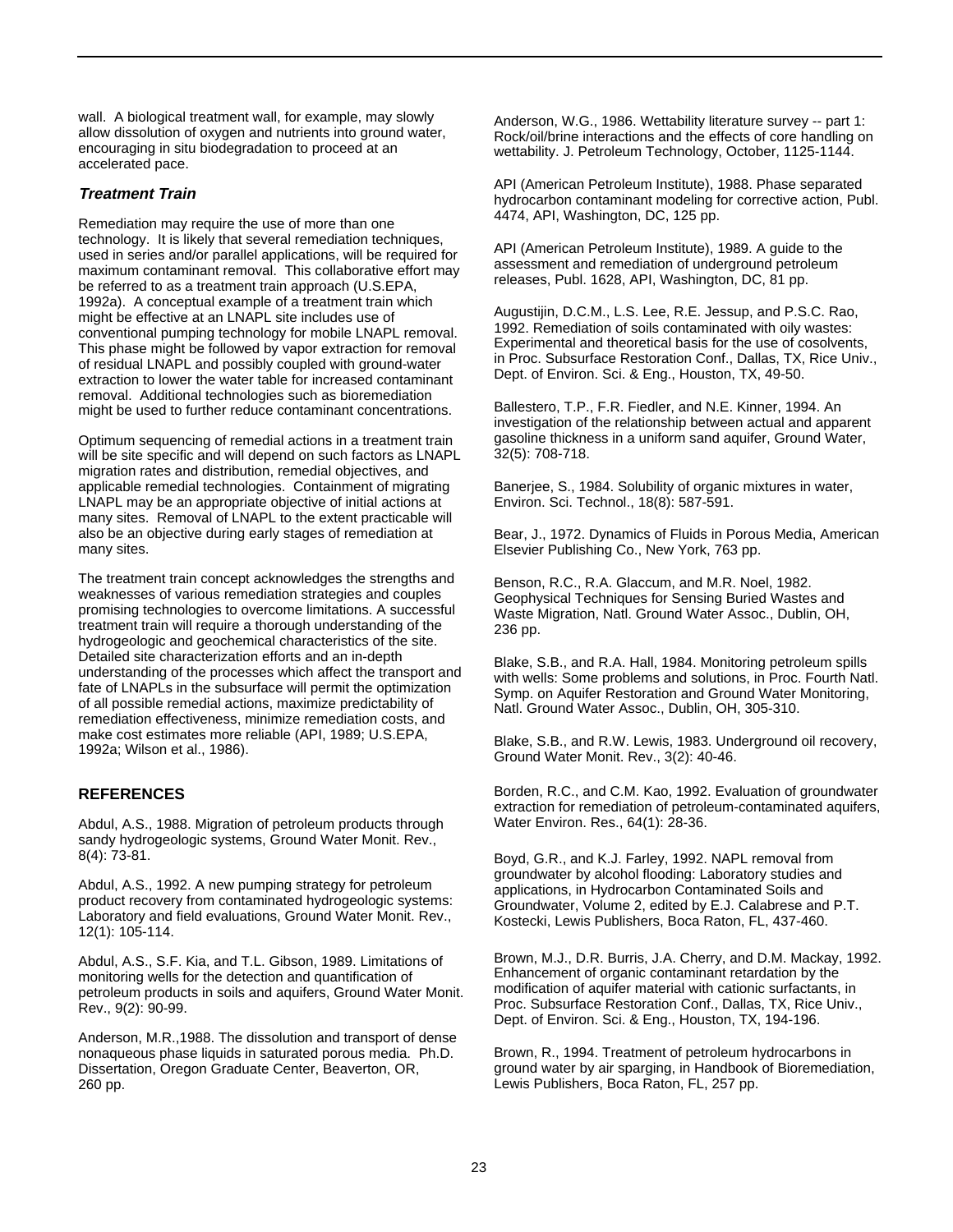Charbeneau, R.J., N. Wanakule, C.Y. Chiang, J.P. Nevin, and C.L. Klein, 1989. A two-layer model to simulate floating free product recovery: Formulation and applications, in Proc. Conf. on Petroleum Hydrocarbons and Organic Chemicals in Ground Water: Prevention, Detection, and Restoration, Natl. Ground Water Assoc., Dublin, OH, 333-345.

Charbeneau, R.J., P.B. Bedient, and R.C. Loehr, eds., 1992. Groundwater Remediation, Water Qual. Mgmt. Library, Vol. 8, Technomic Publishing Co., Lancaster, PA, 185 pp.

Chiang, C.Y., J.P. Nevin, and R.J. Charbeneau, 1990. Optimal free hydrocarbon recovery from a single pumping well, in Proc. Conf. on Petroleum Hydrocarbons and Organic Chemicals in Ground Water: Prevention, Detection, and Restoration, Natl. Ground Water Assoc., Dublin, OH, 161-178.

Chiang, C.Y., K.R. Loos, and R.A. Klopp, 1992. Field determination of geological/chemical properties of an aquifer by cone penetrometry and headspace analysis, Ground Water, 30(3): 428-436.

Cohen, R.M., and J.W. Mercer, 1993. DNAPL Site Evaluation, CRC Press, Boca Raton, FL, 314 pp.

Cohen, R.M., A.P. Bryda, S.T. Shaw, and C.P. Spalding, 1992. Evaluation of visual methods to detect NAPL in soil and water, Ground Water Monit. Rev., 12(4): 132-141.

Davis, E.L., and B.K. Lien, 1993. Laboratory study on the use of hot water to recover light oily wastes from sands, EPA/600/ R-93/021, U.S.EPA, R.S. Kerr Environ. Res. Lab., Ada, OK, 59 pp.

Demond, A.H., and P.V. Roberts, 1991. Effect of interfacial forces on two-phase capillary pressure-saturation relationships, Water Resour. Res., 27(3): 423-437.

DePaoli, D.W., and N.J. Hutzler, 1992. Field test of enhancement of soil venting by heating, in Proc. Symp. on Soil Venting, EPA/600/R-92/174, U.S.EPA, R.S. Kerr Environ. Res. Lab., Ada, OK, 173-192.

De Pastrovich, T.L., Y. Baradat, R. Barthel, A. Chiarelli, and D.R. Fussell, 1979. Protection of ground water from oil pollution, CONCAWE, The Hague, 61 pp.

Devitt, D.A., R.B. Evans, W.A. Jury, and T.H. Starks, 1987. Soil Gas Sensing For Detection and Mapping of Volatile Organics, Natl. Ground Water Assoc., Dublin, OH, 270 pp.

DiGiulio, D.C., 1992. Evaluation of soil venting application, Ground Water Issue, EPA/540/S-92/004, U.S.EPA, R.S. Kerr Environ. Res. Lab, Ada, OK, 7 pp.

DiGiulio, D.C., and J.S. Cho, 1990. Conducting field tests for evaluation of soil vacuum extraction application, in Proc. Fourth Natl. Outdoor Action Conf. on Aquifer Restoration, Ground Water Monitoring, and Geophysical Methods, Natl. Ground Water Assoc., Dublin, OH, 587-601.

Durnford, D., J. Brookman, J. Billica, and J. Milligan, 1991. LNAPL distribution in a cohesionless soil: A field investigation and cryogenic sampler, Ground Water Monit. Rev., 11(3): 115- 122.

Evans, O.D., and G.M. Thompson, 1986. Field and interpretation techniques for delineating subsurface petroleum hydrocarbon spills using soil gas analysis, in Proc. NWWA/API Conf. on Petroleum Hydrocarbons and Organic Chemicals in Ground Water: Prevention, Detection, and Restoration, Natl. Ground Water Assoc., Dublin, OH, 444-455.

Farr, A.M., R.J. Houghtalen, and D.B. McWhorter, 1990. Volume estimation of light nonaqueous phase liquids in porous media, Ground Water, 28(1): 48-56.

Faust, C.R., J.H. Guswa, and J.W. Mercer, 1989. Simulation of three-dimensional flow of immiscible fluids within and below the unsaturated zone, Water Resour. Res., 25(12): 2449- 2464.

Feenstra, S., D.M. Mackay, and J.A. Cherry, 1991. A method for assessing residual NAPL based on organic chemical concentrations in soil samples, Ground Water Monit. Rev., 11(2): 128-136.

Ferrand, L.A., P.C.D. Milly, and G.F. Pinder, 1989. Experimental determination of three-fluid saturation profiles in porous media, J. Contam. Hydrol., 4: 373-395.

Fountain, J.C., 1992. Removal of non-aqueous phase liquids using surfactants, in Proc. Subsurface Restoration Conf., Dallas, TX, Rice Univ., Dept. of Environ. Sci. & Eng., Houston, TX, 36-37.

Fulton, D.E., G.J. Reuter, and T.E. Buscheck, 1991. Hot water enhanced recovery of phase separated lubricating oil, in Proc. Conf. on Petroleum Hydrocarbons and Organic Chemicals in Ground Water: Prevention, Detection, and Restoration, Natl. Ground Water Assoc., Dublin, OH, 143-156.

Geller, J.T., and J.R. Hunt, 1993. Mass transfer from nonaqueous phase organic liquids in water-saturated porous media, Water Resour. Res., 29(4): 833-845.

Gillham, R.W., and D.R. Burris, 1992. In situ treatment walls - Chemical dehalogenation, denitrification, and bioaugmentation, in Proc. Subsurface Restoration Conf., Dallas, TX, Rice Univ., Dept. of Environ. Sci. & Eng., Houston, TX, 66-68.

Gruszczenski, T.S., 1987. Determination of a realistic estimate of the actual formation product thickness using monitor wells: A field bailout test, in Proc. Conf. on Petroleum Hydrocarbons and Organic Chemicals in Ground Water : Prevention, Detection, and Restoration, Natl. Ground Water Assoc., Dublin, OH, 235-253.

Hall, R.A., S.B. Blake, and S.C. Champlin, Jr., 1984. Determination of hydrocarbon thicknesses in sediments using borehole data, in Proc. Fourth Natl. Symp. on Aquifer Restoration and Ground Water Monitoring, Natl. Ground Water Assoc., Dublin, OH, 300-304.

Hampton, D.R., and H.G. Heuvelhorst, 1990. Designing gravel packs to improve separate-phase hydrocarbon recovery: Laboratory experiments, in Proc. Conf. on Petroleum Hydrocarbons and Organic Chemicals in Ground Water : Prevention, Detection, and Restoration, Natl. Ground Water Assoc, Dublin, OH, 195-209.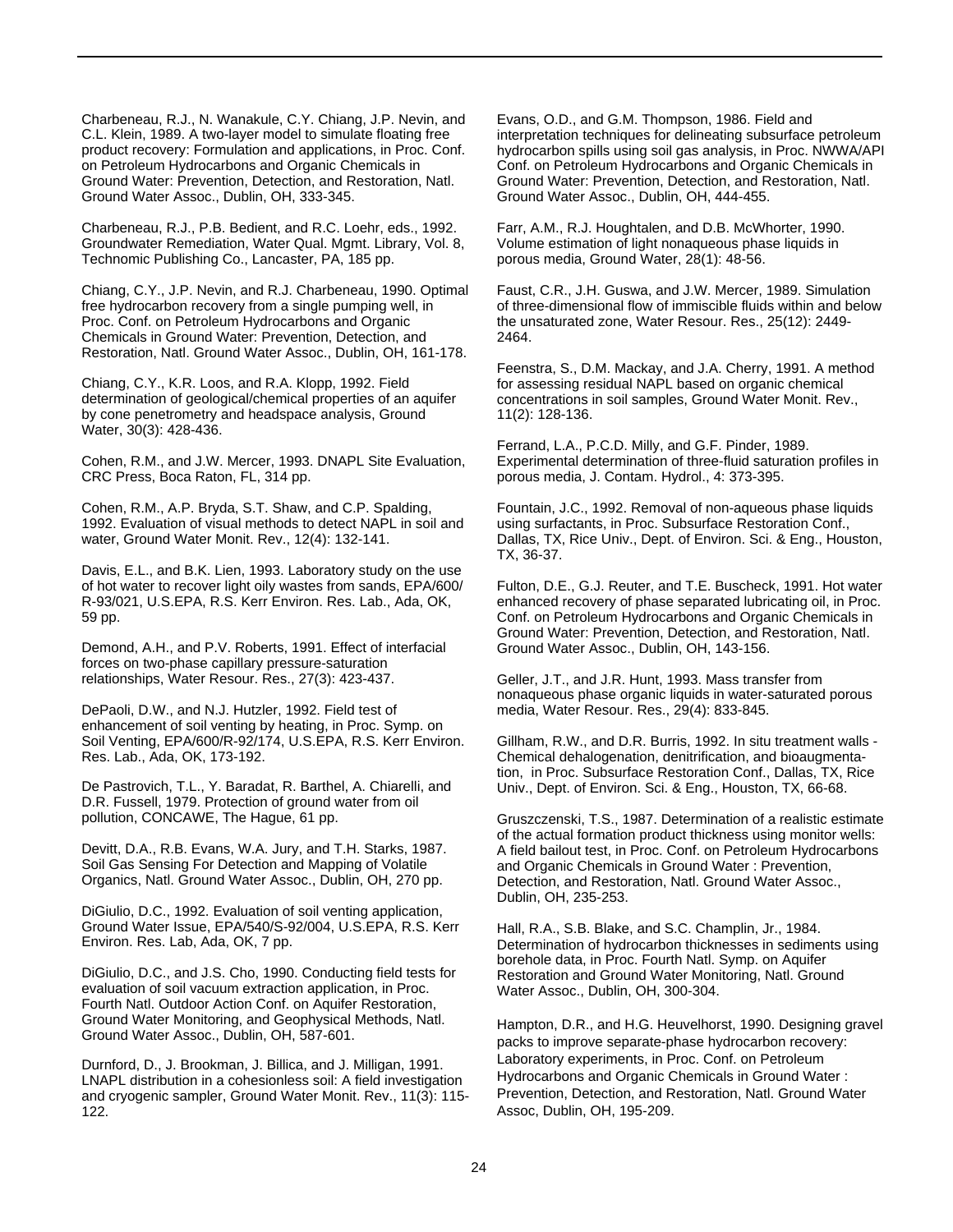Hampton, D.R., and P.D.G. Miller, 1988. Laboratory investigation of the relationship between actual and apparent product thickness in sands, in Proc. Conf. on Petroleum Hydrocarbons and Organic Chemicals in Ground Water: Prevention, Detection, and Restoration, Natl. Ground Water Assoc., Dublin, OH, 157-181.

Hampton, D.R., R.B. Wagner, and H.G. Huevelhorst, 1990. A new tool to measure petroleum thickness in shallow aquifers, in Proc. Fourth Natl. Outdoor Action Conf. on Aquifer Restoration, Ground Water Monitoring and Geophysical Methods, Natl. Ground Water Assoc., Dublin, OH.

Hampton, D.R., M.M. Smith, and S.J. Shank, 1991, Further laboratory studies of gravel pack design for hydrocarbon recovery wells, in Proc. Conf. on Petroleum Hydrocarbons and Organic Chemicals in Ground Water : Prevention, Detection, and Restoration, Natl. Ground Water Assoc, Dublin, OH, 615- 629.

Hayes, D., E.C. Henry, and S.M. Testa, 1989. A practical approach to shallow petroleum hydrocarbon recovery, Ground Water Monit. Rev., 9(1): 180-185.

Holzer, T.L., 1976. Application of ground-water flow theory to a subsurface oil spill, Ground Water, 14(3): 138-145.

Hudak, P.F., K.M. Clements, and H.A. Loaiciga, 1993. Watertable correction factors applied to gasoline contamination, J. Environ. Eng., 119(3): 578-584.

Hughes, J.P., C.R. Sullivan, and R.E. Zinner, 1988. Two techniques for determining the true hydrocarbon thickness in an unconfined sandy aquifer, in Proc. Conf. on Petroleum Hydrocarbons and Organic Chemicals in Ground Water: Prevention, Detection, and Restoration, Natl. Ground Water Assoc., Dublin, OH, 291-314.

Huling, S.G., and J.W. Weaver, 1991. Dense nonaqueous phase liquids, Ground Water Issue, EPA/540/4-91-002, U.S.EPA, R.S. Kerr Environ. Res. Lab., Ada, OK, 21 pp.

Hunt, J.R., N. Sitar, and K.S. Udell, 1988a. Nonaqueous phase liquid transport and cleanup, 1: Analysis of mechanisms, Water Resour. Res., 24(8): 1247-1258.

Hunt. J.R., N. Sitar, and K.S. Udell, 1988b. Nonaqueous phase liquid transport and cleanup, 2: Experimental studies, Water Resour. Res., 24(8): 1259-1269.

Hunt, W.T., J.W. Wiegand, and J.D. Trompeter, 1989. Free gasoline thickness in monitoring wells related to ground water elevation change, in Proc. Conf. on New Field Techniques for Quantifying the Physical and Chemical Properties of Heterogeneous Aquifers, Natl. Ground Water Assoc., Dublin, OH, 671-692.

Huyakorn, P.S., Y.S. Wu, and S.Panday, 1992. A comprehensive three-dimensional numerical model for predicting the fate of petroleum hydrocarbons in the subsurface, in Proc. Conf. on Petroleum Hydrocarbons and Organic Chemicals in Ground Water: Prevention, Detection, and Restoration, Natl Ground Water Assoc., Dublin, OH, 239- 253.

Ji, W., A. Dahmani, D.P. Ahlfeld, J.D. Lin, and E. Hill III, 1993. Laboratory study of air sparging: Air flow visualization, Ground Water Monit. and Rem., 13(4): 115-126.

Johnson, Jr., L.A., and A.P. Leuschner, 1992. The CROW process and bioremediation for in situ treatment of hazardous waste sites, in Hydrocarbon Contaminated Soils and Groundwater, Volume 2, edited by E.J. Calabrese and P.T. Kostecki, Lewis Publishers, Boca Raton, FL, 343-357.

Johnson, P.C., M.W. Kemblowski, and J.D. Colthart, 1990a. Quantitative analysis for the cleanup of hydrocarboncontaminated soils by in-situ soil venting, Ground Water, 28(3): 413-429.

Johnson, P.C., C.C. Stanley, M.W. Kemblowski, D.L. Byers, and J.D. Colthart, 1990b. A practical approach to the design, operation, and monitoring of in situ soil-venting systems, Ground Water Monit. Rev., 10(2): 159-178.

Johnson, R.L., W. Bagby, M. Perrott, and C. Chen, 1992. Experimental examination of integrated soil vapor extraction techniques, in Proc. Conf. on Petroleum Hydrocarbons and Organic Chemicals in Ground Water: Prevention, Detection, and Restoration, Natl. Ground Water Assoc., Dublin, OH, 441- 452.

Johnson, R.L., P.C. Johnson, D.B. McWhorter, R.E. Hinchee, and I. Goodman, 1993. An overview of in situ air sparging, Ground Water Monit. and Rem., 13(4): 127-135.

Kaluarachchi, J.J., and J.C. Parker, 1989. An efficient finite element model for modeling multiphase flow in porous media, Water Resour. Res., 25(1): 43-54.

Kaluarachchi, J.J., J.C. Parker, and R.J. Lenhard, 1990. A numerical model for areal migration of water and light hydrocarbon in unconfined aquifers, Adv. in Water Resour., 13: 29-40.

Kampbell, D.H., 1992. Subsurface remediation at a gasoline spill site using a biovent approach, in Proc. Symp. on Soil Venting, EPA/600/R-92/174, U.S.EPA, R.S. Kerr Environ. Res. Lab., Ada, OK, 309-315.

Katyal, A.K., J.J. Kaluarachchi, and J.C. Parker, 1991. MOFAT: A two-dimensional finite element program for multiphase flow and multicomponent transport, program documentation and user's guide, EPA-600/2-91-020, NTIS PB91-191692, U.S.EPA, R.S. Kerr Environ. Res. Lab., Ada, OK, 109 pp.

Keech, D.A., 1988. Hydrocarbon thickness on groundwater by dielectric well logging, in Proc. Conf. on Petroleum Hydrocarbons and Organic Chemicals in Ground Water: Prevention, Detection, and Restoration, Natl. Ground Water Assoc., Dublin, OH, 275-290.

Kemblowski, M.W., and C.Y. Chiang, 1990. Hydrocarbon thickness fluctuations in monitoring wells, Ground Water, 28(2): 244-252.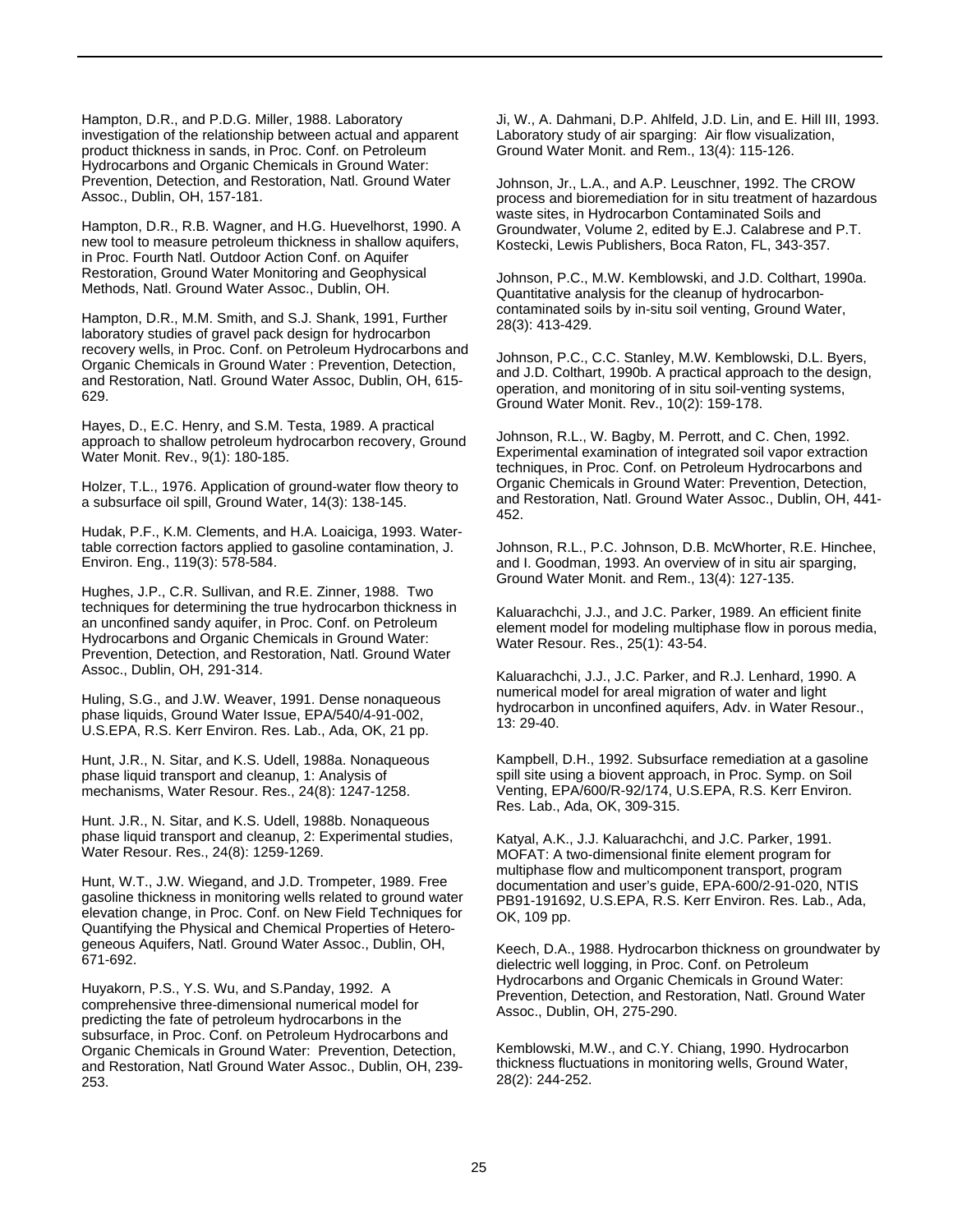Kerfoot, H.B., 1988. Is soil-gas analysis an effective means of tracking contaminant plumes in ground water? What are the limitations of the technology currently employed?, Ground Water Monit. Rev., 8(2): 54-57.

Keys, W.S., 1989. Borehole Geophysics Applied to Ground Water Investigations, Natl. Ground Water Assoc., Dublin, OH, 313 pp.

Keys, W.S. and L.M. MacCary, 1971. Application of borehole geophysics to water-resource investigations, in Techniques of Water-Resource Investigations of the United States Geological Survey, Book 2, U.S. Govt. Printing Off., Washington, D.C., 126 pp.

King, T.V.V., and G.R. Olhoeft, 1989. Mapping organic contamination by detection of clay-organic processes, in Proc. Conf. on Petroleum Hydrocarbons and Organic Chemicals in Ground Water: Prevention, Detection, and Restoration, Natl. Ground Water Assoc., Dublin, OH, 627-640.

Leinonen, P.J., and D. Mackay, 1973. The multicomponent solubility of hydrocarbons in water, Can. J. Chem. Eng., 51: 230-233.

Lenhard, R.J., and J.C. Parker, 1990. Estimation of free hydrocarbon volume from fluid levels in monitoring wells, Ground Water, 28(1): 57-67.

Loden, M.E., 1992. Project summary: A technology assessment of soil vapor extraction and air sparging, EPA/ 600/SR-92/173, U.S.EPA, Risk Red. Eng. Lab., Cincinnati, OH, 3 pp.

Looney, B.B., D.S. Kaback, and J.C. Corey, 1992. Environmental restoration using horizontal wells: A field demonstration, in Proc. Subsurface Restoration Conf., Dallas, TX, Rice Univ., Dept. of Environ. Sci. & Eng., Houston, TX, 41-43.

Lyman, W.J., and D.C. Noonan, 1990. Assessing UST corrective action technologies: Site assessment and selection of unsaturated zone treatment technologies, EPA/600/2-90/ 011, U.S.EPA, Risk Red. Eng. Lab., Cincinnati, OH, 107 pp.

Marley, M.C., D.J. Hazebrouck, and M.T. Walsh, 1992a. The application of in situ air sparging as an innovative soils and ground water remediation technology, Ground Water Monit. Rev., 12(2): 137-145.

Marley, M., D. Hazebrouck, and M. Walsh, 1992b. Tiny bubbles pop to deep clean, Soils, October: 8-12.

Marrin, D.L., 1988. Soil-gas sampling and misinterpretation, Ground Water Monit. Rev., 8(2): 51-54.

Marrin, D.L., and H.B. Kerfoot, 1988. Soil-gas surveying techniques, Environ. Sci. Technol., 22(7): 740-745.

Mendoza, C.A., and T.A. McAlary, 1989. Modeling of groundwater contamination caused by organic solvent vapors, Ground Water, 28(2): 199-206.

Mercer, J.W., and R.M. Cohen, 1990. A review of immiscible fluids in the subsurface: Properties, models, characterization, and remediation, J. Contam. Hydrol., 6: 107-163.

Miller, C.T., M.M. Poirier-McNeill, and A.S. Mayer, 1990. Dissolution of trapped nonaqueous phase liquids: Mass transfer characteristics, Water Resour. Res., 26(11): 2783- 2796.

Mitchell, J.K., and W.A. van Court, 1992. Barriers - walls and covers, in Proc. Subsurface Restoration Conf., Dallas, TX, Rice Univ., Dept. of Environ. Sci. & Eng., Houston, TX, 34-35.

Morgan, J.H., 1992. Horizontal drilling applications of petroleum technologies for environmental purposes, Ground Water Monit. Rev., 12(3): 98-102.

Newell, C.J., J.A. Conner, and D.K. Wilson, 1990. Pilot test for evaluating the effectiveness of enhanced in-situ biodegradation for soil remediation, in Proc. Conf. on Petroleum Hydrocarbons and Organic Chemicals in Ground Water: Prevention, Detection, and Restoration, Natl. Ground Water Assoc., Dublin, OH, 369-383.

Norris, R.D., R.E. Hinchee, R. Brown, P.L. McCarty, L. Semprini, J.T. Wilson, D.H. Kampbell, M. Reinhard, E.J. Bouwer, R.C. Borden, T.M. Vogel, J.M. Thomas, and C.H. Ward, 1994. Handbook of Bioremediation, Lewis Publishers, Boca Raton, FL, 257 pp.

Oakley, D., M. Thacker, K. Singer, J. Koelsch, and B. Mabson, 1992. The use of horizontal wells in remediating and containing a jet fuel plume-preliminary findings, in Proc. Conf. on Petroleum Hydrocarbons and Organic Chemicals in Ground Water: Prevention, Detection, and Restoration, Natl. Ground Water Assoc., Dublin, OH, 1-13.

Olhoeft, G.R., 1986. Direct detection of hydrocarbon and organic chemicals with ground penetrating radar and complex resistivity, in Proc. NWWA/API Conf. on Petroleum Hydrocarbons and Organic Chemicals in Ground Water: Prevention, Detection, and Restoration, Natl. Ground Water Assoc., Dublin, OH, 284-305.

Ostendorf, D.W., E.E. Moyer, R.J. Richards, E.S. Hinlein, Y. Xie, and R.V. Rajan, 1992. LNAPL distribution and hydrocarbon vapor transport in the capillary fringe, EPA/600/ R-92/247, U.S.EPA, R.S. Kerr Environ. Res. Lab., Ada, OK, 122 pp.

Pantazidou, M., and N. Sitar, 1993. Emplacement of nonaqueous liquids in the vadose zone, Water Resour. Res., 29(3): 705-722.

Pedersen, T.A., and J.T. Curtis, 1991. Soil vapor extraction technology, Reference Handbook, EPA/540/2-91/003, U.S.EPA, Risk Red. Eng. Lab., Cincinnati, OH, 316 pp.

Piwoni, M.D., and J.W. Keeley, 1990. Basic concepts of contaminant sorption at hazardous waste sites, Ground Water Issue, EPA/540/4-90/053, U.S.EPA, R.S. Kerr Environ. Res. Lab., Ada, OK, 7 pp.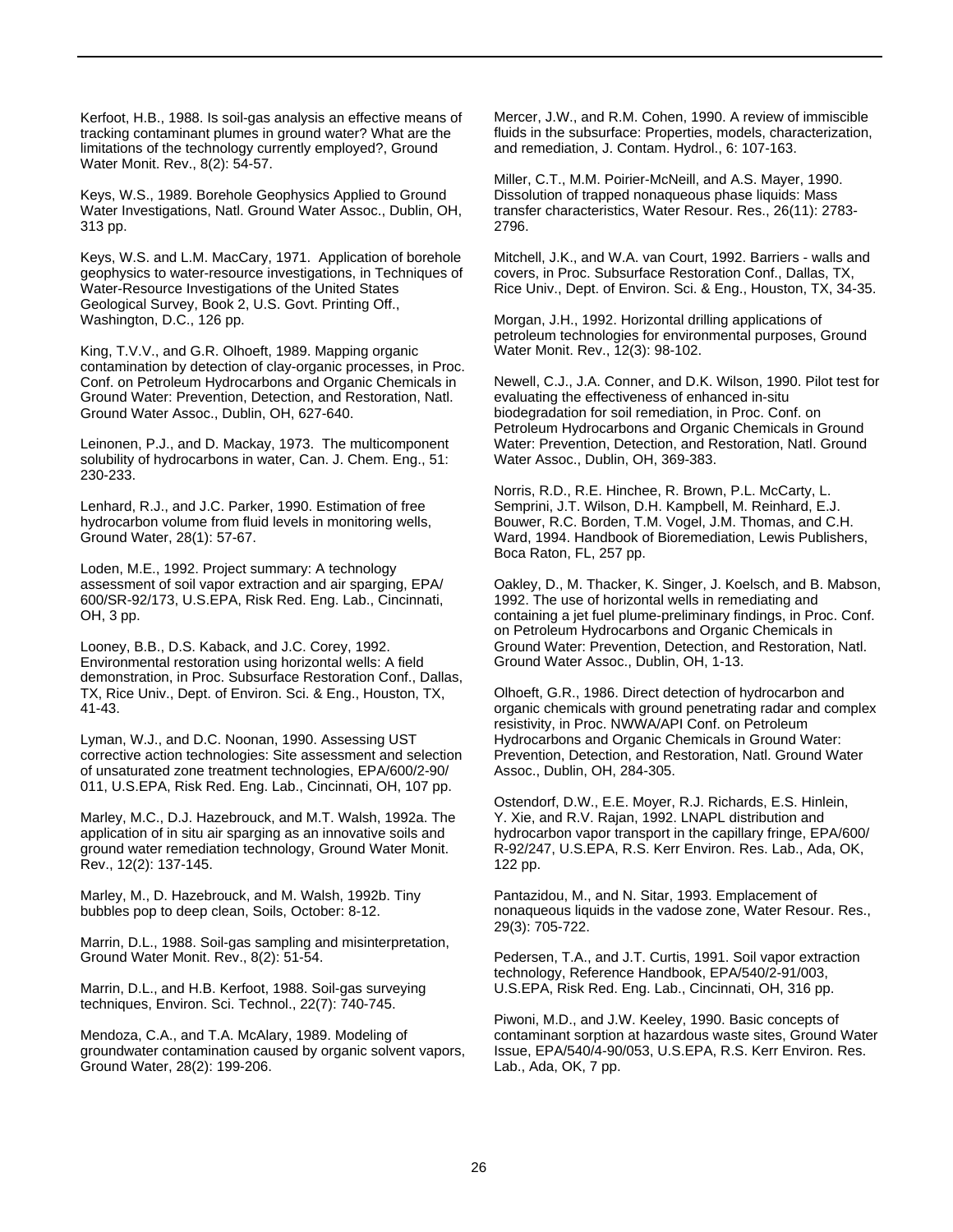Powers, S.E., C.O. Loureiro, L.M. Abriola, and W.J. Weber, Jr., 1991. Theoretical study of the significance of nonequilibrium dissolution of nonaqueous phase liquids in subsurface systems, Water Resour. Res., 27(4): 463-477.

Powers, S.E., L.M. Abriola, and W.J. Weber, Jr., 1992. An experimental investigation of nonaqueous phase liquid dissolution in saturated subsurface systems: Steady state mass transfer rates, Water Resour. Res., 28(10): 2691-2705.

Rao, P.S.C., L.S. Lee, and A.L. Wood, 1991. Solubility, sorption, and transport of hydrophobic organic chemicals in complex mixtures, Environmental Research Brief, EPA/600/M-91/009, U.S.EPA, R.S. Kerr Environ. Res. Lab., Ada, OK, 14 pp.

Reidy, P.J., W.J. Lyman, and D.C. Noonan, 1990. Assessing UST corrective action technologies: Early screening of cleanup technologies for the saturated zone, EPA/600/2-90/ 027, U.S.EPA, Risk Red. Eng. Lab., Cincinnati, OH, 124 pp.

Schwille, F., 1988. Dense Chlorinated Solvents in Porous and Fractured Media, Lewis Publishers, Chelsea, MI, 146 pp.

Seitz, W.R., 1990. In situ detection of contaminant plumes in ground water, Special Report 90-27, U.S. Army Corps of Engineers, Cold Regions Research & Engineering Laboratory, 12 pp.

Sims, J.L., R.C. Sims, and J.E. Matthews, 1989. Bioremediation of contaminated surface soils, EPA 600/9-89/ 073, U.S.EPA, R.S. Kerr Environ. Res. Lab., Ada, OK, 23 pp.

Sims, J.L., J.M. Suflita, and H.H. Russell, 1992. In-situ bioremediation of contaminated ground water, Ground Water Issue, EPA/540/S-92/003, U.S.EPA, R.S. Kerr Environ. Res. Lab., Ada, OK, 11 pp.

Sims, R.C., 1990. Soil remediation techniques at uncontrolled hazardous waste sites, J. Air Waste Manage. Assoc., 40(5): 704-730.

Sittler, S.P., G.L. Swinford, and D.G. Gardner, 1992. Use of thermal-enhanced soil vapor extraction to accelerate remediation of diesel-affected soils, in Proc. Conf. on Petroleum Hydrocarbons and Organic Chemicals in Ground Water: Prevention, Detection, and Restoration, Natl. Ground Water Assoc., Dublin, OH, 413-426.

Smolley, M., and J.C. Kappmeyer, 1991. Cone penetrometer tests and HydroPunch sampling: A screening technique for plume definition, Ground Water Monit. Rev., 11(2): 101-106.

Sullivan, C.R., R.E. Zinner, and J.P. Hughes, 1988. The occurrence of hydrocarbon on an unconfined aquifer and implications for liquid recovery, in Proc. Conf. on Petroleum Hydrocarbons and Organic Chemicals in Ground Water: Prevention, Detection, and Restoration, Natl. Ground Water Assoc., Dublin, OH, 135-156.

Testa, S.M., and M.T. Paczkowski, 1989. Volume determination and recoverability of free hydrocarbon, Ground Water Monit. Rev., 9(1): 120-128.

Testa, S.M., D.L. Winegardner, and C.B. Burris, 1992. Reinjection of coproduced groundwater in relation to LNAPL occurrence, in Proc. Conf. on Petroleum Hydrocarbons and Organic Chemicals in Ground Water: Prevention, Detection, and Restoration, Natl. Ground Water Assoc., Dublin, OH, 127- 145.

Thomas, T.M., and C.H. Ward, 1989. In situ biorestoration of organic contaminants in the subsurface, Environ. Sci. Technol., 23: 760-765.

Thompson, G.M., and D.L. Marrin, 1987. Soil gas contaminant investigations: A dynamic approach, Ground Water Monit. Rev., 7(3): 88-93.

Travis, C.C., and J.M. Macinnis, 1992. Vapor extraction of organics from subsurface soils-Is it effective?, Environ. Sci. Technol., 26(10): 1885-1887.

Udell, K.S., 1992. Thermally enhanced removal of the oily phase, in Proc. Subsurface Restoration Conf., Dallas, TX, Rice Univ., Dept. of Environ. Sci. & Eng., Houston, TX, 51-53.

U.S.EPA, 1988. Cleanup of releases from petroleum USTs: Selected technologies, EPA/530/UST-88/001, U.S.EPA, Washington, DC, 110 pp.

U.S.EPA, 1990. Subsurface contamination reference guide, EPA/540/2-90/011, U.S.EPA, Washington, DC, 13 pp.

U.S.EPA, 1991. Seminar publication: Site characterization for subsurface remediation, EPA/625/4-91/026, U.S.EPA, R.S. Kerr Environ. Res. Lab., Ada, OK, 259 pp.

U.S.EPA, 1992a. Dense nonaqueous phase liquids -- A workshop summary, Dallas, Texas, April 16-18, 1991, EPA/ 600/R-92/030, U.S.EPA, R.S. Kerr Environ. Res. Lab., Ada, OK, 81 pp.

U.S.EPA, 1992b. Estimating potential for occurrence of DNAPL at Superfund sites, Publ. 9355.4-07FS, U.S.EPA, R.S. Kerr Environ. Res. Lab., Ada, OK, 9 pp.

U.S.EPA, 1992c. Proceedings of the symposium on soil venting, April 29 - May 1, 1991, Houston, Texas, EPA/600/R-92/174, U.S.EPA, R.S. Kerr Environ. Res. Lab., Ada, OK, 334 pp.

U.S.EPA, 1993a. Accutech pneumatic fracturing extraction and hot gas injection, Phase 1, EPA/540/AR-93/509, U.S.EPA, Risk Red. Eng. Lab., Cincinnati, OH, 44 pp.

U.S.EPA, 1993b. Hydraulic fracturing technology, Applications analysis and technology evaluation report, EPA/540/R-93/505, U.S.EPA, Risk Red. Eng. Lab., Cincinnati, OH, 119 pp.

U.S.EPA, 1994. Manual: Alternative methods for fluid delivery and recovery, EPA/625/R-94/003, U.S.EPA, Risk Red. Eng. Lab., Cincinnati, OH, 87 pp.

van Dam, J., 1967. The migration of hydrocarbons in a water bearing stratum, in The Joint Problems of the Oil and Water Industries, P. Hepple, ed., Elsevier, Amsterdam, 55-96.